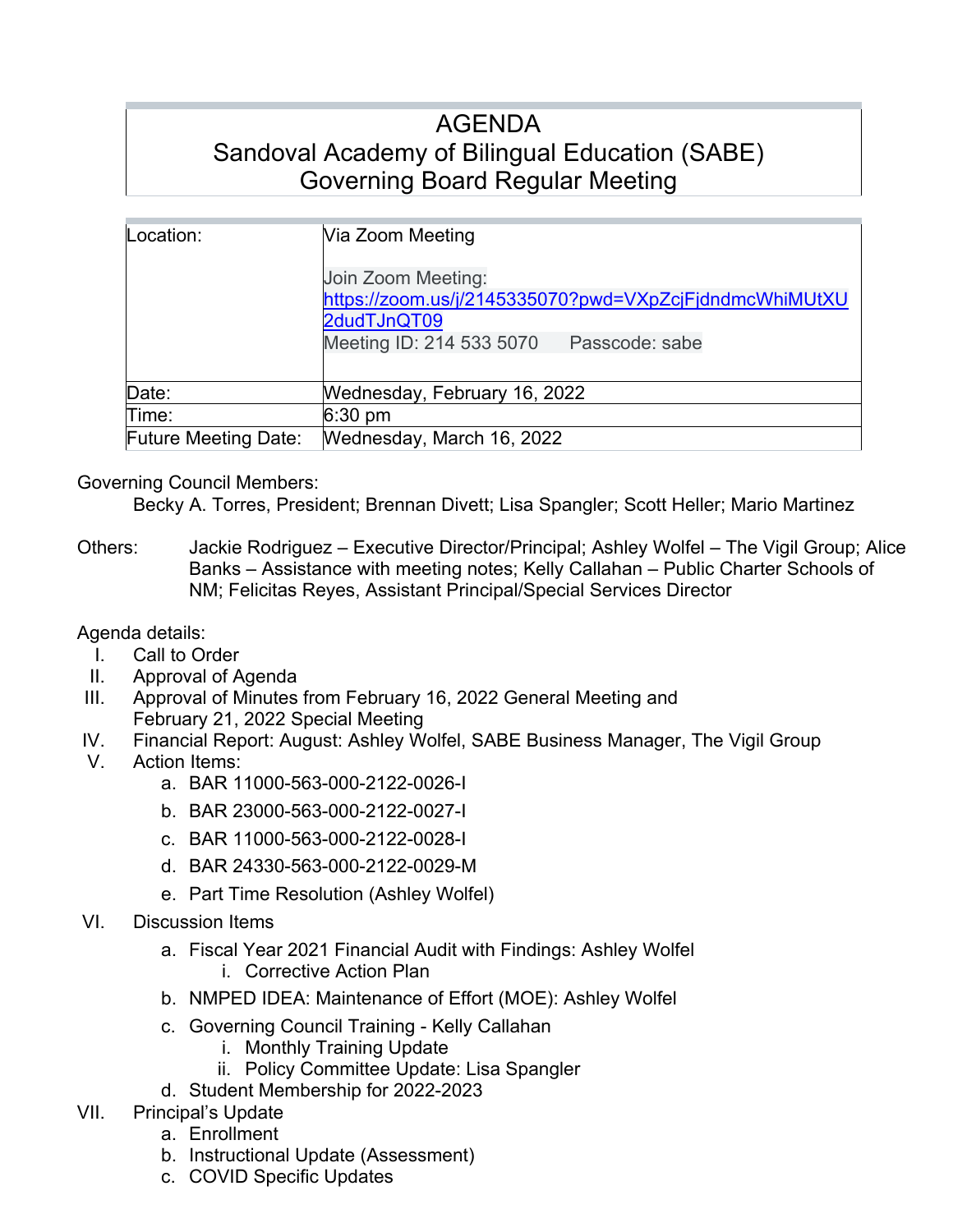- d. SABE's Cultural & Linguistically Responsive Practices (CLR)
	- *i.* Mission Specific Goal*: 60% or more of students at SABE enrolled on the 40th day and 120th day will grow one (1) year's language level in both English and Spanish as measured by the Biliteracy Trajectory Tool (BTT). Data will be collected at the beginning of the year, middle of the year, and end of the year via the Biliteracy Trajectory Tool.*
	- ii. Biliteracy Trajectory Tool BOY-MOY Presentation: Ms. Banks, Mrs. Reyes
- e. Upcoming 2022-2023 Budget & Considerations
	- i. Salary increases
	- ii. Moving the Needle: Closing Educational Gaps, Reaching Proficiency & Improving Practices
- f. Upcoming 2022-2023 School Calendar
	- i. Extended Learning Time Program vs. other options
- VIII. Public Comment
- IX. Announcements
- X. Adjourn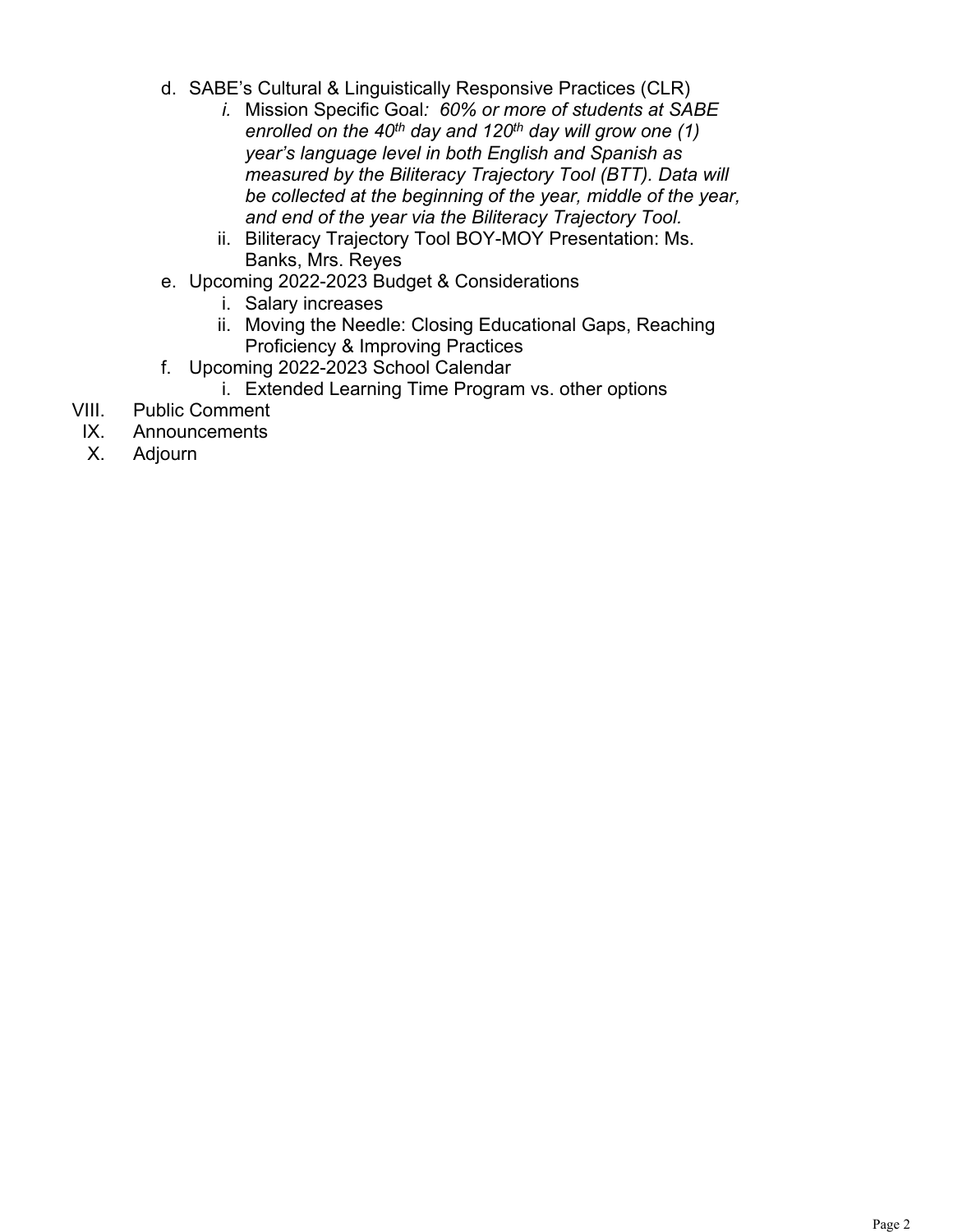# MINUTES Sandoval Academy of Bilingual Education (SABE) Governing Board Regular Meeting

| Location:                   | Via Zoom Meeting<br>Join Zoom Meeting:<br>https://zoom.us/j/2145335070?pwd=VXpZcjFjdndmcWhiMUtXU<br>2dudTJnQT09<br>Meeting ID: 214 533 5070<br>Passcode: sabe |
|-----------------------------|---------------------------------------------------------------------------------------------------------------------------------------------------------------|
| Date:                       | Wednesday, February 16, 2022                                                                                                                                  |
| Time:                       | $6:30 \text{ pm}$                                                                                                                                             |
| <b>Future Meeting Date:</b> | Wednesday, March 16, 2022                                                                                                                                     |

### **Governing Council Members:**

Becky A. Torres, President - present via Zoom Brennan Divett - absent Lisa Spangler - present via Zoom Scott Heller - present via Zoom at 6:46 PM Mario Martinez - present via Zoom

### **Others:**

Jackie Rodriguez – Director/Principal, present via Zoom Ashley Wolfel – The Vigil Group, present via Zoom until 7:08 PM Alice Banks – Assistance with meeting notes, present via Zoom Kelly Callahan – Public Charter Schools of NM, present via Zoom

### Agenda details:

- I. Call to Order **Becky called the meeting to order at 6:36 PM.**
- II. Approval of Agenda

**Lisa moved and Mario seconded the motion to approve the agenda. The motion was passed unanimously.**

- III. Approval of Minutes from January 19, 2022 **Mario moved and Lisa seconded the motion to approve the minutes of the January 19, 2022 Regular Meeting. The motion was passed unanimously.**
- IV. Financial Report: August: Ashley Wolfel, SABE Business Manager, The Vigil Group **Ashley reviewed information from the Finance Committee meeting that was held prior to the Governing Council meeting.**
- V. Action Items:
	- a. BAR 31703-563-000-2122-0020-I

**Scott moved that the increase BAR for the SB9 State Match Cash as presented by Ashley be approved, and Mario seconded. The motion was passed unanimously.**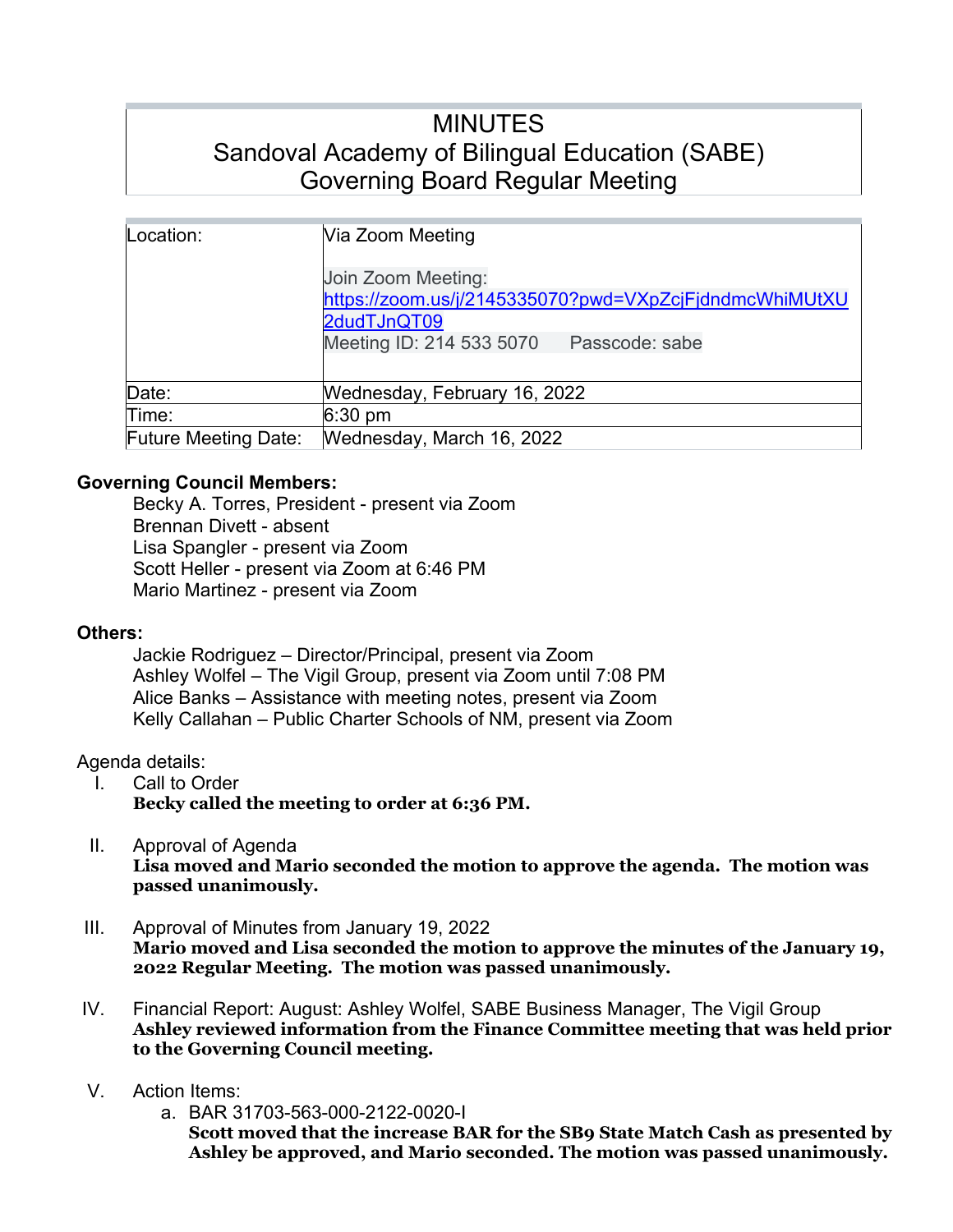b. BAR 24316-563-000-2122-0021-IB

**Scott moved that the initial budget BAR for the Air Quality Grant as presented by Ashley be approved, and Mario seconded. The motion was passed unanimously.**

- c. BAR 11000-563-000-2122-0022-D **Scott moved that the decrease BAR based on the 40th day adjustment for enrollment as presented by Ashley be approved, and Mario seconded. The motion was passed unanimously.**
- d. BAR 24330-563-000-2122-0023-IB **Scott moved that the initial budget BAR for ARP funds as presented by Ashley be approved, and Mario seconded. The motion was passed unanimously.**
- e. BAR 27153-563-000-2122-0024-IB **Scott moved that the initial budget BAR for the Extended Learning Transportation Award as presented by Ashley be approved, and Mario seconded. The motion was passed unanimously.**
- f. BAR 24308-563-000-2122-0025-T **Scott moved that the transfer BAR for CRRSA funds as presented by Ashley be approved, and Mario seconded. The motion was passed unanimously.**
- g. Adopt Governing Board Bylaws **Lisa discussed the proposed changes to the Governing Board bylaws. Kelly was instrumental in identifying possible issues in the bylaws.**

**Lisa moved that the Governing Board Bylaws, as amended, be approved. Scott seconded the motion, and it was passed unanimously.**

**Jackie will post the amended bylaws on the SABE website.**

h. Designate: Treasurer & Finance Committee Chair, Secretary **Mario moved that Lisa be appointed as Treasurer and Finance Committee Chair. Scott seconded the motion, and it was passed unanimously. Lisa abstained from the vote.**

**Lisa moved that Scott be appointed as Secretary. Mario seconded the motion, and it was passed unanimously.**

i. Adopt Black Education Policy **Jackie spoke about the NMPED expectation that schools adopt a Black Education Policy. The staff will receive appropriate professional development regarding this policy.**

**Lisa moved that the Black Education Policy be adopted. Scott seconded the motion, and it was passed unanimously.**

- VI. Discussion Items
	- a. Governing Council Training Kelly Callahan
		- i. Monthly Training Update
		- ii. Policy Committee Update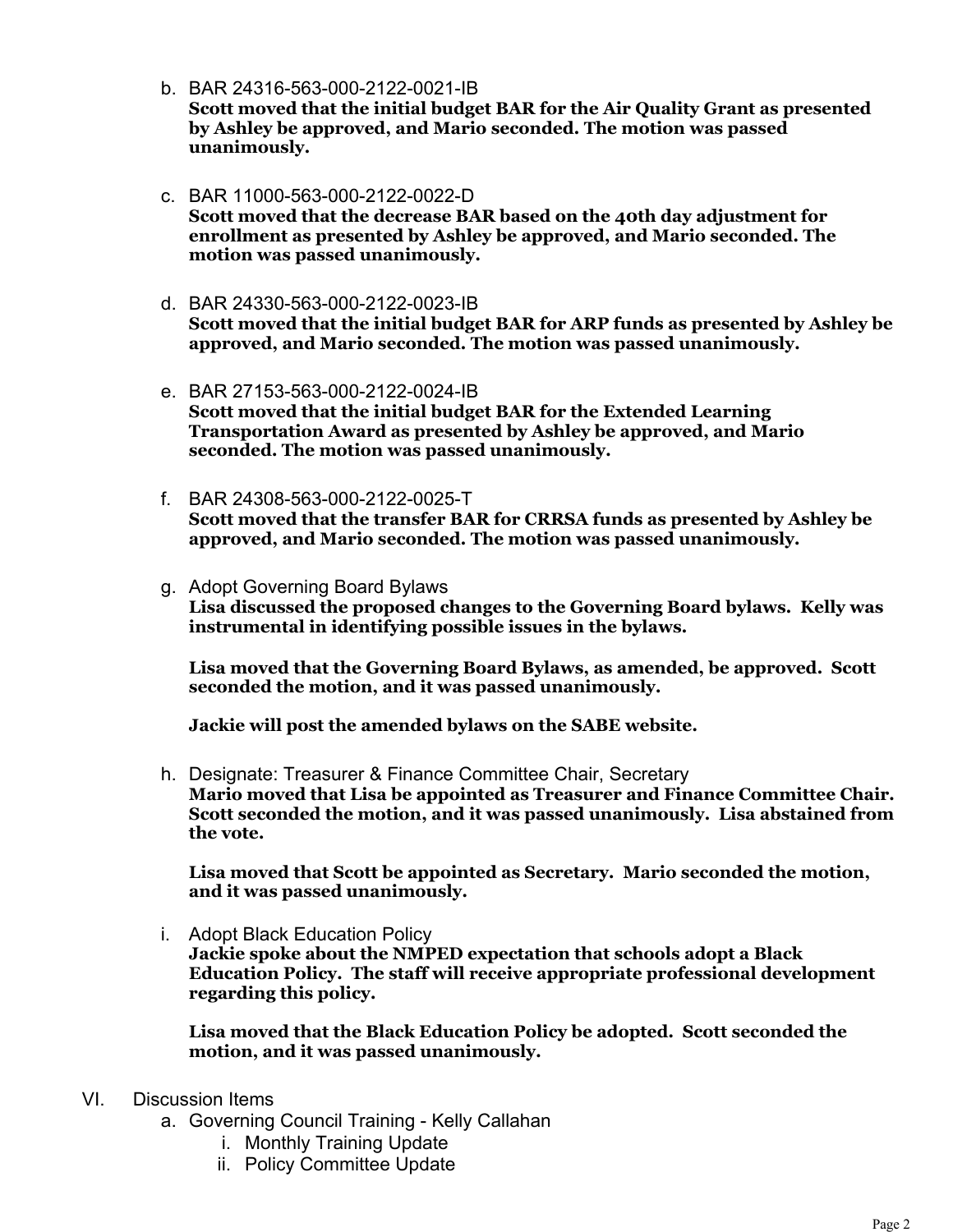**Kelly reminded the Governing Board that their training hours are integrated into the monthly meetings. After this meeting, the members will have 10 hours completed. The Policy Committee will continue to conduct monthly meetings and present their findings to the Governing Board. The next task will be to address the Student and Staff Handbooks.**

b. NM Educator Fellows Program

**Jackie presented information about this program. The state will use a portion of their ARP funds to support an interested candidate in obtaining a Teaching Credential. Jackie is still working with Ashley to determine all of the pertinent details regarding this funding.** 

- VII. Closed Session-Pursuant to OMA NMSA 1978 §10-15-1 (H) (6)
	- a. Contract Service Considerations for 2022-2023
		- i. Finance/Business Manager Official
		- ii. Transportation Services

**1. Becky requested that a motion be made to move into Closed Session. Scott made the motion and Lisa seconded. The motion was passed unanimously, and the Closed Session began at 7:47 PM.**

**The Closed Session ended at 8:35 PM. Becky asserted that no actions were taken, and that no additional topics were discussed.**

### VIII. Principal's Update

- a. Enrollment
- b. Instructional Update (Assessment)
- c. COVID Specific Updates
- d. Other updates

**Our current enrollment is 215. Our mid-year assessments are nearly complete. Our attendance has improved greatly since the last Governing Board meeting.** 

**We will have an in-person site visit from the Charter School Division in the coming weeks.**

**The teachers are continuing to work on completing their Bilingual Trajectory Tools (BTT).**

**We are having many Individualized Education Plan (IEP) and Student Assistance Team (SAT) meetings at this time.**

**Mrs. Reyes is working on implementing and adhering to our Attendance Plan.**

**We have begun our recruitment efforts to increase enrollment for next year. The number of students in grades 6-8 is low.** 

**The state has made some minor changes regarding COVID surveillance testing of staff members.**

- IX. Public Comment **None**
- X. Announcements **None**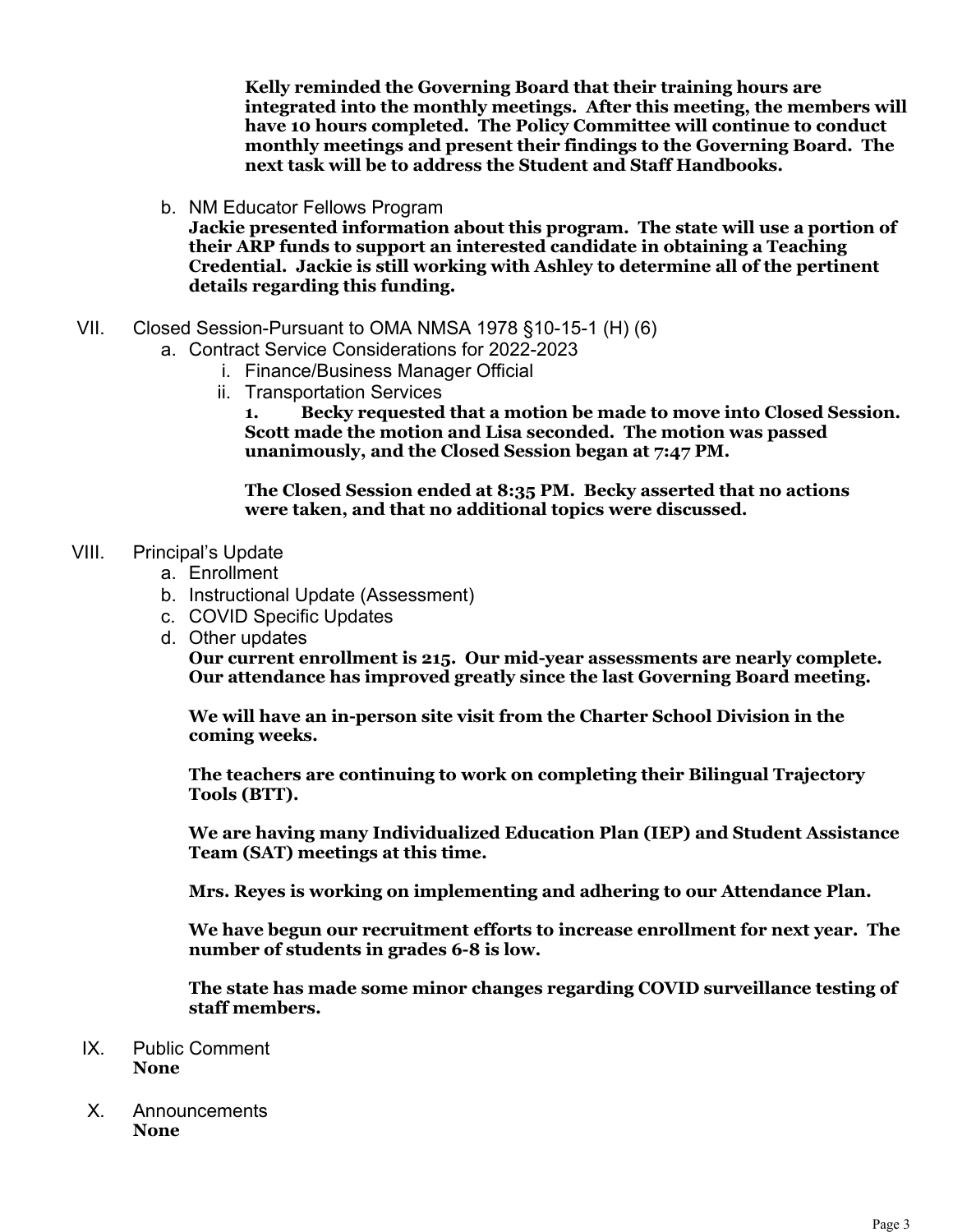### XI. Adjourn

**Scott moved and Lisa seconded that the meeting be adjourned. The motion passed unanimously, and the meeting was adjourned at 9:01 PM.**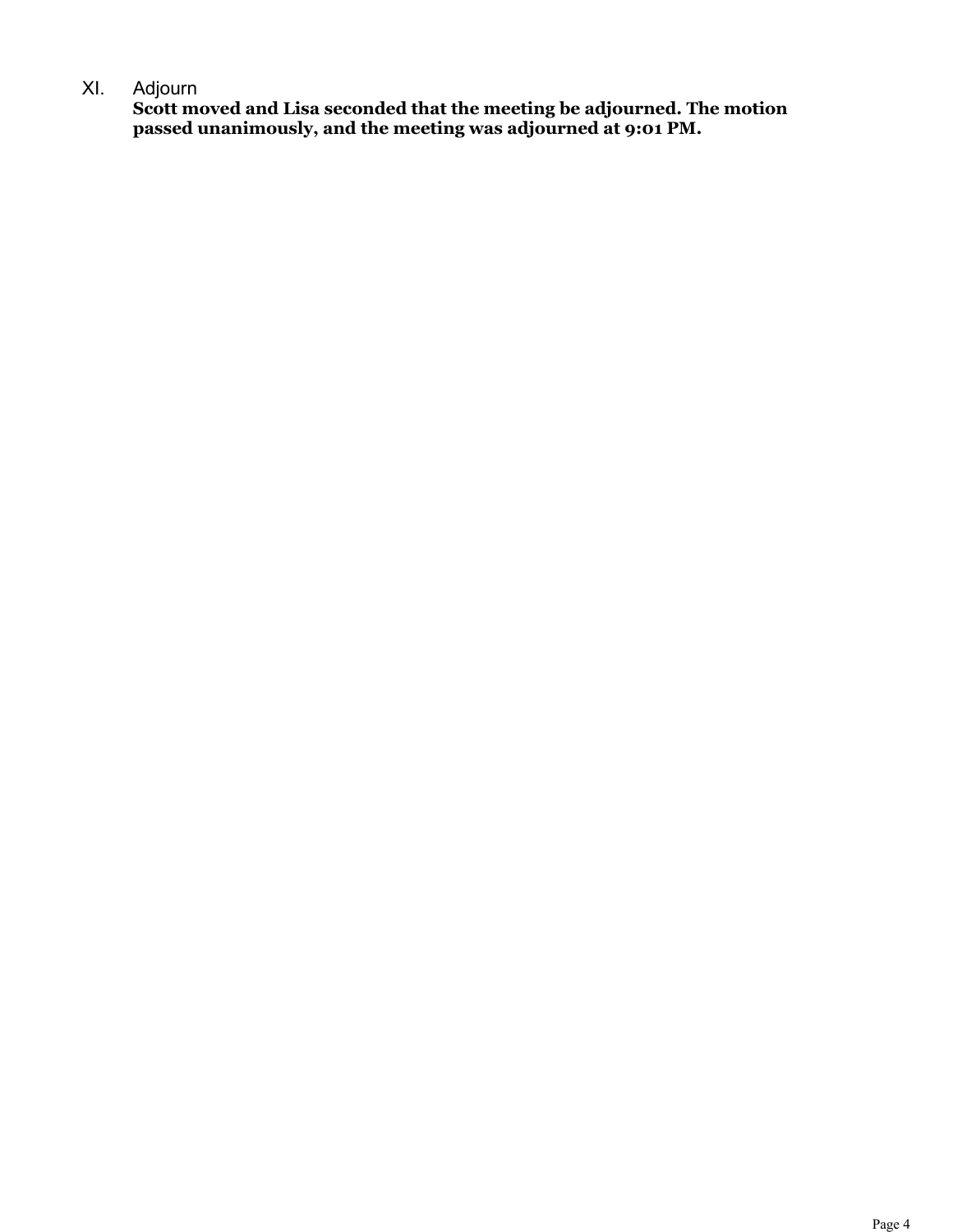# MINUTES Sandoval Academy of Bilingual Education (SABE) Governing Board Special Meeting

| Location: | Via Zoom Meeting                                                                                                                          |
|-----------|-------------------------------------------------------------------------------------------------------------------------------------------|
|           | Join Zoom Meeting:<br>https://zoom.us/j/2145335070?pwd=VXpZcjFjdndmcWhiMUtXU<br>2dudTJnQT09<br>Meeting ID: 214 533 5070<br>Passcode: sabe |
| Date:     | Monday, February 21, 2022                                                                                                                 |
| Time:     | $5:00 \text{ pm}$                                                                                                                         |
|           |                                                                                                                                           |

### **Governing Council Members (5):**

Becky A. Torres, President - present Brennan Divett - present Lisa Spangler - present Scott Heller - present Mario Martinez - present

## **Others (21):**

Jackie Rodriguez – Director/Principal Felicitas Reyes - Assistant Principal/Translator Alice Banks – Assistance with meeting notes Kristina Smith - Teacher Tamara Wilburn - Teacher Mili Geisel - Teacher Alejandra Dares-Rodriguez - Teacher Bert and Renae Aguilar - Parents Olivia Robinson - Parent Alonzo and Johanna Guerrero - Parents Lisa Dionne - Parent Erica and Danny Berryhill - Parents Jessica Binowski - Parent Aleshia Zaragoza - Parent Caitlyn Tanner - Parent Lizeth Esquivel - Parent Sandra Almanza - Parent Jose Almanza - Parent Joanna Martinez - Parent Felicia Lovato - Parent Grace Tupelu - Parent

Agenda details:

I. Call to Order

**Becky called the meeting to order at 5:03 PM.**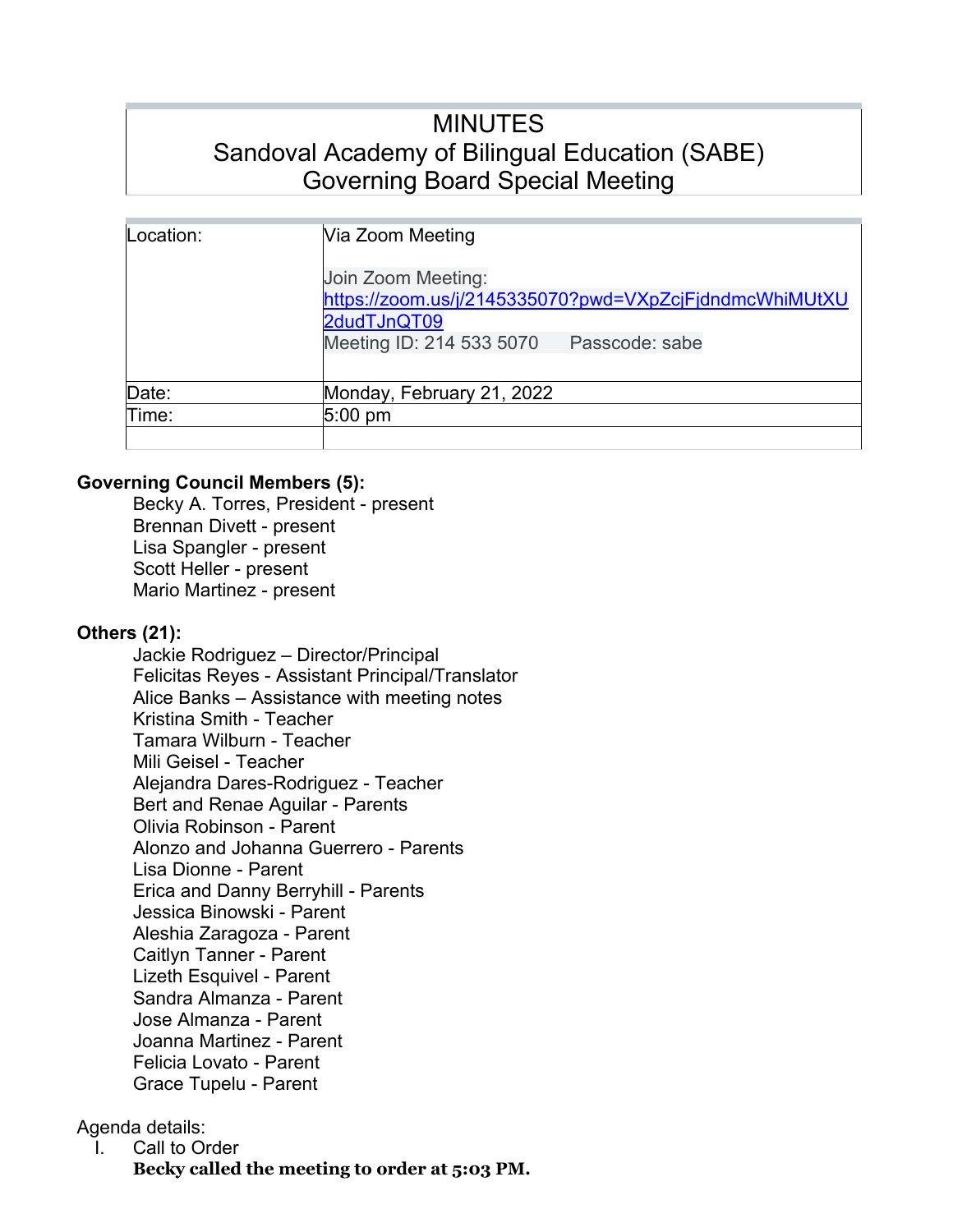II. Approval of Agenda

**Scott moved and Lisa seconded the motion to approve the agenda. The motion was passed unanimously.**

III. Public Comment

**Note received from Melissa Segundo; Parent, 2 students (1st grade, 4th grade) -She asked if there would be an online option if the mask mandate is lifted.**

**Bert Aguilar; Parent, 2 students (1st grade, 3rd grade) -Bert supported the optional use of masks for staff and students. We should follow the state guidelines.**

**Caitlyn Tanner; Parent, 2 students (1st grade, 3rd grade) -She spoke about her experience as a pharmacist. She supported the optional use of masks for staff and students.**

**Olivia Robinson; Parent, 2 students (2nd grade, 3rd grade) -She supported the optional use of masks for staff and students.**

**Jose Almanza; Parent, 1 student (3rd grade) -He supported the optional use of masks for staff and students.**

**Kristina Smith; Kindergarten Teacher**

**-She agreed with all of the parents' comments. She stated that we need to continue to keep the safety of our students in mind.**

- IV. Discussion Item
	- a. State of NM and NMPED Mask Mandate Changes

**Becky reviewed the details of the Governor's most recent press release. The decision to lift the state mandate was based on several factors:**

- **1) There has been a continuous decrease in the hospitalization rates in the state.**
- **2) Greater than eighty-five percent of New Mexicans have received at least one dose of the COVID vaccine.**

**Brennan inquired about the decisions that neighboring districts have made. He also asked about the current infection rates of our students. As of last week, only 3% of our students were absent due to COVID-related reasons. This number had been as high as 23% in January 2022.**

**Lisa asked Jackie to elaborate on the various safety measures that are currently being taken at school. Jackie reminded the attendees that all of the other protocols in the state's toolkit will continue to be upheld.**

**Mario supported the optional use of masks for staff and students.**

**Scott supported the optional use of masks for staff and students, especially because neighboring districts have done so. He expressed his concerns regarding the safety of students.**

**Lisa supported the optional use of masks for staff and students. She thanked the parents for their support and concern.**

**Jackie requested the discretion to change the policy if the mask mandate is lifted and there is an increase in positive cases as a result. She is in support of whatever**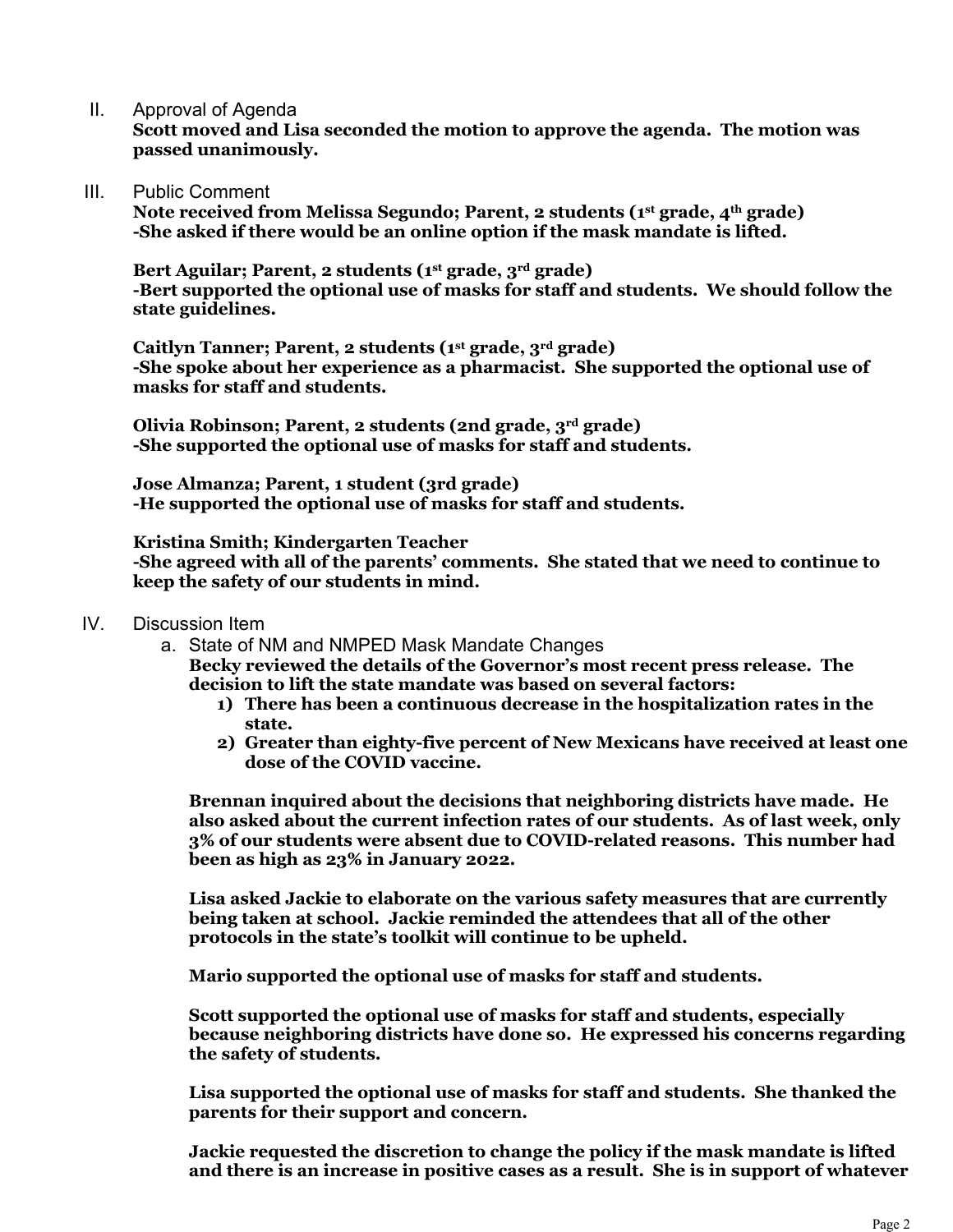**decision the Governing Board makes.**

**Brennan commented that he still feels unsure about his vote, but would hear Becky's final comments.**

**Becky discussed the importance of balancing the students' mental health and their physical health. She supported the optional use of masks for staff and students.**

- V. Action Items
	- a. Vote in favor of removing the mask mandate at SABE or uphold current masking guidelines (all staff and students remain masked) **Scott moved and Lisa seconded the motion to remove the mask mandate at SABE. Becky, Lisa, Scott, and Mario voted "Yes". Brennan voted "No". The motion was passed.**

**Mask wearing will be optional for all staff and students beginning Tuesday, February 22, 2022.**

### VI. Adjourn

**Brennan moved and Scott seconded that the meeting be adjourned. The motion passed unanimously, and the meeting was adjourned at 5:57 PM.**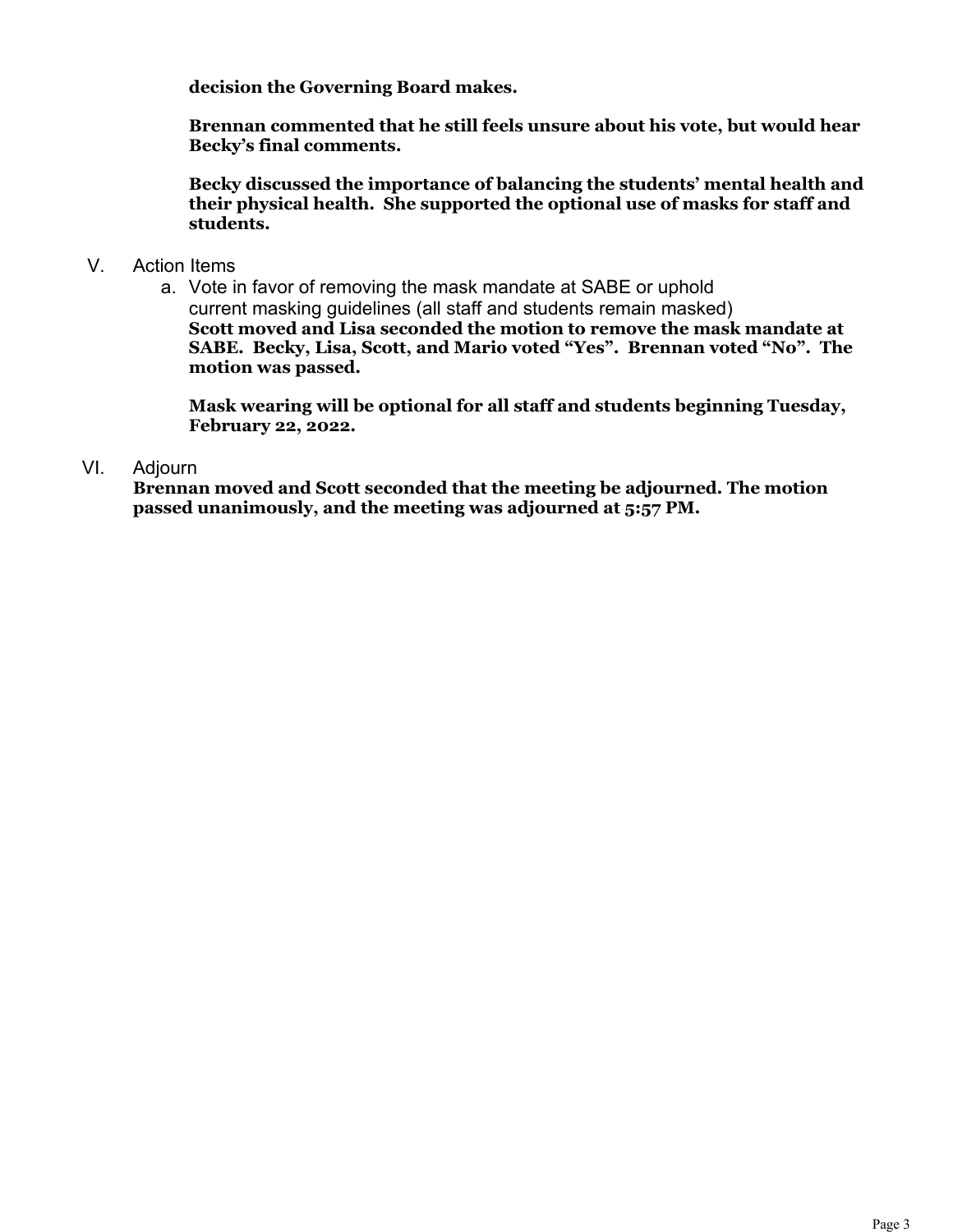## **Sandoval Academy of Bilingual Education Fiscal Year 2022 Balance Sheet as of February 28, 2022**

| <b>Description</b>                                      | 11000        | 14000            | 21000           | 23000             | 24101 Title I | 24146- CSP  | 24154             | 24189           | 24301            | 24308           | 24312           | 24316 Air             | 24330            | 25153       | 26107 REC/      | 27109            | 31200         | 31701 SB-9  | 31703 SB-9 Total        |              |
|---------------------------------------------------------|--------------|------------------|-----------------|-------------------|---------------|-------------|-------------------|-----------------|------------------|-----------------|-----------------|-----------------------|------------------|-------------|-----------------|------------------|---------------|-------------|-------------------------|--------------|
|                                                         | Operational  | Instructiona     | Food            | <b>Activities</b> |               |             | <b>Title I</b>    | <b>Title IV</b> | <b>CARES Act</b> | <b>CRRSA</b>    | <b>Teacher</b>  | Quality               | <b>ARP</b>       | Medicaid    | <b>District</b> | Instructional    | <b>PSCOC</b>  | Local       | Cash                    |              |
|                                                         |              | <b>Materials</b> | <b>Service</b>  |                   |               |             |                   |                 |                  |                 | Retention       | Grant                 |                  |             | Agent           | <b>Materials</b> |               |             |                         |              |
|                                                         |              |                  |                 |                   |               |             |                   |                 |                  |                 | <b>Stipends</b> |                       |                  |             |                 | GAA              |               |             |                         |              |
|                                                         |              |                  |                 |                   |               |             |                   |                 |                  |                 |                 |                       |                  |             |                 |                  |               |             |                         |              |
| 11011 - Bank Accounts                                   | \$858,724.67 | \$4.497.91       | \$6,105.26      | \$25,031.02       | (S13.820.59)  |             | \$0.00 (\$588.00) | \$0.00          | (S117.69)        | (S48.292.33)    | \$0.00          | (S3.184.00)           | (S48.701.57)     | \$11.411.35 | \$547.89        | \$1.401.95       | (S15.547.03)  |             | \$97.037.36 \$16.832.00 | \$891,338.20 |
| <b>Subtotal of Account Type: Asset</b>                  | \$858,724.67 | \$4,497.91       | 105.26<br>\$6   | \$25.031.02       | (\$13.820.59) |             | \$0.00 (\$588.00  | \$0.00          | ( \$117.69)      | (\$48.292.33)   |                 | $$0.00$ $($3.184.00)$ | (S48.701.57)     | \$11.411.35 | \$547.89        | \$1,401.95       | (S15.547.03)  | \$97.037.36 | \$16,832,00             | \$891.338.20 |
| <b>Subtotal of Account Group: Assets</b>                | \$858,724.67 | \$4,497.91       | .105.26<br>\$6. | \$25,031.02       | (\$13.820.59) | \$0.00      | ( \$588.00]       | \$0.00          | (\$117.69)       | ( \$48.292.33)  | \$0.00          | (S3.184.00)           | (S48.701.57)     | \$11.411.35 | \$547.89        | \$1,401.95       | (\$15,547.03) | \$97.037.36 | \$16,832.00             | \$891.338.20 |
| 23124 - State Retirement System Contributions           | \$10,294.54  | \$0.00           | \$0.00          | \$0.00            | \$0.00        | \$0.00      | \$0.00            | \$0.00          | \$0.00           | \$0.00          | \$0.00          | \$0.00                | \$81.22          | \$0.00      | \$0.00          | \$0.00           | \$0.00        | \$0.00      | \$0.00                  | \$10,375.76  |
| 23125 - Employee Insurance                              | \$6,148.30   | \$0.00           | \$0.00          | \$0.00            | \$0.00        | \$0.00      | \$0.00            | \$0.00          | \$0.00           | \$0.00          | \$0.00          | \$0.00                | \$0.00           | \$0.00      | \$0.00          | \$0.00           | \$0.00        | \$0.00      | \$0.00                  | \$6,148,30   |
| 23126 - Unemployment Insurance                          | (S125.69)    | \$0.00           | \$0.00          | \$0.00            | \$0.00        | \$0.00      | \$0.00            | \$0.00          | \$0.00           | \$0.00          | \$0.00          | \$0.00                | \$3.01           | \$0.00      | \$0.00          | \$0.00           | \$0.00        | \$0.00      | \$0.00                  | (\$122.68)   |
| 23127 - Workers' Compensation                           | \$10.00      | \$0.00           | \$0.00          | \$0.00            | \$0.00        | \$0.00      | \$0.00            | \$0.00          | \$0.00           | \$0.00          | \$0.00          | \$0.00                | \$0.00           | \$0.00      | \$0.00          | \$0.00           | \$0.00        | \$0.00      | \$0.00                  | \$10.00      |
| 23134 - Employer State Retirement System                | \$15,609.86  | \$0.00           | \$0.00          | \$0.00            | \$0.00        | \$0.00      | \$0.00            | \$0.00          | \$0.00           | \$0.00          | \$0.00          | \$0.00                | \$156.50         | \$0.00      | \$0.00          | \$0.00           | \$0.00        | \$0.00      | \$0.00                  | \$15,766.36  |
| 23135 - Employer Insurance                              | \$10,109.35  | \$0.00           | \$0.00          | \$0.00            | \$0.00        | \$0.00      | \$0.00            | \$0.00          | \$0.00           | \$0.00          | \$0.00          | \$0.00                | \$5.26           | \$0.00      | \$0.00          | \$0.00           | \$0.00        | \$0.00      | \$0.00                  | \$10,114.61  |
| 23137 - Emplover Workers' Comp                          | \$11.50      | \$0.00           | \$0.00          | \$0.00            | \$0.00        | \$0.00      | \$0.00            | \$0.00          | \$0.00           | \$0.00          | \$0.00          | \$0.00                | \$0.00           | \$0.00      | \$0.00          | \$0.00           | \$0.00        | \$0.00      | \$0.00                  | \$11.50      |
| 23141 - Fedral Income Tax                               | \$2,434.11   | \$0.00           | \$0.00          | \$0.00            | \$0.00        | \$0.00      | \$0.00            | \$0.00          | \$0.00           | \$0.00          | \$0.00          | \$0.00                | \$0.00           | \$0.00      | \$0.00          | \$0.00           | \$0.00        | \$0.00      | \$0.00                  | \$2.434.1'   |
| 23142 - State Income Tax                                | \$2,026.12   | \$0.00           | \$0.00          | \$0.00            | \$0.00        | \$0.00      | \$0.00            | \$0.00          | \$0.00           | \$0.00          | \$0.00          | \$0.00                | \$0.14           | \$0.00      | \$0.00          | \$0.00           | \$0.00        | \$0.00      | \$0.00                  | \$2,026.26   |
| 23143 - Social Security - OASDI                         | \$2,619.77   | \$0.00           | \$0.00          | \$0.00            | \$0.00        | \$0.00      | \$0.00            | \$0.00          | \$0.00           | \$0.00          | \$0.00          | \$0.00                | \$56.58          | \$0.00      | \$0.00          | \$0.00           | \$0.00        | \$0.00      | \$0.00                  | \$2,676.35   |
| 23144 - Medicare - Hospital Insurance                   | \$612.69     | \$0.00           | \$0.00          | \$0.00            | \$0.00        | \$0.00      | \$0.00            | \$0.00          | \$0.00           | \$0.00          | \$0.00          | \$0.00                | \$13.23          | \$0.00      | \$0.00          | \$0.00           | \$0.00        | \$0.00      | \$0.00                  | \$625.92     |
| 23147 - Voluntary Deductions                            | \$394.76     | \$0.00           | \$0.00          | \$0.00            | \$0.00        | \$0.00      | \$0.00            | \$0.00          | \$0.00           | \$0.00          | \$0.00          | \$0.00                | \$0.00           | \$0.00      | \$0.00          | \$0.00           | \$0.00        | \$0.00      | \$0.00                  | \$394.7      |
| 23153 - Employer Social Security                        | \$2,619.77   | \$0.00           | \$0.00          | \$0.00            | \$0.00        | \$0.00      | \$0.00            | \$0.00          | \$0.00           | \$0.00          | \$0.00          | \$0.00                | \$56.58          | \$0.00      | \$0.00          | \$0.00           | \$0.00        | \$0.00      | \$0.00                  | \$2,676.35   |
| 23154 - Employer Medicare                               | \$612.69     | \$0.00           | \$0.00          | \$0.00            | \$0.00        | \$0.00      | \$0.00            | \$0.00          | \$0.00           | \$0.00          | \$0.00          | \$0.00                | \$13.23          | \$0.00      | \$0.00          | \$0.00           | \$0.00        | \$0.00      | \$0.00                  | \$625.92     |
| <b>Subtotal of Account Type: Liability</b>              | \$53,377.77  | \$0.00           | \$0.00          | \$0.00            | \$0.00        | \$0.00      | \$0.00            | \$0.00          | \$0.00           | \$0.00          | \$0.00          | \$0.00                | \$385.75         | \$0.00      | \$0.00          | \$0.00           | \$0.00        | \$0.00      | \$0.00                  | \$53,763.52  |
| 32300 - Unreserved Fund Balance                         | \$513,256.06 | \$4,636.36       | \$2.464.27      | \$22.7            | (S17.562.00)  | (S4.039.98) | (\$373.00)        | \$0.00          | (\$4,621.86)     | \$0.00          | ,400.00)        | \$0.00                | \$0.00           | \$3,504.26  | (S4,989.50)     | \$1,401.95       | \$0.00        | \$60,805.1  |                         | \$582,031.7  |
| Net Increase/Decrease                                   | \$292,090.84 | (S138.45)        | \$3,640.99      | \$2,856,05        | \$3.741.41    | \$4,039.98  | (S215.00)         | \$0.00          | \$4,504.17       | $(\$48,292.33)$ | \$1,400.00      | (S3.184.00)           | (S49,087.32)     | \$7,907.09  | \$5,537.39      | \$0.00           | (S15.547.03)  | \$36,232.18 | \$10,057,00             | \$255,542.97 |
| Subtotal of Account Type: Fund Balance/Retained Earning | \$805,346.90 | \$4,497.91       | \$6.105.26      | \$25.031.02       | (\$13,820.59) | \$0.00      | (\$588.00         | \$0.00          | (\$117.69)       | (\$48,292,33)   | \$0.00          | (\$3,184.00)          | (S49.087.32)     | \$11.411.35 | \$547.89        | \$1,401.95       | (\$15.547.03) | \$97.037.36 | \$16,832,00             | \$837,574,68 |
| Subtotal of Account Group: Liabilities/Fund Balance     | \$858,724.67 | \$4,497.91       | \$6.105.26      | \$25.031.02       | (\$13.820.59) | \$0.00      | (\$588.00)        | \$0.00          | ( \$117.69)      | (S48.292.33)    | \$0.00          | (S3.184.00)           | $($ \$48.701.57) | \$11.411.35 | \$547.89        | \$1,401.95       | (\$15.547.03) | \$97.037.36 | \$16,832,00             | \$891,338.20 |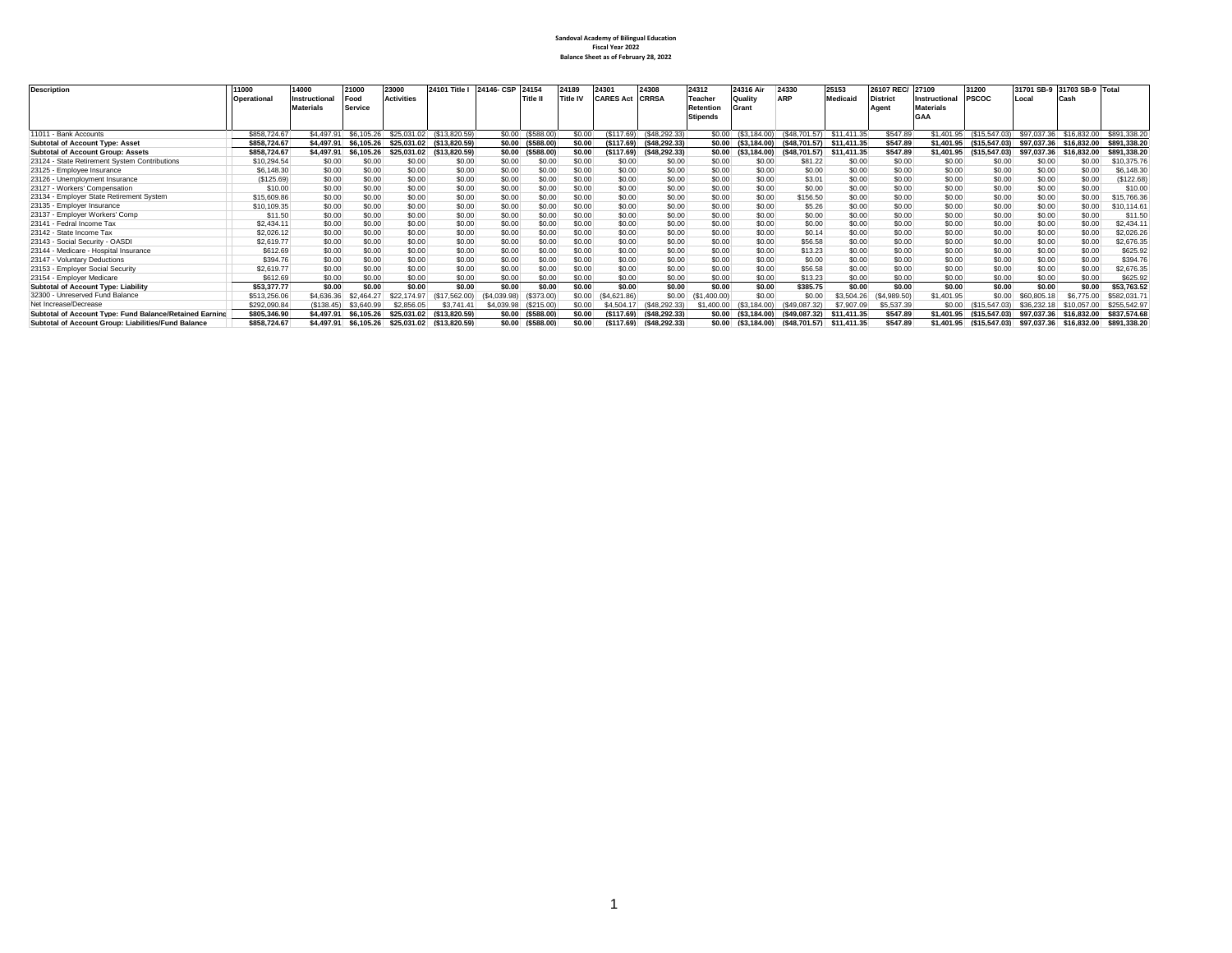#### **Sandoval Academy of Bilingual Education Fiscal Year 2022 Budget Summary as of February 28, 2022**

| <b>Revenues</b>                                    |  |                      |      |                     |      |               |        |                     |     |                |  |                  |
|----------------------------------------------------|--|----------------------|------|---------------------|------|---------------|--------|---------------------|-----|----------------|--|------------------|
|                                                    |  |                      |      |                     |      | Annualized    |        | <b>Annualize vs</b> |     |                |  |                  |
| <b>Fund Description</b>                            |  | <b>Annual Budget</b> |      | <b>Actual (YTD)</b> |      | <b>Budget</b> | Actual |                     |     | <b>FY21</b>    |  | <b>FY22-FY21</b> |
| Fund 11000 - Operational                           |  | 2,076,406.00         |      | 1,592,226.03        | S    | 1,384,270.67  | \$     | 207,955.36          | \$  | 1,314,985.00   |  | 277,241.03       |
| Fund 14000 - Instructional Materials               |  |                      |      |                     |      |               |        |                     |     |                |  |                  |
| Fund 21000 - USDA Food Reimbursement               |  | 3,606.00             | S    | 3,640.99            |      | 2,404.00      |        | 1,236.99            |     |                |  | 3,640.99         |
| Fund 23000 - Activities                            |  | 14,338.00            | - 5  | 15,995.86 \$        |      | 9,558.67      | 8      | 6,437.19 \$         |     | 2,723.20       |  | 13,272.66        |
| Fund 24101 - Title I                               |  | 49,795.00            | S    | 30,171.99 \$        |      | 33,196.67     |        | $(3,024.68)$ \$     |     | 15,043.02 \$   |  | 15,128.97        |
| Fund 24106 - IDEA-B                                |  | 42,500.00            |      |                     |      | 28,333.33     | - \$   | $(28, 333.33)$ \$   |     | 18,000.06 \$   |  | (18,000.06)      |
| Fund 24154 - Title II                              |  | 22,157.00            | \$   | 373.00 \$           |      | 14,771.33     | - \$   | $(14,398.33)$ \$    |     | $3,110.00$ \$  |  | (2,737.00)       |
| Fund 24189 - Student Supp Academic Achievement     |  | 10,000.00            | S    | 1,750.00 \$         |      | 6,666.67      | - \$   | $(4,916.67)$ \$     |     | 8,000.00 \$    |  | (6,250.00)       |
| Fund 24301-CARES Act                               |  | 1,163.00             | - \$ |                     |      | 775.33        | - \$   | $(775.33)$ \$       |     | 18,512.30 \$   |  | (18, 512.30)     |
| Fund 24308 - CRRSA, ESSR II                        |  | 125,323.00           | S    | 36,325.45 \$        |      | 83,548.67     |        | $(47, 223.22)$ \$   |     |                |  | 36,325.45        |
| Fund 24316 - Air Quality Grant                     |  | 3,184.00             |      |                     |      | 2,122.67      |        | $(2, 122.67)$ \$    |     |                |  |                  |
| Fund 24312 - CRRSA Retention Stipend               |  |                      |      |                     |      |               |        |                     |     |                |  |                  |
| Fund 25153 - Title XIX MEDICAID 3/21 Years         |  |                      |      | 7,907.09            |      |               |        | 7,907.09            |     | 306.61         |  | 7,600.48         |
| Fund 26107 - REC/District Fiscal Agent             |  |                      |      | 5,537.39            |      |               |        | 5,537.39            |     |                |  | 5,537.39         |
| Fund 27107 - 2012 GOB Student Library SB-66        |  | 5,864.00             |      |                     |      | 3,909.33      |        | $(3,909.33)$ \$     |     |                |  |                  |
| Fund 27109 - Instructional Materials - GAA of 2019 |  |                      |      |                     |      |               |        |                     |     |                |  |                  |
| Fund 27201 - School Lunch Co-Pay                   |  |                      |      |                     |      |               |        |                     |     |                |  |                  |
| Fund 27202 - Open SciEd Expansion Initiative       |  | 1,700.00             |      |                     |      | 1,133.33      |        | $(1, 133.33)$ \$    |     |                |  |                  |
| Fund 31200 - PSCOC Lease Reimbursement             |  | 158,546.00 \$        |      | 79,273.00           |      | 105,697.33    |        | $(26, 424.33)$ \$   |     | 68,190.00      |  | 11,083.00        |
| Fund 31700 - Capital Improvements SB-9             |  |                      |      |                     |      |               |        |                     |     |                |  |                  |
| Fund 31701 - SB-9 Local                            |  | 58,790.00 \$         |      | 40,420.07           | - \$ | 39,193.33     | - \$   | 1,226.74            | . ድ | 27,001.83      |  | 13,418.24        |
| Fund 31703 - SB-9 Cash                             |  | 21,252.00 \$         |      | 10,057.00           | - \$ | 14,168.00     | - \$   | $(4, 111.00)$ \$    |     |                |  | 10,057.00        |
| <b>Total Revenues</b>                              |  | \$2,594,624.00       | s.   | 1,823,677.87        | 55   | 1,729,749.33  | - 56   | 93.928.54           |     | \$1,475,872.02 |  | 347,805.85       |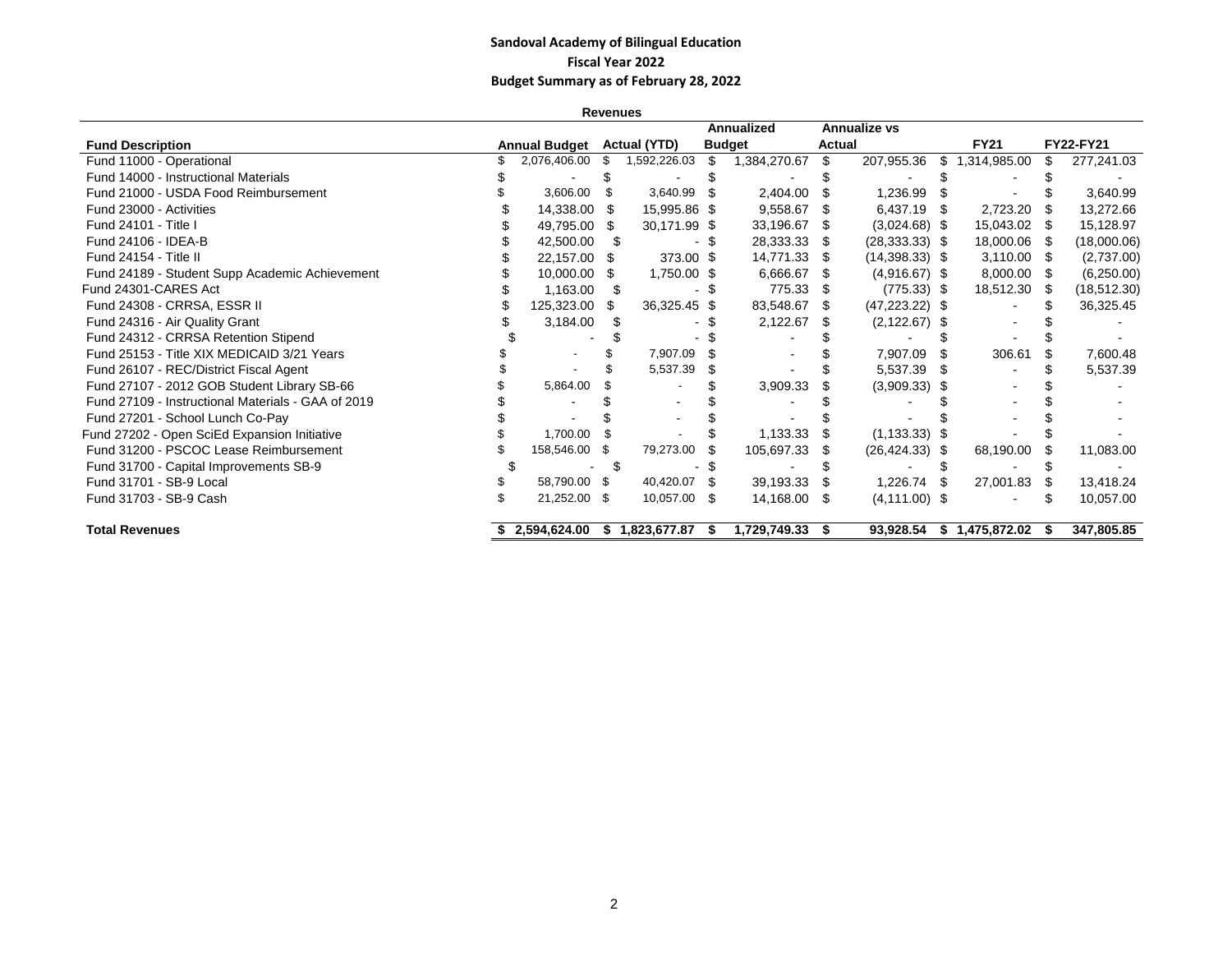#### **Sandoval Academy of Bilingual Education Fiscal Year 2022 Budget Summary as of February 28, 2022**

| <b>Expenditures</b>                                  |    |                      |      |                     |        |               |      |                     |      |                                 |      |              |
|------------------------------------------------------|----|----------------------|------|---------------------|--------|---------------|------|---------------------|------|---------------------------------|------|--------------|
|                                                      |    |                      |      |                     |        | Annualized    |      | <b>Annualize vs</b> |      |                                 |      |              |
| <b>Fund Description</b>                              |    | <b>Annual Budget</b> |      | <b>Actual (YTD)</b> |        | <b>Budget</b> |      | <b>Actual</b>       |      | <b>FY21</b>                     |      | FY22-FY21    |
| Function 1000 - Instruction                          |    | 1,609,203.00         | \$   | 719,267.49 \$       |        | 1,072,802.00  | \$   | $(353, 534.51)$ \$  |      | 546,306.94                      | \$   | 172,960.55   |
| Function 2100 - Students                             |    | 309,498.00           | -\$  | 134,548.66 \$       |        | 206,332.00    | \$   | $(71,783.34)$ \$    |      | 70,921.63                       | - \$ | 63,627.03    |
| Function 2200 - Instruction                          |    | 5,000.00             | - \$ |                     | - \$   | 3,333.33      | -\$  | $(3,333.33)$ \$     |      |                                 |      |              |
| Function 2300 - General Administration               |    | 160,849.00           | \$   | 110,037.19 \$       |        | 107,232.67    | \$   | 2,804.52            | - \$ | 100,496.21                      |      | 9,540.98     |
| Function 2400 - School Administration                |    | 101,772.00           | -\$  | 56,416.22 \$        |        | 67,848.00     | - \$ | $(11, 431.78)$ \$   |      | 74,487.45                       | - \$ | (18,071.23)  |
| Function 2500 - Central Services                     |    | 95,294.00            | - \$ | 64,540.19 \$        |        | 63,529.33     | -\$  | 1,010.86            | \$   | 73,003.76 \$                    |      | (8,463.57)   |
| Function 2600 - Operation & Maintenance of Plant     |    | 307,664.00           | \$   | 215,325.44 \$       |        | 205,109.33    | - \$ | 10,216.11 \$        |      | 179,360.18                      | - \$ | 35,965.26    |
| Function 3100 - Food Services Operations             | \$ | 380.00               | \$   |                     | $-$ \$ | 253.33 \$     |      | $(253.33)$ \$       |      |                                 |      |              |
| Fund 11000 - Operational                             |    | 2,589,660.00         |      | \$1,300,135.19      | - \$   | 1,726,440.00  | -\$  |                     |      | (426,304.81) \$ 1,044,576.17 \$ |      | 255,559.02   |
| Fund 14000 - Instructional Materials                 |    | 4,636.00             | - \$ | 138.45 \$           |        | 3,090.67      | - \$ | $(2,952.22)$ \$     |      | 5,511.32 \$                     |      | (5,372.87)   |
| Fund 21000- Food Services Operations                 |    | 6,070.00             | \$   |                     | - \$   | 4,046.67      | -\$  | $(4,046.67)$ \$     |      |                                 |      |              |
| Fund 23000- Activities                               |    | 36,513.00            | \$   | 13,139.81 \$        |        | 24,342.00     | \$   | $(11,202.19)$ \$    |      | 1,320.85                        |      | 11,818.96    |
| Fund 24101 - Title I                                 |    | 49,795.00            | \$   | 26,430.58 \$        |        | 33,196.67     | - \$ | $(6,766.09)$ \$     |      | 17,785.15 \$                    |      | 8,645.43     |
| Fund 24106 - Entitlement IDEA-B                      |    | 42,500.00            | - \$ |                     | - \$   | 28,333.33     | -\$  | $(28, 333.33)$ \$   |      | 18,000.06                       | - \$ | (18,000.06)  |
| Fund 24154 - Teacher/Principal Training & Recruiting |    | 22,157.00            | \$   | 588.00 \$           |        | 14,771.33     | \$   | $(14, 183.33)$ \$   |      | 94.00 \$                        |      | 494.00       |
| Fund 24189 - Student Supp Academic Achievement       |    | 10,000.00            | \$   | 1,750.00 \$         |        | 6,666.67      | \$   | $(4,916.67)$ \$     |      | 8,000.00 \$                     |      | (6,250.00)   |
| Fund 24301-CARES Act                                 |    | 1,163.00             | -\$  | 117.69 \$           |        | 775.33        | \$   | $(657.64)$ \$       |      | 27,628.37                       | \$   | (27, 510.68) |
| Fund 24308- CRRSA                                    |    | 1,163.00             | \$   | 117.69 \$           |        | 775.33        | -\$  | $(657.64)$ \$       |      |                                 |      | 117.69       |
| Fund 24316-Air Quality                               |    | 3,184.00             | \$   | 3,184.00 \$         |        | 2,122.67      | - \$ | 1,061.33 \$         |      |                                 |      | 3,184.00     |
| Fund 24330 - ARP                                     |    | 359,981.00           | \$   | 49,087.32 \$        |        | 239,987.33    | - \$ | $(190,900.01)$ \$   |      |                                 |      | 49,087.32    |
| Fund 25153-Medicaid                                  |    |                      | S    |                     |        |               |      |                     |      |                                 |      |              |
| Fund 26107-REC/District Fiscal Agent                 |    |                      | \$   |                     |        |               |      |                     |      |                                 |      |              |
| Fund 27107 - 2012 GOB Student Library SB-66          |    | 5,864.00             | \$   |                     |        | 3,909.33      | - \$ | $(3,909.33)$ \$     |      |                                 |      |              |
| Fund 27109 - GAA of 2019                             |    | 1,402.00             | \$   |                     |        | 934.67        | \$   | $(934.67)$ \$       |      |                                 |      |              |
| Fund 27130-Feminine Hygiene Products                 |    |                      | \$   |                     |        |               |      |                     |      | 458.70                          |      | (458.70)     |
| Fund 27201 - School Lunch Co-Pay                     |    |                      | \$   |                     |        |               |      |                     |      |                                 |      |              |
| Fund 27202 - Open SciEd Expansion Initiative         |    | 1,700.00             | \$   |                     |        | 1,133.33      | \$   | $(1, 133.33)$ \$    |      |                                 |      |              |
| Fund 31200-PSCOC                                     |    | 158,546.00           | \$   | 94,820.03 \$        |        | 105,697.33    | \$   | $(10,877.30)$ \$    |      | 90,919.98                       |      | 3.900.05     |
| Fund 31701-Capital Improvements SB-9 Ad Valorem      |    | 121,009.00           | \$   | 4,187.89 \$         |        | 80,672.67     | -\$  | $(76, 484.78)$ \$   |      | 39,319.53                       |      | (35, 131.64) |
| Fund 31703-Capital Improvements SB-9 Cash Match      |    | 28,027.00            | \$   |                     |        | 18,684.67     | - \$ | $(18,684.67)$ \$    |      |                                 |      |              |
| <b>Total Expenses For all Funds</b>                  |    | 3,443,370.00         |      | \$1,493,696.65      | \$     | 2,295,580.00  | \$   | (801, 883.35)       |      | \$1,253,614.13                  |      | 240,082.52   |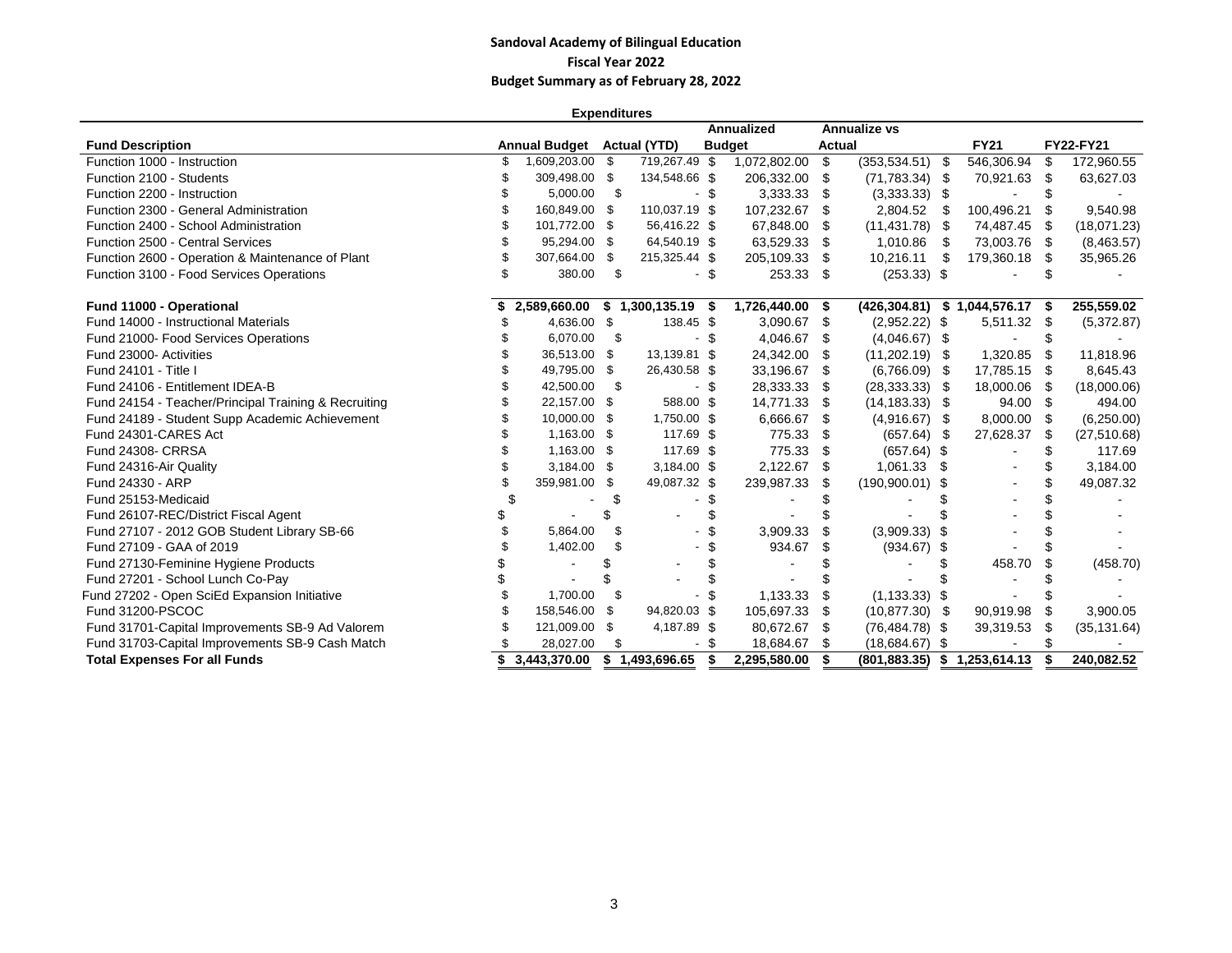| <b>Description</b>                           | <b>Budget (YTD)</b> | <b>Actual (YTD)</b> |                        | <b>Available (YTD) Expiration Date</b> |
|----------------------------------------------|---------------------|---------------------|------------------------|----------------------------------------|
| <b>Fees - Activities</b>                     | \$5,520.00          | \$6,850.00          |                        | (\$1,330.00) Supply Fee                |
| Refund of Prior Year's Expenditures          | \$0.00              | \$246.42            | (\$246.42)             |                                        |
| <b>State Equalization Guarantee</b>          | \$2,070,886.00      | \$1,585,129.61      | \$485,756.39           |                                        |
| Fund 11000 - Operational                     | \$2,076,406.00      | \$1,592,226.03      | \$484,179.97           |                                        |
| Fund 21000 - USDA Food Reimbursement         | \$3,606.00          | \$3,640.99          | (\$34.99)              |                                        |
| Fund 23000 - Activities                      | \$14,338.00         | \$15,995.86         | (\$1,657.86)           |                                        |
| Fund 24101 - Title I                         | \$49,795.00         | \$30,171.99         | \$19,623.01            |                                        |
| Fund 24106 - IDEA-B                          | \$42,500.00         | \$0.00              | \$42,500.00            |                                        |
| Fund 24154 - Title II                        | \$22,157.00         | \$373.00            | \$21,784.00            |                                        |
| Fund 24189 - Student Supp Academic Achiev    | \$10,000.00         | \$1,750.00          | \$8,250.00             |                                        |
| Fund 24301 - CARES Act                       | \$1,163.00          | \$0.00              |                        | \$1,163.00 6/30/2022                   |
| Fund 24308 - CRRSA, ESSR II                  | \$125,323.00        | \$36,325.45         | \$88,997.55 9/30/2023  |                                        |
| Fund 24316 - Air Quality Grant               | \$3,184.00          | \$0.00              |                        | \$3,184.00 6/30/2022                   |
| Fund 24330 - ESSR III ARP                    | \$359,981.00        | \$0.00              | \$359,981.00 9/30/2024 |                                        |
| Fund 25153 - Title XIX MEDICAID 3/21 Years   | \$0.00              | \$7,907.09          | (\$7,907.09)           |                                        |
| Fund 26107 - REC/District Fiscal Agent       | \$0.00              | \$5,537.39          | (\$5,537.39)           |                                        |
| Fund 27107 - 2012 GOB Student Library SB-    | \$5,864.00          | \$0.00              |                        | \$5,864.00 6/30/2023                   |
| Fund 27202 - Open SciEd Expansion Initiative | \$1,700.00          | \$0.00              | \$1,700.00             |                                        |
| Fund 31200 - PSCOC Lease Reimbursement       | \$158,546.00        | \$79,273.00         | \$79,273.00            |                                        |
| Fund 31701 - SB-9 Local                      | \$58,790.00         | \$40,420.07         | \$18,369.93            |                                        |
| Fund 31703 - SB-9 State Match Cash           | \$21,252.00         | \$10,057.00         | \$11,195.00            |                                        |
| <b>Grand Total</b>                           | \$2,954,605.00      | \$1,823,677.87      | \$1,130,927.13         |                                        |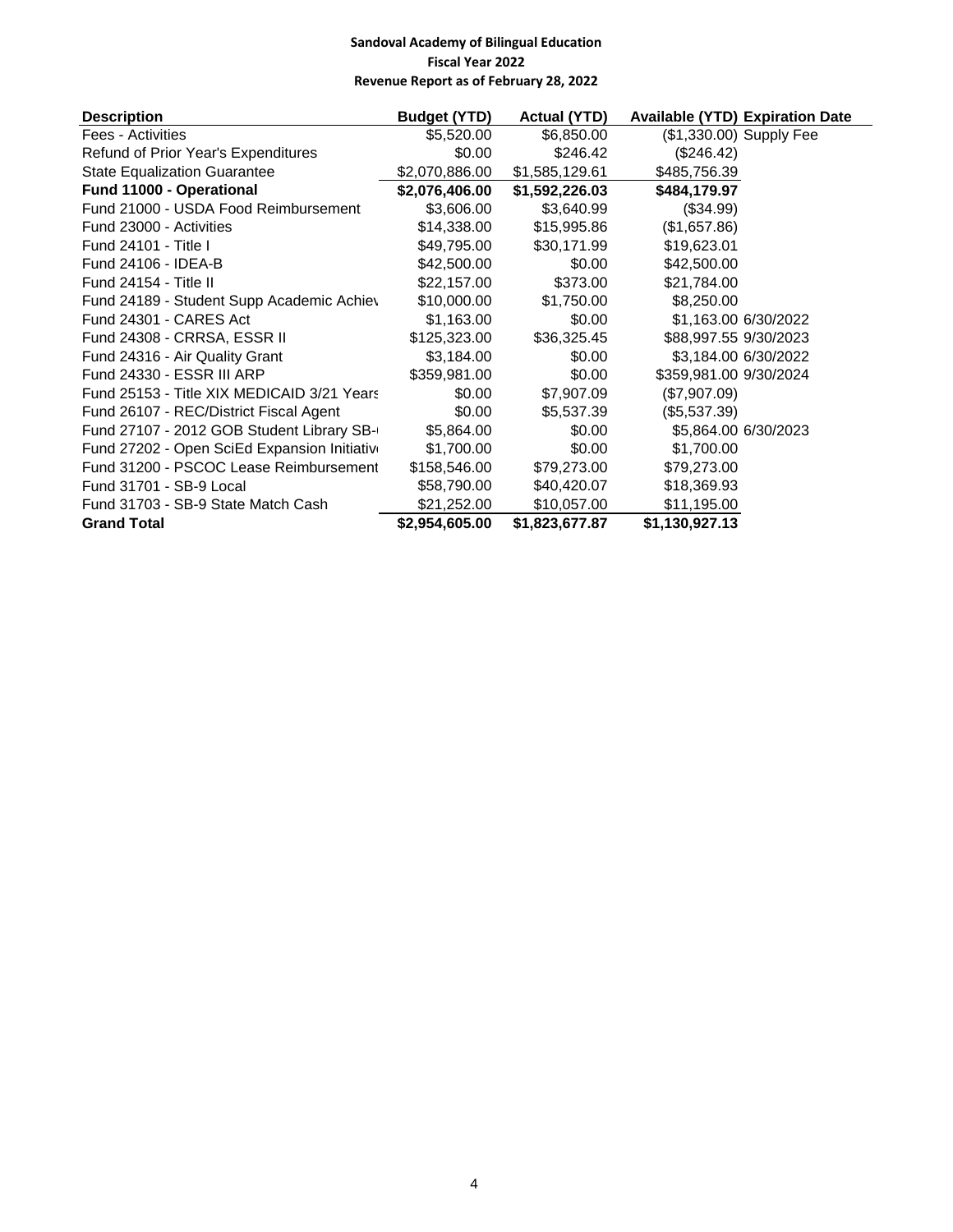| <b>Description</b>                                      | <b>Budget (YTD)</b> | <b>Actual (YTD)</b> | Encumbrance (YTD) | Available (YTD) |
|---------------------------------------------------------|---------------------|---------------------|-------------------|-----------------|
| Salaries Expense-Long-term Sub                          | \$31,687.00         | \$14,755.00         | \$13,783.70       | \$3,148.30      |
| Salaries Expense-Teacher                                | \$641,941.00        | \$336,587.65        | \$323,072.55      | (\$17,719.20)   |
| Salaries Expense-Kinder Teachers                        | \$60,905.00         | \$33,836.11         | \$27,068.89       | \$0.00          |
| Salaries Expense-After School Coordinator               | \$8,020.00          | \$0.00              | \$0.00            | \$8,020.00      |
| Salaries Expense-EA                                     | \$31,689.00         | \$12,356.05         | \$7,890.53        | \$11,442.42     |
| Salaries Expense-Kinder EA                              | \$24,512.00         | \$15,278.49         | \$9,232.85        | \$0.66          |
|                                                         | \$62,500.00         |                     |                   | \$29,092.60     |
| Salaries Expense-Fine Arts                              |                     | \$15,185.20         | \$18,222.20       |                 |
| Salaries Expense-Sped Teacher                           | \$91,040.00         | \$38,319.92         | \$34,127.48       | \$18,592.60     |
| Salaries Expense-TESOL Teacher                          | \$5,252.00          | \$0.00              | \$0.00            | \$5,252.00      |
| Stipend-1621                                            | \$20,000.00         | \$6,245.70          | \$7,494.73        | \$6,259.57      |
| Stipend - 1411                                          | \$3,705.00          | \$2,321.50          | \$1,383.50        | \$0.00          |
| Stipend - 1413                                          | \$2,000.00          | \$0.00              | \$0.00            | \$2,000.00      |
| Stipend - 1416                                          | \$38,500.00         | \$3,886.00          | \$3,886.00        | \$30,728.00     |
| Stipend - 1411                                          | \$50,000.00         | \$14,357.50         | \$14,357.50       | \$21,285.00     |
| Stipend - ELT 1416                                      | \$2,761.00          | \$1,383.50          | \$1,377.50        | \$0.00          |
| Stipend - ELT 1713                                      | \$1,233.00          | \$373.76            | \$0.00            | \$859.24        |
| <b>Employee Benefits</b>                                | \$326,907.00        | \$172,063.96        | \$13,065.26       | \$11,777.78     |
| Professional Development                                | \$3,021.00          | \$299.00            | \$1,500.00        | \$1,222.00      |
| Professional Development-SPED                           | \$450.00            | \$0.00              | \$1,344.00        | (\$894.00)      |
| Professional Development-ELT                            | \$1,680.00          | \$0.00              | \$0.00            | \$1,680.00      |
| Other Professional/Technical Services                   | \$20,000.00         | \$3,648.76          | \$7,224.52        | \$9,126.72      |
| <b>Other Charges</b>                                    | \$9,265.00          | \$232.50            | \$0.00            | \$9,032.50      |
| Other Charges-Fine Arts                                 | \$0.00              | \$185.00            | \$0.00            | (\$185.00)      |
| <b>Other Instructional Materials</b>                    | \$46,445.00         | \$16,817.33         | \$33,204.31       | (\$3,576.64)    |
| Software                                                | \$17,910.00         | \$11,230.17         | \$0.00            | \$6,679.83      |
| <b>General Supplies and Materials</b>                   | \$104,845.00        | \$16,970.42         | \$2,101.08        | \$85,773.50     |
| General Supplies and Materials-Fine Arts                | \$1,362.00          | \$1,361.59          | \$0.00            | \$0.41          |
| General Supplies and Materials-SPED                     | \$1,573.00          | \$1,572.38          | \$0.00            | \$0.62          |
| <b>Function 1000 - Instruction</b>                      | \$1,609,203.00      | \$719,267.49        | \$650,336.60      | \$239,598.91    |
|                                                         |                     |                     |                   |                 |
| Salaries Expense-Coordinator                            | \$27,642.00         | \$1,382.07          | \$16,584.95       | \$9,674.98      |
| Salaries Expense-Nursing Assistant                      | \$16,844.00         | \$10,604.94         | \$6,238.06        | \$1.00          |
| Salaries Expense-Registrar                              | \$16,844.00         | \$10,605.45         | \$6,238.55        | \$0.00          |
| Salaries Expense - Psychologist                         | \$55,020.00         | \$30,566.70         | \$24,453.30       | \$0.00          |
| Salaries Expense AT-Risk Coordinator                    | \$15,992.00         | \$592.30            | \$7,107.50        | \$8,292.20      |
| Salaries Expense-At-Risk Clerk                          | \$19,237.00         | \$10,709.30         | \$8,534.93        | (\$7.23)        |
| Salaries Expense- At-Risk Student Support               | \$7,720.00          | \$0.00              | \$0.00            | \$7,720.00      |
| Stipend-Student Support                                 | \$186.00            | \$185.19            | \$0.00            | \$0.81          |
| <b>Employee Benefits</b>                                | \$59,628.00         | \$31,610.86         | \$21,628.99       | \$6,388.15      |
| Diagnosticians - Contracted                             | \$20,000.00         | \$3,361.44          | \$7,381.45        | \$9,257.11      |
| Occupational Therapists - Contracted                    | \$9,621.00          | \$11,511.36         | \$1,741.80        | (\$3,632.16)    |
| Psychologists - Contracted                              | \$18,000.00         | \$671.76            | \$698.64          | \$16,629.60     |
| Specialists - Contracted                                | \$12,854.00         | \$0.00              | \$0.00            | \$12,854.00     |
| <b>Professional Development</b>                         | \$100.00            | \$0.00              | \$99.00           | \$1.00          |
| <b>Other Professional/Technical Services</b>            | \$29,760.00         | \$11,440.16         | \$1,245.94        | \$17,073.90     |
| Other Professional/Technical Services-SPED              | \$0.00              | \$11,257.48         | \$5,578.64        | (\$16,836.12)   |
| <b>General Supplies and Materials</b>                   | \$50.00             | \$49.65             | \$0.00            | \$0.35          |
| <b>Function 2100 - Support Services-Students</b>        | \$309,498.00        | \$134,548.66        | \$107,531.75      | \$67,417.59     |
|                                                         |                     |                     |                   |                 |
| <b>General Supplies and Materials</b>                   | \$5,000.00          | \$0.00              | \$2,351.58        | \$2,648.42      |
| <b>Function 2200 - Support Services-Instruction</b>     | \$5,000.00          | \$0.00              | \$2,351.58        | \$2,648.42      |
|                                                         |                     |                     |                   |                 |
| Salaries Expense-Executive Director                     | \$100,000.00        | \$66,666.60         | \$33,333.40       | \$0.00          |
| <b>ELT Stipend-Superintendent</b>                       | \$5,000.00          | \$2,500.00          | \$2,500.00        | \$0.00          |
| <b>Employee Benefits</b>                                | \$26,662.00         | \$17,457.54         | \$9,118.29        | \$86.17         |
| <b>Professional Development</b>                         | \$0.00              | \$0.00              | \$315.00          | (\$315.00)      |
| Auditing                                                | \$16,500.00         | \$15,857.64         | \$29.87           | \$612.49        |
| Legal                                                   | \$5,195.00          | \$2,685.72          | \$2,508.72        | \$0.56          |
| Advertising                                             | \$2,492.00          | \$269.69            | \$0.00            | \$2,222.31      |
| <b>Board Training</b>                                   | \$5,000.00          | \$4,600.00          | \$165.00          | \$235.00        |
| Function 2300 - Support Services-General Administration | \$160,849.00        | \$110,037.19        | \$47,970.28       | \$2,841.53      |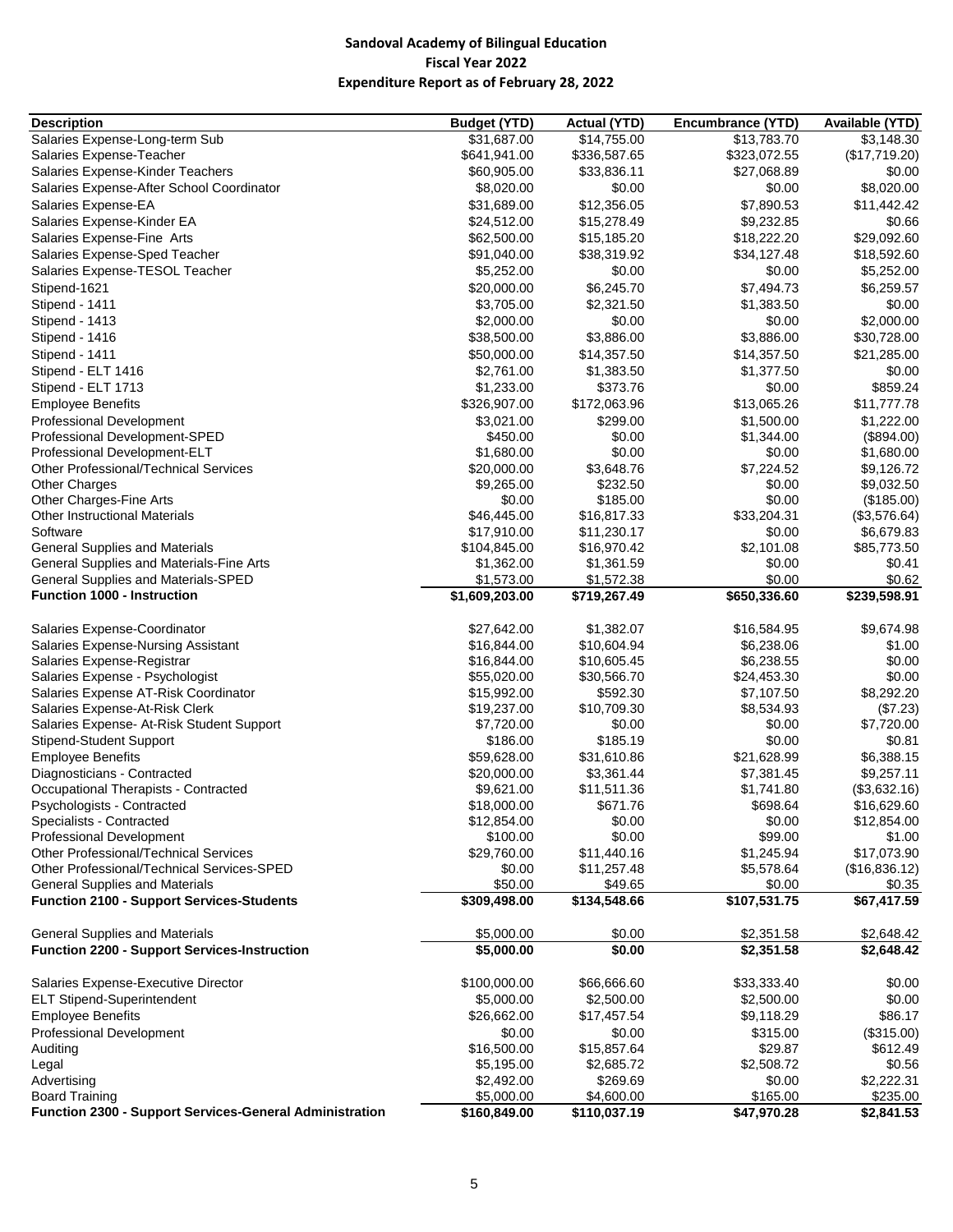| Salaries Expense-Assistant Principal                          | \$36,960.00    | \$21,902.24    | \$15,057.76  | \$0.00       |
|---------------------------------------------------------------|----------------|----------------|--------------|--------------|
| Salaries Expense-Office Manager/Clerks                        | \$25,287.00    | \$14,413.75    | \$7,531.20   | \$3,342.05   |
| Stipend- Assistant Principal                                  | \$5,000.00     | \$2,500.00     | \$2,500.00   | \$0.00       |
| <b>Employee Benefits</b>                                      | \$22,112.00    | \$11,283.24    | \$7,574.65   | \$3,254.11   |
| <b>Professional Development</b>                               | \$15.00        | \$0.00         | \$0.00       | \$15.00      |
| <b>Other Charges</b>                                          | \$5,500.00     | \$3,730.45     | \$0.00       | \$1,769.55   |
| <b>General Supplies and Materials</b>                         | \$3,378.00     | \$2,586.54     | \$817.40     | (\$25.94)    |
| ""Supply Assets (\$5,000 or less)""                           | \$3,520.00     | \$0.00         | \$0.00       | \$3,520.00   |
| <b>Function 2400 - Support Services-School Administration</b> | \$101,772.00   | \$56,416.22    | \$33,481.01  | \$11,874.77  |
|                                                               |                |                |              |              |
| Other Professional/Technical Services                         | \$82,771.00    | \$52,462.05    | \$30,367.09  | (\$58.14)    |
| Advertising                                                   | \$400.00       | \$0.00         | \$0.00       | \$400.00     |
| Software                                                      | \$12,099.00    | \$12,078.14    | \$0.00       | \$20.86      |
| <b>General Supplies and Materials</b>                         | \$24.00        | \$0.00         | \$0.00       | \$24.00      |
| <b>Function 2500 - Central Services</b>                       | \$95,294.00    | \$64,540.19    | \$30,367.09  | \$386.72     |
|                                                               |                |                |              |              |
| Salaries Expense-Custodian                                    | \$37,133.00    | \$20,102.39    | \$14,547.86  | \$2,482.75   |
| <b>Employee Benefits</b>                                      | \$13,881.00    | \$7,559.58     | \$5,966.75   | \$354.67     |
| <b>Other Charges</b>                                          | \$40,000.00    | \$26,929.96    | \$13,667.00  | (\$596.96)   |
| Electricity                                                   | \$20,000.00    | \$20,722.74    | \$0.00       | (\$722.74)   |
| Natural Gas (Buildings)                                       | \$1,600.00     | \$1,808.18     | \$0.00       | (\$208.18)   |
| <b>Communication Services</b>                                 | \$7,230.00     | \$4,494.38     | \$2,735.62   | \$0.00       |
| Renting Land and Buildings                                    | \$106,210.00   | \$96,357.88    | \$0.00       | \$9,852.12   |
| Rentals of Computers and Related Equipment                    | \$30,000.00    | \$1,189.27     | \$2,200.00   | \$26,610.73  |
| Property Liability Insurance                                  | \$32,712.00    | \$32,712.00    | \$0.00       | \$0.00       |
| <b>General Supplies and Materials</b>                         | \$5,000.00     | \$2,996.43     | \$134.99     | \$1,868.58   |
| ""Supply Assets (\$5,000 or less)""                           | \$13,898.00    | \$452.63       | \$0.00       | \$13,445.37  |
| <b>Function 2600 - Operation &amp; Maintenance of Plant</b>   | \$307,664.00   | \$215,325.44   | \$39,252.22  | \$53,086.34  |
|                                                               | \$380.00       | \$0.00         | \$0.00       | \$380.00     |
| Salaries Expense-Food Service Coordinator                     |                |                |              |              |
| <b>Function 3100 - Food Services Operations</b>               | \$380.00       | \$0.00         | \$0.00       | \$380.00     |
| Fund 11000 - Operational                                      | \$2,589,660.00 | \$1,300,135.19 | \$911,290.53 | \$378,234.28 |
| <b>Instructional Materials-14000</b>                          |                |                |              |              |
| Instructional Materials Cash - 50% Textbooks                  | \$4,636.00     | \$138.45       | \$4,497.55   | \$0.00       |
| Fund 14000 - Instructional Materials                          | \$4,636.00     | \$138.45       | \$4,497.55   | \$0.00       |
|                                                               |                |                |              |              |
| <b>USDA Fund-21000</b>                                        |                |                |              |              |
| Food                                                          | \$6,070.00     | \$0.00         | \$0.00       | \$6,070.00   |
| <b>Fund 21000 - USDA Food Reimbursement</b>                   | \$6,070.00     | \$0.00         | \$0.00       | \$6,070.00   |
| Activities-23000                                              |                |                |              |              |
| <b>Other Charges</b>                                          | \$5,000.00     | \$559.17       | \$0.00       | \$4,440.83   |
| <b>Student Travel</b>                                         | \$5,000.00     | \$0.00         | \$0.00       | \$5,000.00   |
| <b>General Supplies and Materials</b>                         | \$26,513.00    | \$11,371.64    | \$0.00       | \$15,141.36  |
| <b>General Supplies and Materials</b>                         | \$0.00         | \$1,209.00     | \$0.00       | (\$1,209.00) |
| Fund 23000 - Activities                                       | \$36,513.00    | \$13,139.81    | \$0.00       | \$23,373.19  |
|                                                               |                |                |              |              |
| <b>Title I-24101</b>                                          |                |                |              |              |
| Professional Development                                      | \$9,000.00     | \$539.40       | \$0.00       | \$8,460.60   |
| <b>General Supplies and Materials</b>                         | \$500.00       | \$0.00         | \$0.00       | \$500.00     |
| Function 1000 - Instruction                                   | \$9,500.00     | \$539.40       | \$0.00       | \$8,960.60   |
| Salaries Expense-Coordinator                                  | \$39,795.00    | \$25,891.18    | \$0.00       | \$13,903.82  |
| <b>General Supplies and Materials</b>                         | \$500.00       | \$0.00         | \$0.00       | \$500.00     |
| <b>Function 2100 - Support Services-Students</b>              | \$40,295.00    | \$25,891.18    | \$0.00       | \$14,403.82  |
| <b>Fund 24101 - Title I</b>                                   | \$49,795.00    | \$26,430.58    | \$0.00       | \$23,364.42  |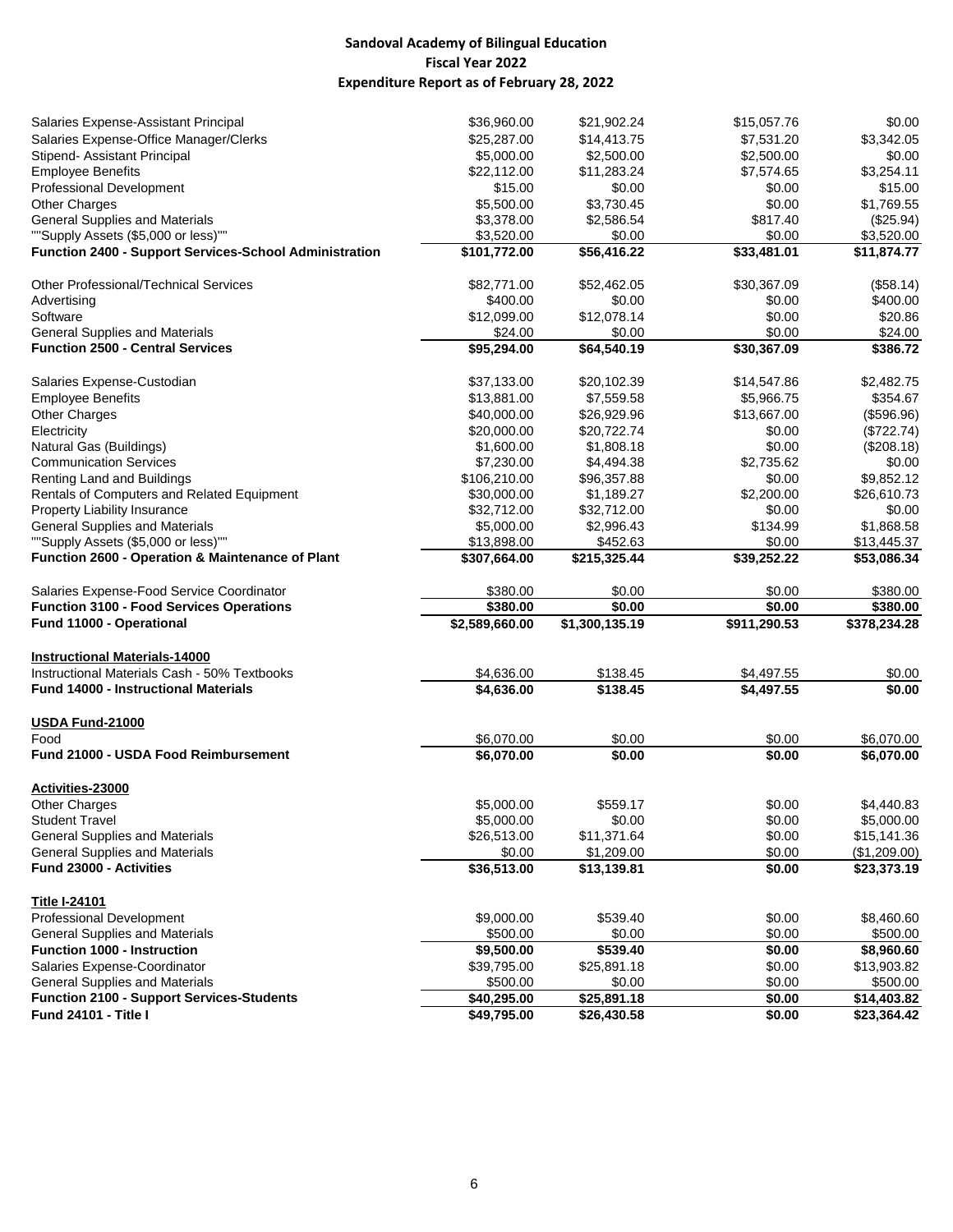| <b>IDEA-B-24106</b>                                    |              |             |             |               |
|--------------------------------------------------------|--------------|-------------|-------------|---------------|
| Salaries Expense                                       | \$30,000.00  | \$0.00      | \$0.00      | \$30,000.00   |
| <b>General Supplies and Materials</b>                  | \$0.00       | \$0.00      | \$700.35    | (\$700.35)    |
| <b>Function 1000 - Instruction</b>                     | \$30,000.00  | \$0.00      | \$700.35    | \$29,299.65   |
| Speech Therapists - Contracted                         | \$12,500.00  | \$0.00      | \$0.00      | \$12,500.00   |
| Specialists - Contracted                               | \$0.00       | \$0.00      | \$5,000.00  | (\$5,000.00)  |
| <b>Function 2100 - Support Services-Students</b>       | \$12,500.00  | \$0.00      | \$5,000.00  | \$7,500.00    |
| <b>Fund 24106 - IDEA-B</b>                             | \$42,500.00  | \$0.00      | \$5,700.35  | \$36,799.65   |
| <u>Title II-24154</u>                                  |              |             |             |               |
| <b>Professional Development</b>                        | \$14,794.00  | \$110.00    | \$4,717.00  | \$9,967.00    |
| <b>Function 1000 - Instruction</b>                     | \$14,794.00  | \$110.00    | \$4,717.00  | \$9,967.00    |
| Professional Development                               | \$7,363.00   | \$478.00    | \$1,828.00  | \$5,057.00    |
| Function 2400 - Support Services-School Administration | \$7,363.00   | \$478.00    | \$1,828.00  | \$5,057.00    |
| Fund 24154 - Title II                                  | \$22,157.00  | \$588.00    | \$6,545.00  | \$15,024.00   |
| <b>Student Support Academic Achievement-24189</b>      |              |             |             |               |
| Professional Development                               | \$2,000.00   | \$0.00      | \$0.00      | \$2,000.00    |
| <b>Other Contract Services</b>                         | \$3,000.00   | \$0.00      | \$0.00      | \$3,000.00    |
| Software                                               | \$1,000.00   | \$0.00      | \$0.00      | \$1,000.00    |
| <b>General Supplies and Materials</b>                  | \$2,250.00   | \$0.00      | \$0.00      | \$2,250.00    |
| Function 1000 - Instruction                            | \$8,250.00   | \$0.00      | \$0.00      | \$8,250.00    |
| Salaries Expense-Coordinator                           | \$1,750.00   | \$1,750.00  | \$0.00      | \$0.00        |
| <b>Function 2100 - Support Services-Students</b>       | \$1,750.00   | \$1,750.00  | \$0.00      | \$0.00        |
| Fund 24189 - Student Supp Academic Achievement         | \$10,000.00  | \$1,750.00  | \$0.00      | \$8,250.00    |
| <b>CARES Act-24301</b>                                 |              |             |             |               |
| <b>Other Professional/Technical Services</b>           | \$1,163.00   | \$117.69    | \$301.73    | \$743.58      |
| Fund 24301 - CARES Act                                 | \$1,163.00   | \$117.69    | \$301.73    | \$743.58      |
| <b>CRRSA-24308</b>                                     |              |             |             |               |
| <b>Professional Development</b>                        | \$10,000.00  | \$743.00    | \$90.00     | \$9,167.00    |
| <b>Other Professional/Technical Services</b>           | \$1,000.00   | \$612.00    | \$100.00    | \$288.00      |
| Other Charges                                          | \$4,900.00   | \$4,900.00  | \$0.00      | \$0.00        |
| <b>Other Instructional Materials</b>                   | \$3,000.00   | \$0.00      | \$0.00      | \$3,000.00    |
| Software                                               | \$0.00       | \$10,244.42 | \$0.00      | (\$10,244.42) |
| <b>General Supplies and Materials</b>                  | \$11,270.00  | \$7,393.42  | \$6,080.19  | (\$2,203.61)  |
| ""Supply Assets (\$5,000 or less)""                    | \$28,357.00  | \$28,356.70 | \$0.00      | \$0.30        |
| <b>Function 1000 - Instruction</b>                     | \$58,527.00  | \$52,249.54 | \$6,270.19  | \$7.27        |
| Salaries Expense-Student Support                       | \$1,812.00   | \$0.00      | \$0.00      | \$1,812.00    |
| <b>Other Professional/Technical Services</b>           | \$42,094.00  | \$17,052.59 | \$6,892.22  | \$18,149.19   |
| <b>General Supplies and Materials</b>                  | \$0.00       | \$1,440.00  | \$372.30    | (\$1,812.30)  |
| <b>Function 2100 - Support Services-Students</b>       | \$43,906.00  | \$18,492.59 | \$7,264.52  | \$18,148.89   |
| <b>General Supplies and Materials</b>                  | \$5,000.00   | \$5,000.00  | \$0.00      | \$0.00        |
| <b>Function 2200 - Support Services-Instruction</b>    | \$5,000.00   | \$5,000.00  | \$0.00      | \$0.00        |
| <b>Other Charges</b>                                   | \$1,710.00   | \$1,709.05  | \$0.00      | \$0.95        |
| Function 2400 - Support Services-School Administration | \$1,710.00   | \$1,709.05  | \$0.00      | \$0.95        |
| <b>Other Charges</b>                                   | \$0.00       | \$2,072.98  | \$0.02      | (\$2,073.00)  |
| <b>General Supplies and Materials</b>                  | \$4,672.00   | \$5.093.62  | \$861.07    | (\$1,282.69)  |
| ""Supply Assets (\$5,000 or less)""                    | \$11,508.00  | \$0.00      | \$0.00      | \$11,508.00   |
| Function 2600 - Operation & Maintenance of Plant       | \$16,180.00  | \$7,166.60  | \$861.09    | \$8,152.31    |
| Fund 24308 - CRRSA, ESSR II                            | \$125,323.00 | \$84,617.78 | \$14,395.80 | \$26,309.42   |
| <b>Air Quality Grant-24316</b>                         |              |             |             |               |
| General Supplies and Materials                         | \$3,184.00   | \$3,184.00  | \$0.00      | \$0.00        |
| Fund 24316 - Air Quality Grant                         | \$3,184.00   | \$3,184.00  | \$0.00      | \$0.00        |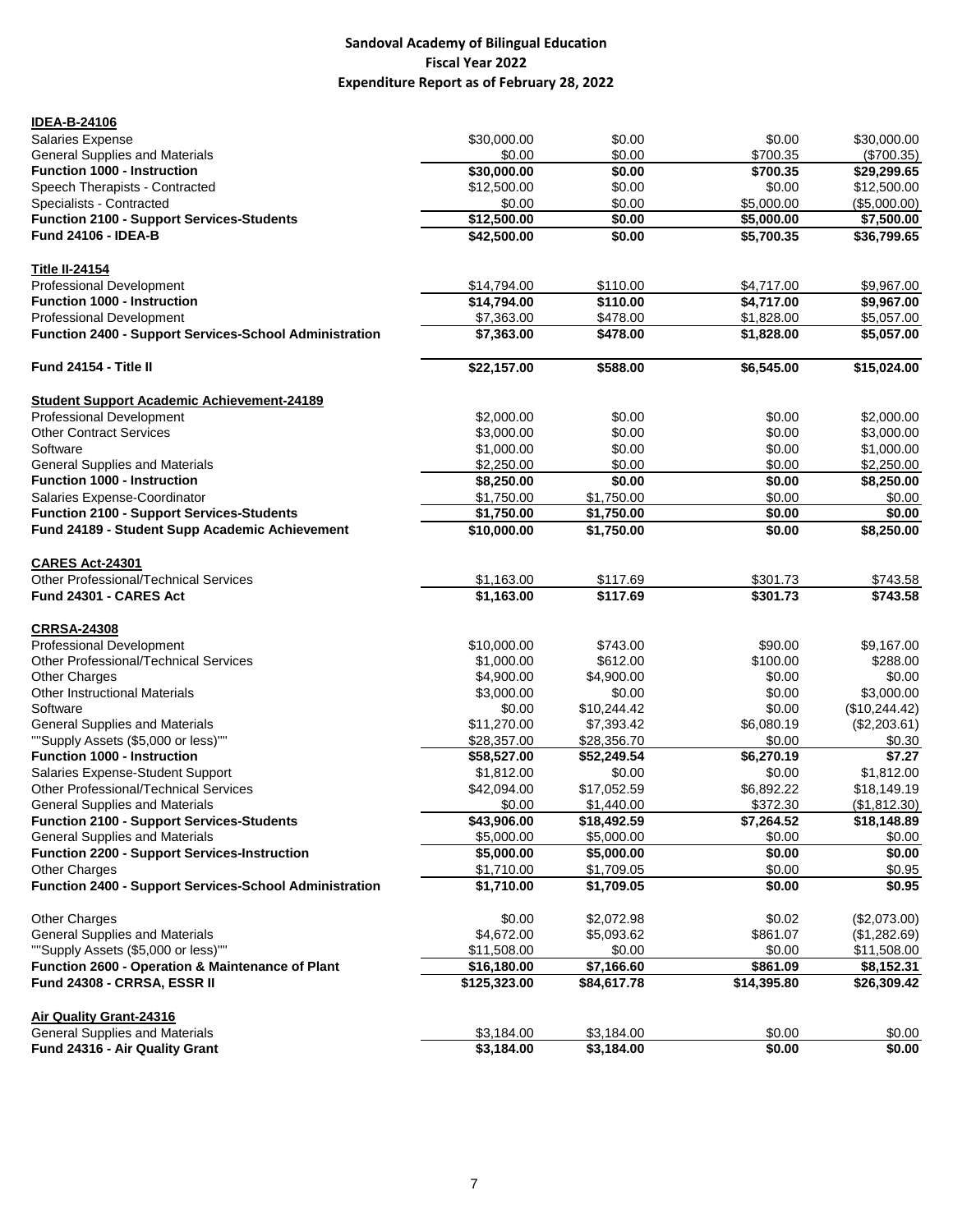| ARP-24330                                                      |                |                |                |               |
|----------------------------------------------------------------|----------------|----------------|----------------|---------------|
| Salaries Expense-Teacher                                       | \$35,998.00    | \$0.00         | \$0.00         | \$35,998.00   |
| Salaries Expense-Tutor                                         | \$40,995.00    | \$9,502.25     | \$9,602.71     | \$21,890.04   |
| Stipend-Teacher                                                | \$30,000.00    | \$0.00         | \$0.00         | \$30,000.00   |
| <b>Employee Benefits</b>                                       | \$0.00         | \$234.58       | \$2,581.39     | (\$2,815.97)  |
| <b>Professional Development</b>                                | \$0.00         | \$3,500.00     | \$0.00         | (\$3,500.00)  |
| Other Charges                                                  | \$0.00         | \$0.00         | \$69.00        | (\$69.00)     |
| <b>General Supplies and Materials</b>                          | \$0.00         | \$4,277.13     | \$0.00         | (\$4,277.13)  |
| ""Supply Assets (\$5,000 or less)""                            | \$55,000.00    | \$1,410.00     | \$66,187.50    | (\$12,597.50) |
| <b>Function 1000 - Instruction</b>                             | \$161,993.00   | \$18,923.96    | \$78,440.60    | \$64,628.44   |
| Salaries Expense- Social Worker/Counselor                      | \$40,000.00    | \$0.00         | \$0.00         | \$40,000.00   |
| Stipend-Social Worker/Counselor                                | \$11,990.00    | \$0.00         | \$0.00         | \$11,990.00   |
| Other Professional/Technical Services                          | \$55,998.00    | \$0.00         | \$0.00         | \$55,998.00   |
| <b>Function 2100 - Support Services-Students</b>               | \$107,988.00   | \$0.00         | \$0.00         | \$107,988.00  |
| Legal                                                          | \$20,000.00    | \$0.00         | \$0.00         | \$20,000.00   |
| <b>Function 2300 - Support Services-General Administration</b> | \$20,000.00    | \$0.00         | \$0.00         | \$20,000.00   |
|                                                                |                |                |                |               |
| <b>Other Contract Services</b>                                 | \$0.00         | \$861.50       | \$1.50         | (\$863.00)    |
| <b>General Supplies and Materials</b>                          | \$0.00         | \$441.60       | \$0.00         | (\$441.60)    |
| ""Supply Assets (\$5,000 or less)""                            | \$0.00         | \$10,260.26    | \$0.00         | (\$10,260.26) |
| <b>Function 2600 - Operation &amp; Maintenance of Plant</b>    | \$0.00         | \$11,563.36    | \$1.50         | (\$11,564.86) |
| <b>Transportation Contractors</b>                              | \$70,000.00    | \$18,600.00    | \$18,600.00    | \$32,800.00   |
| <b>Function 2700 - Student Transportation</b>                  | \$70,000.00    | \$18,600.00    | \$18,600.00    | \$32,800.00   |
| Fund 24330 - ESSR III ARP                                      | \$359,981.00   | \$49,087.32    | \$97,042.10    | \$213,851.58  |
| 2012 GOB Student Library SB-66-27107                           |                |                |                |               |
| Library and Audio-Visual                                       | \$5,864.00     | \$0.00         | \$0.00         | \$5,864.00    |
| Fund 27107 - 2012 GOB Student Library SB-66                    | \$5,864.00     | \$0.00         | \$0.00         | \$5,864.00    |
| <b>Instructional Materials-GAA- 27109</b>                      |                |                |                |               |
| Instructional Materials Cash - 50% Textbooks                   | \$1,402.00     | \$0.00         | \$1,402.00     | \$0.00        |
| Fund 27109 - Instructional Materials - GAA of 2019             | \$1,402.00     | \$0.00         | \$1,402.00     | \$0.00        |
| Open SciEd Expansion Initiative-27202                          |                |                |                |               |
| <b>General Supplies and Materials</b>                          | \$1,700.00     | \$0.00         | \$0.00         | \$1,700.00    |
| Fund 27202 - Open SciEd Expansion Initiative                   | \$1,700.00     | \$0.00         | \$0.00         | \$1,700.00    |
|                                                                |                |                |                |               |
| PSCOC-31200                                                    |                |                |                |               |
| <b>Renting Land and Buildings</b>                              | \$158,546.00   | \$94,820.03    | \$63,725.97    | \$0.00        |
| Fund 31200 - PSCOC Lease Reimbursement                         | \$158,546.00   | \$94,820.03    | \$63,725.97    | \$0.00        |
| <b>SB-9 Local- 31701</b>                                       |                |                |                |               |
| <b>County Tax Collection Costs</b>                             | \$700.00       | \$366.44       | \$0.00         | \$333.56      |
| <b>Function 2300 - Support Services-General Administration</b> | \$700.00       | \$366.44       | \$0.00         | \$333.56      |
| ""Supply Assets (\$5,000 or less)""                            | \$120,309.00   | \$3,821.45     | \$2,549.89     | \$113,937.66  |
| Function 4000 - Capital Outlay                                 | \$120,309.00   | \$3,821.45     | \$2,549.89     | \$113,937.66  |
| <b>Fund 31701 - SB-9 Local</b>                                 | \$121,009.00   | \$4,187.89     | \$2,549.89     | \$114,271.22  |
| SB-9 State Match Cash-31703                                    |                |                |                |               |
| ""Supply Assets (\$5,000 or less)""                            | \$28,027.00    | \$0.00         | \$0.00         | \$28,027.00   |
| Fund 31703 - SB-9 State Match Cash                             | \$28,027.00    | \$0.00         | \$0.00         | \$28,027.00   |
| <b>Grand Total</b>                                             | \$3,567,530.00 | \$1,578,196.74 | \$1,107,450.92 | \$881,882.34  |
|                                                                |                |                |                |               |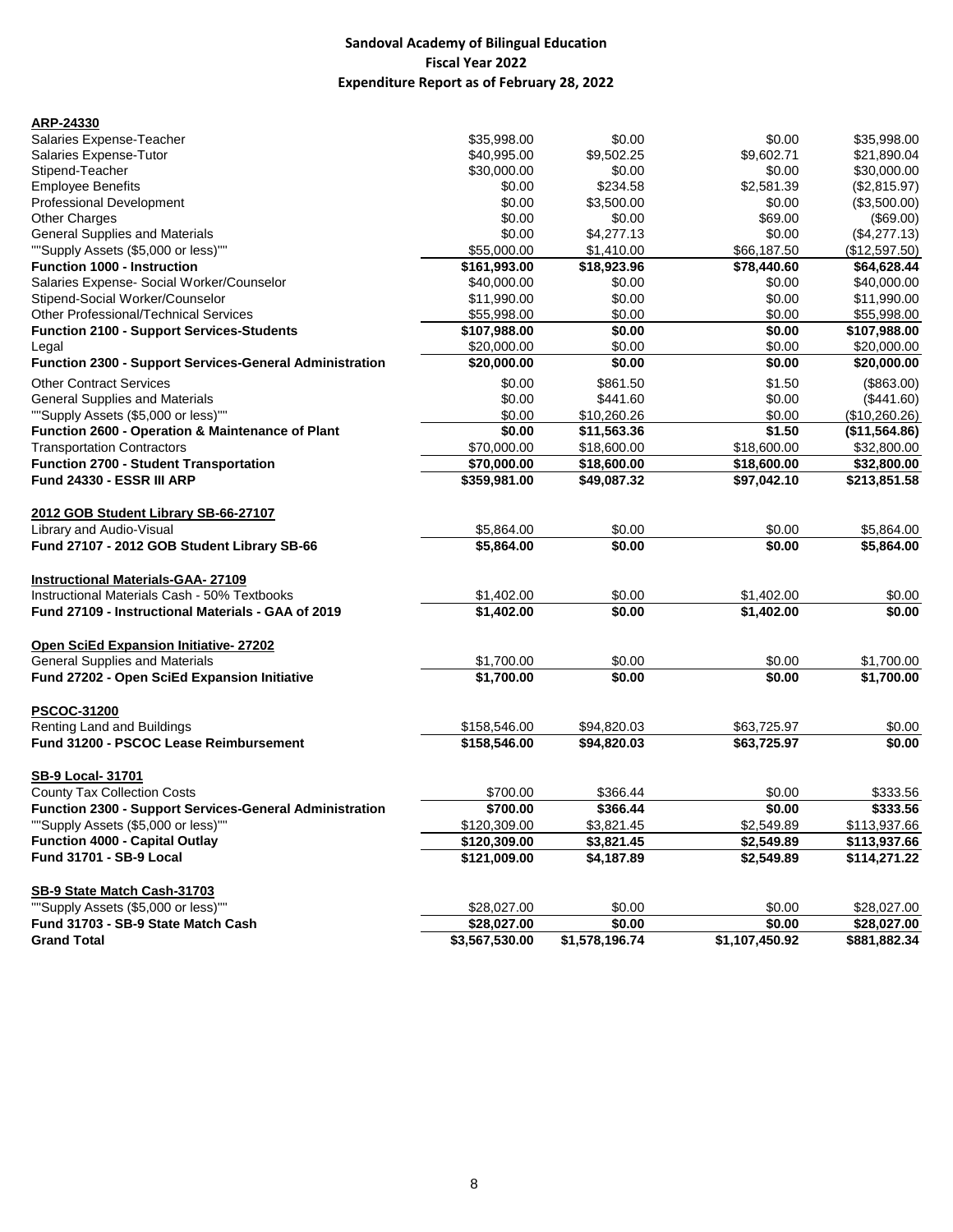## **Sandoval Academy of Bilingual Education Fiscal Year 2022 Cleared Checks as of February 28, 2022**

| <b>Date</b>        | <b>Item Number</b> | <b>Description</b>                          | <b>Deposit</b> | Withdrawal   |
|--------------------|--------------------|---------------------------------------------|----------------|--------------|
| 12/21/2021         | 2011               | Rio Rancho Public Schools                   |                | \$50.00      |
| 1/13/2022 2027     |                    | American Reading Company                    |                | \$19,950.00  |
| 1/13/2022 2028     |                    | ASCD                                        |                | \$478.00     |
| 1/21/2022 2043     |                    | Fulcrum Building, LLC                       |                | \$25,332.40  |
| 1/28/2022 2050     |                    | <b>United Postal Service</b>                |                | \$58.00      |
| 1/31/2022          |                    | NM Dept. of Workforce Solutions             |                | \$1,042.62   |
| 2/2/2022           | 02-001             | Medicaid                                    | \$81.48        |              |
| 2/2/2022           | 02-002             | <b>Chocolate Sales</b>                      | \$60.00        |              |
| 2/2/2022           |                    | <b>Internal Revenue Service</b>             |                | \$9,129.07   |
| 2/3/2022           | 02-006             | CLM Chocolate Sales; Supply Fee             | \$470.00       |              |
| 2/3/2022           |                    | <b>NMPSIA</b>                               |                | \$15,207.02  |
| 2/4/2022           | 2051               | First Financial Group of America            |                | \$76.16      |
| 2/4/2022           |                    | <b>AFLAC</b>                                |                | \$24.96      |
| 2/7/2022           | 02-003             | Title IV RfR                                | \$1,750.00     |              |
| 2/10/2022 02-004   |                    | SEG February 2022                           | \$121,438.99   |              |
| 2/10/2022 02-007   |                    | <b>CLM Chocolate Sales</b>                  | \$120.00       |              |
| 2/10/2022          |                    | <b>NMRHCA</b>                               |                | \$2,691.70   |
| 2/11/2022 00008421 |                    | CASC February 2022                          |                | \$58.36      |
| 2/11/2022 2052     |                    | Accountability and Compliance Resources LLC |                | \$340.60     |
| 2/11/2022 2053     |                    | <b>ACES</b>                                 |                | \$656.78     |
| 2/11/2022 2054     |                    | Centurylink                                 |                | \$223.45     |
| 2/11/2022 2055     |                    | <b>Charter School Nursing Services</b>      |                | \$1,208.20   |
| 2/11/2022 2056     |                    | <b>Emotionally Naked LLC</b>                |                | \$3,500.00   |
| 2/11/2022 2057     |                    | Extra Space Management                      |                | \$183.00     |
| 2/11/2022 2058     |                    | <b>Fiber Platform LLC</b>                   |                | \$100.98     |
| 2/11/2022 2059     |                    | <b>HDSupply</b>                             |                | \$317.94     |
| 2/11/2022 2060     |                    | Herrera Coaches Inc.                        |                | \$4,650.00   |
| 2/11/2022 2061     |                    | Janiking                                    |                | \$1,184.56   |
| 2/11/2022 2062     |                    | Southwest Copy Systems- Equipment           |                | \$173.55     |
| 2/11/2022 2063     |                    | Southwest Copy Systems-Service              |                | \$152.50     |
| 2/11/2022 2065     |                    | The Vigil Group, LLC                        |                | \$5,339.64   |
| 2/11/2022 2066     |                    | Verizon Wireless/Straight Talk              |                | \$405.92     |
| 2/11/2022          |                    | Wells Fargo                                 |                | \$30,993.36  |
| 2/15/2022 02-005   |                    | <b>CRRSA RfR</b>                            | \$36,325.45    |              |
| 2/15/2022          |                    | <b>NMERB</b>                                |                | \$22,865.00  |
| 2/16/2022 02-008   |                    | SB-9                                        | \$846.28       |              |
| 2/16/2022          |                    | Internal Revenue Service                    |                | \$9,029.08   |
| 2/17/2022 02-009   |                    | Medicaid                                    | \$4,204.40     |              |
| 2/17/2022 02-010   |                    | <b>Chocolate Fundraiser</b>                 | \$120.00       |              |
| 2/18/2022 02-011   |                    | Supply Fee                                  | \$210.00       |              |
| 2/24/2022 02-012   |                    | <b>CLM Supply Fee</b>                       | \$560.00       |              |
| 2/25/2022 02-013   |                    | School Supply Fee                           | \$140.00       |              |
| 2/25/2022          |                    | New Mexico Taxation & Revenue Department    |                | \$2,025.99   |
| 2/25/2022          |                    | Wells Fargo                                 |                | \$31,066.05  |
| <b>Sub Total</b>   |                    |                                             | \$166,326.60   | \$188,514.89 |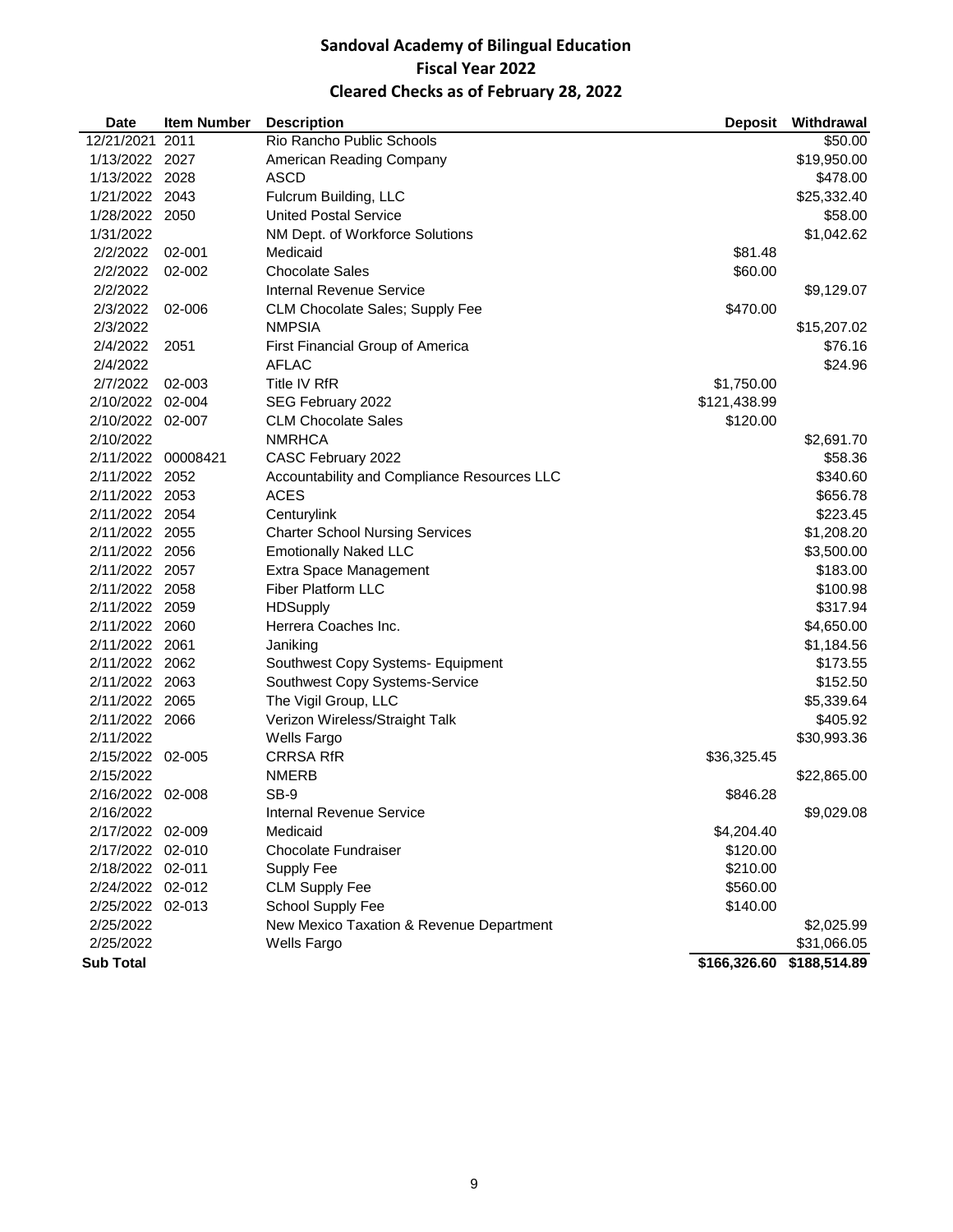| <b>Bank</b>            | <b>Account Number</b> |                              |                                                     |                      |              |                           |
|------------------------|-----------------------|------------------------------|-----------------------------------------------------|----------------------|--------------|---------------------------|
| <b>Wells Fargo</b>     |                       |                              |                                                     |                      |              |                           |
| Date                   | <b>Number</b>         | <b>Type</b>                  | Payee/From                                          | <b>Status</b>        |              | Deposit Withdrawal        |
| 2/2/2022               |                       | Payroll Liability Check      | <b>Internal Revenue Service</b>                     | Non-Void             |              | \$9,129.07                |
| 2/2/2022               | 02-001                | Cash Receipt                 | Medicaid                                            | Non-Void             | \$81.48      |                           |
| 2/2/2022               | 02-002                | Cash Receipt                 | <b>Chocolate Sales</b>                              | Non-Void             | \$60.00      |                           |
| 2/3/2022               |                       | Payroll Liability Check      | <b>NMPSIA</b>                                       | Non-Void             |              | \$15,207.02               |
| 2/3/2022               | 02-006                | Cash Receipt                 | <b>CLM Chocolate Sales: Supply Fee</b>              | Non-Void             | \$470.00     |                           |
| 2/4/2022               |                       | Payroll Liability Check      | <b>AFLAC</b>                                        | Non-Void             |              | \$24.96                   |
| 2/4/2022               | 2051                  | Payroll Liability Check      | First Financial Group of America                    | Non-Void             |              | \$76.16                   |
| 2/7/2022               | 02-003                | Cash Receipt                 | Title IV RfR                                        | Non-Void             | \$1,750.00   |                           |
| 2/10/2022              |                       | Payroll Liability Check      | <b>NMRHCA</b>                                       | Non-Void             |              | \$2,691.70                |
| 2/10/2022              | 02-004                | Cash Receipt                 | SEG February 2022                                   | Non-Void             | \$121,438.99 |                           |
| 2/10/2022              | 02-007                | Cash Receipt                 | <b>CLM Chocolate Sales</b>                          | Non-Void             | \$120.00     |                           |
| 2/11/2022              |                       | Payroll Liability Check      | <b>Wells Fargo</b>                                  | Non-Void             |              | \$30,993.36               |
| 2/11/2022              | 00008421              | Journal Entry                | CASC February 2022                                  | Non-Void             |              | \$58.36                   |
| 2/11/2022              | 2052                  | AP Warrant                   | Accountability and Compliance Resources LLC         | Non-Void             |              | \$340.60                  |
| 2/11/2022              | 2053                  | <b>AP Warrant</b>            | <b>ACES</b>                                         | Non-Void             |              | \$656.78                  |
| 2/11/2022              | 2054                  | AP Warrant                   | Centurylink                                         | Non-Void             |              | \$223.45                  |
| 2/11/2022              | 2055                  | AP Warrant                   | <b>Charter School Nursing Services</b>              | Non-Void             |              | \$1,208.20                |
| 2/11/2022              | 2056                  | AP Warrant                   | <b>Emotionally Naked LLC</b>                        | Non-Void             |              | \$3,500.00                |
| 2/11/2022              | 2057                  | AP Warrant                   | Extra Space Management                              | Non-Void             |              | \$183.00                  |
| 2/11/2022              | 2058                  | AP Warrant                   | Fiber Platform LLC                                  | Non-Void             |              | \$100.98                  |
| 2/11/2022 2059         |                       | AP Warrant                   | <b>HDSupply</b>                                     | Non-Void             |              | \$317.94                  |
| 2/11/2022              | 2060                  | AP Warrant                   | Herrera Coaches Inc.                                | Non-Void             |              | \$4,650.00                |
| 2/11/2022 2061         |                       | AP Warrant                   | Janiking                                            | Non-Void             |              | \$1,184.56                |
| 2/11/2022              | 2062                  | AP Warrant                   | Southwest Copy Systems- Equipment                   | Non-Void             |              | \$173.55                  |
| 2/11/2022              | 2063                  | AP Warrant                   | Southwest Copy Systems-Service                      | Non-Void             |              | \$152.50                  |
| 2/11/2022              | 2064                  | AP Warrant                   | Tech to school                                      | Non-Void             |              | \$308.00                  |
| 2/11/2022              | 2065                  | AP Warrant                   | The Vigil Group, LLC                                | Non-Void             |              | \$5,339.64                |
| 2/11/2022              | 2066                  | AP Warrant                   | Verizon Wireless/Straight Talk                      | Non-Void             |              | \$405.92                  |
| 2/15/2022              |                       | Payroll Liability Check      | <b>NMERB</b>                                        | Non-Void             |              | \$22,865.00               |
| 2/15/2022              | 02-005                | Cash Receipt                 | <b>CRRSA RfR</b><br><b>Internal Revenue Service</b> | Non-Void             | \$36,325.45  |                           |
| 2/16/2022<br>2/16/2022 | 02-008                | Payroll Liability Check      | $SB-9$                                              | Non-Void<br>Non-Void | \$846.28     | \$9,029.08                |
| 2/17/2022              | 02-009                | Cash Receipt<br>Cash Receipt | Medicaid                                            | Non-Void             | \$4,204.40   |                           |
| 2/17/2022              | 02-010                | Cash Receipt                 | Chocolate Fundraiser                                | Non-Void             | \$120.00     |                           |
| 2/18/2022              | 02-011                | Cash Receipt                 | Supply Fee                                          | Non-Void             | \$210.00     |                           |
| 2/24/2022              | 02-012                | Cash Receipt                 | <b>CLM Supply Fee</b>                               | Non-Void             | \$560.00     |                           |
| 2/25/2022              |                       | Payroll Liability Check      | New Mexico Taxation & Revenue Department            | Non-Void             |              | \$2,025.99                |
| 2/25/2022              |                       | Payroll Liability Check      | <b>Wells Fargo</b>                                  | Non-Void             |              | \$31,066.05               |
| 2/25/2022 02-013       |                       | Cash Receipt                 | School Supply Fee                                   | Non-Void             | \$140.00     |                           |
| 2/25/2022              | 2067                  | AP Warrant                   | Abq Mom                                             | Non-Void             |              | \$269.69                  |
| 2/25/2022              | 2068                  | AP Warrant                   | <b>ACES</b>                                         | Non-Void             |              | \$145.95                  |
| 2/25/2022 2070         |                       | AP Warrant                   | <b>Cooperative Educational Services</b>             | Non-Void             |              | \$7,168.77                |
| 2/25/2022              | 2071                  | AP Warrant                   | Extra Space Management                              | Non-Void             |              | \$183.00                  |
| 2/25/2022 2072         |                       | AP Warrant                   | Fulcrum Building, LLC                               | Non-Void             |              | \$25,942.02               |
| 2/25/2022 2073         |                       | AP Warrant                   | Jackie Rodriguez                                    | Non-Void             |              | \$14.95                   |
| 2/25/2022 2074         |                       | AP Warrant                   | Rio Rancho T-Shirts                                 | Non-Void             |              | \$1,209.00                |
| 2/25/2022 2075         |                       | AP Warrant                   | School Life                                         | Non-Void             |              | \$84.95                   |
| 2/25/2022              | 2077                  | AP Warrant                   | Veritiv                                             | Non-Void             |              | \$441.60                  |
| 2/25/2022              | 2078                  | AP Warrant                   | Verizon Wireless/Straight Talk                      | Non-Void             |              | \$207.80                  |
| 2/25/2022              | 2079                  | AP Warrant                   | West Music Company                                  | Non-Void             |              | \$94.65                   |
| 2/28/2022              | 2080                  | AP Warrant                   | Amazon.com, Inc.                                    | Non-Void             |              | \$653.08                  |
| 2/28/2022              | 2081                  | <b>AP Warrant</b>            | <b>Staples</b>                                      | Non-Void             |              | \$193.44                  |
| <b>Sub Total</b>       |                       |                              |                                                     |                      |              | \$166,326.60 \$178,520.77 |
| <b>Grand Total</b>     |                       |                              |                                                     |                      |              | \$166,326.60 \$178,520.77 |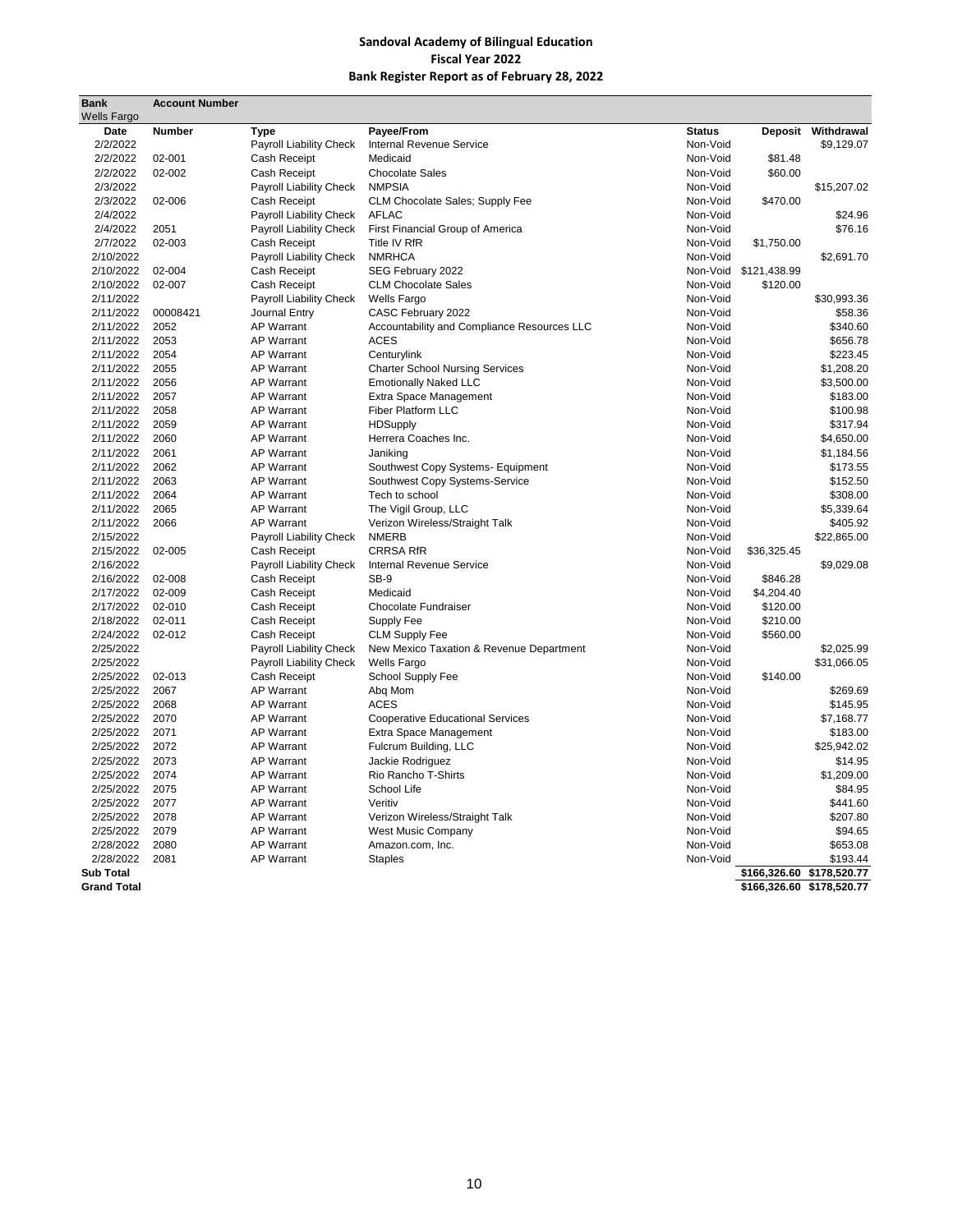## **Sandoval Academy of Bilingual Education Fiscal Year 2022 Payroll Register Report as of February 28, 2022**

| <b>Wages/Deductions</b>         | <b>Employer</b> | <b>Employee</b> |                          |
|---------------------------------|-----------------|-----------------|--------------------------|
|                                 | Amt.            | Amt.            |                          |
| Net Wages                       | \$0.00          |                 | \$62,059.41 32 Employees |
| AFLAC - - A/T                   | \$0.00          | \$24.96         |                          |
| <b>Basic Life</b>               | \$142.02        | \$0.00          |                          |
| <b>BCBS High</b>                | \$2,698.06      | \$1,798.74      |                          |
| <b>BCBS Low</b>                 | \$346.82        | \$231.20        |                          |
| Davis Vision                    | \$78.40         | \$49.62         |                          |
| Delta Dental High               | \$122.82        | \$77.12         |                          |
| <b>Delta Dental Low</b>         | \$8.58          | \$5.74          |                          |
| Dental High United Concordia    | \$241.12        | \$156.00        |                          |
| Dental Low United Concordia     | \$19.32         | \$9.32          |                          |
| <b>ERB</b>                      | \$11,819.00     | \$8,347.40      |                          |
| ERB Less 24 K                   | \$2,108.56      | \$1,099.51      |                          |
| <b>Federal Withholding</b>      | \$0.00          | \$4,870.79      |                          |
| <b>FFGA-Disability</b>          | \$0.00          | \$34.50         |                          |
| <b>FFGA-Health Flex Account</b> | \$0.00          | \$41.66         |                          |
| <b>FICA</b>                     | \$5,347.78      | \$5,347.78      |                          |
| Long Term Disability            | \$156.86        | \$104.64        |                          |
| Medicare                        | \$1,250.69      | \$1,250.69      |                          |
| <b>NMRHCA</b>                   | \$1,838.62      | \$919.39        |                          |
| Pres High                       | \$4,240.22      | \$2,717.48      |                          |
| Pres Low                        | \$1,238.86      | \$631.14        |                          |
| State Unemployment Ins.         | \$284.66        | \$0.00          |                          |
| State Withholding - NM          | \$0.00          | \$2,026.26      |                          |
| <b>Voluntary Life</b>           | \$0.00          | \$127.66        |                          |
| <b>Sub Total</b>                | \$31,942.39     | \$91,931.01     |                          |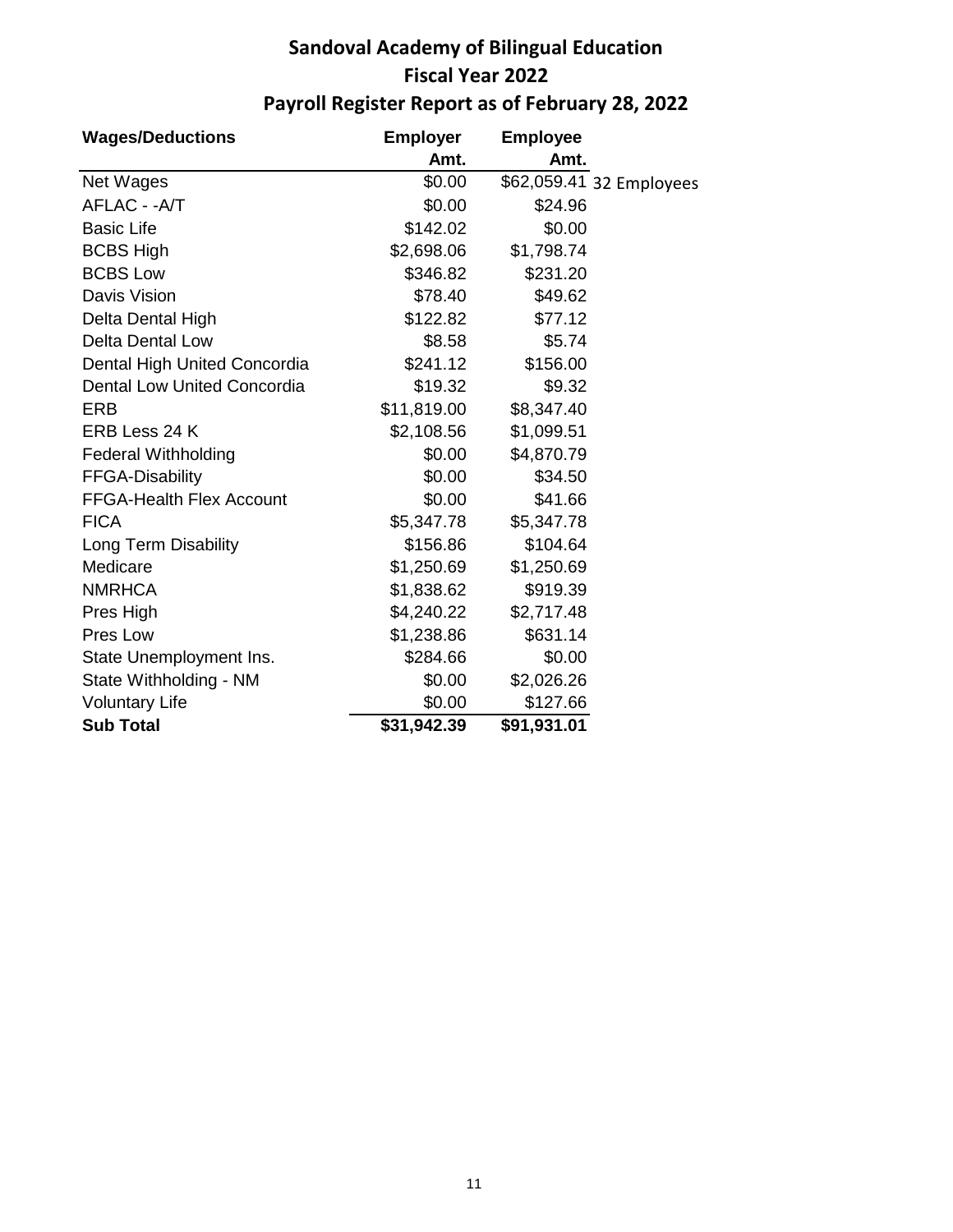## **Sandoval Academy of Bilingual Education Fiscal Year 2022 Purchasing Totals By Vendor Report as of February 28, 2022**

| <b>Vendor Name</b>                           | <b>Purchasing Total</b> |
|----------------------------------------------|-------------------------|
| Abq Mom                                      | \$269.69                |
| Accountability and Compliance Resources LLC  | \$3,746.60              |
| <b>ACES</b>                                  | \$10,873.28             |
| Alb. Airless Repair LLC                      | \$460.00                |
| Albuquerque Office Systems, LLC              | \$551.28                |
| Amazon.com, Inc.                             | \$1,904.11              |
| <b>American Orff Schulwerk Association</b>   | \$329.00                |
| American Reading Company                     | \$55,250.00             |
| <b>ASCD</b>                                  | \$478.00                |
| Barnes & Noble Booksellers, Inc.             | \$409.60                |
| Brush Ranch River Lodge                      | \$559.17                |
| <b>Business Printing Service</b>             | \$2,240.00              |
| Center for Responsive Schools, Inc.          | \$324.00                |
| Centurylink                                  | \$2,400.00              |
| <b>CES</b>                                   | \$73,408.50             |
| <b>Charter Apps</b>                          | \$895.00                |
| <b>Charter School Nursing Services</b>       | \$12,686.10             |
| City of Rio Rancho                           | \$25.00                 |
| Clifton Larson Allen, LLP                    | \$15,887.51             |
| Cognia Inc.                                  | \$374.08                |
| Crista Benavidez- Chispas Performance        | \$539.40                |
| <b>Discount School Supply</b>                | \$9,225.91              |
| <b>Discovery Education</b>                   | \$2,476.82              |
| Dual Language Education of New Mexico        | \$90.00                 |
| <b>Emotionally Naked LLC</b>                 | \$3,500.00              |
| <b>Extra Space Management</b>                | \$1,572.00              |
| <b>Fiber Platform LLC</b>                    | \$1,440.00              |
| Frankies at the Casa Nova                    | \$360.00                |
| Fulcrum Building, LLC                        | \$301,503.84            |
| <b>Getty Industrial Training</b>             | \$1,812.30              |
| Gorman Industries Inc.                       | \$13,444.26             |
| <b>Graphic Connection</b>                    | \$800.00                |
| <b>Great Minds</b>                           | \$5,724.13              |
| <b>Harris School Solutions</b>               | \$12,078.14             |
| <b>HDSupply</b>                              | \$4,238.35              |
| Heinemann                                    | \$3,004.26              |
| Herrera Coaches Inc.                         | \$37,200.00             |
| Home Depot                                   | \$1,194.34              |
| ICSS, Inc.                                   | \$100.00                |
| International Dyslexia Association SW Branch | \$894.00                |
| Intrado-School Messanger                     | \$592.28                |
| Jackie Rodriguez                             | \$2,842.33              |
| Janiking                                     | \$2,936.00              |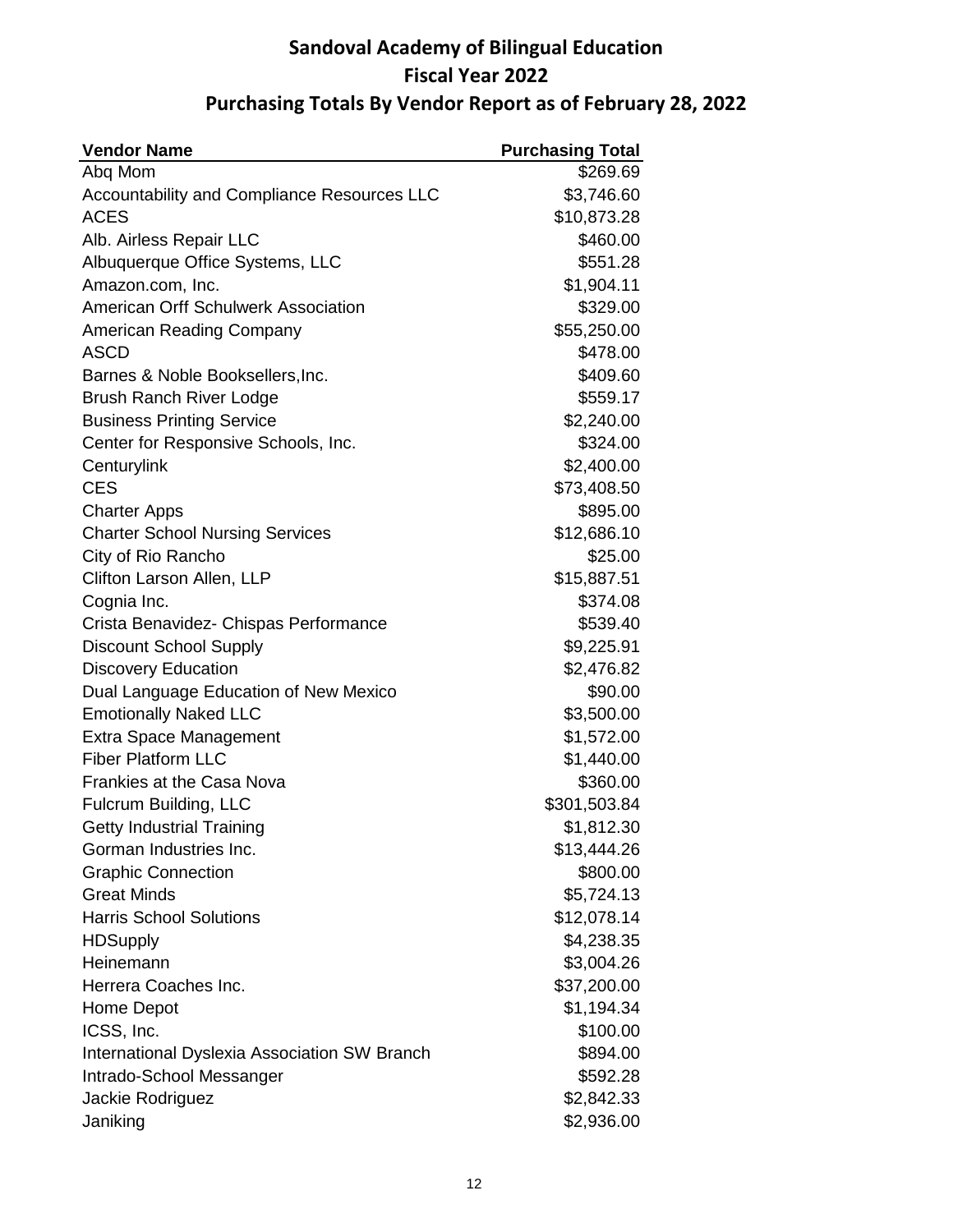## **Sandoval Academy of Bilingual Education Fiscal Year 2022 Purchasing Totals By Vendor Report as of February 28, 2022**

| <b>JMP Academy of Professional Development</b> | \$1,000.00  |
|------------------------------------------------|-------------|
| Kesselman- Jones Inc.                          | \$99.00     |
| Learning Headphones/CK First Enterprises       | \$330.00    |
| Matthews Fox, P.C.                             | \$5,194.44  |
| Mealtime/The CLM Group, Inc                    | \$674.00    |
| <b>Nexus E Rate Services LLC</b>               | \$4,000.00  |
| <b>NMAOSA</b>                                  | \$110.00    |
| <b>NMASBO</b>                                  | \$330.00    |
| <b>NMMEA</b>                                   | \$185.00    |
| <b>NMPSIA-Risk Premium</b>                     | \$32,712.00 |
| <b>NWEA</b>                                    | \$5,000.00  |
| Pearson Education Inc.                         | \$2,272.73  |
| Peripole                                       | \$509.58    |
| <b>Power School</b>                            | \$12,730.17 |
| Power-On Technology Services                   | \$21,428.02 |
| <b>Public Charter Schools of New Mexico</b>    | \$7,980.50  |
| <b>Raptor TEchnologies</b>                     | \$570.00    |
| <b>Rio Rancho Public Schools</b>               | \$50.00     |
| <b>Rio Rancho T-shirts</b>                     | \$3,182.00  |
| <b>School Fix</b>                              | \$390.44    |
| <b>School Life</b>                             | \$84.95     |
| <b>School Outfitters, LLC</b>                  | \$2,962.17  |
| School Specialty, Inc.                         | \$987.81    |
| Scripps National Spelling Bee, Inc.            | \$182.50    |
| Seesaw                                         | \$797.50    |
| Smore                                          | \$1,709.05  |
| <b>Solution Tree</b>                           | \$3,445.00  |
| Soundtrap                                      | \$273.00    |
| Southwest Copy Systems- Equipment              | \$3,389.27  |
| <b>Southwest Copy Systems-Service</b>          | \$10,000.00 |
| Sown to Grow                                   | \$3,000.00  |
| <b>Staples</b>                                 | \$7,888.04  |
| <b>Tech to School</b>                          | \$37,242.89 |
| <b>Technology Integration Group</b>            | \$70,417.50 |
| The Vigil Group, LLC                           | \$59,640.00 |
| <b>United Postal Service</b>                   | \$220.00    |
| <b>Vector Solutions-safeschools</b>            | \$618.00    |
| Veritiv                                        | \$4,137.76  |
| Verizon Wireless/Straight Talk                 | \$3,390.00  |
| West Mesa Lock and Safe LLC                    | \$121.42    |
| <b>West Music Company</b>                      | \$1,456.24  |
| <b>WIDA</b>                                    | \$1,000.00  |
| Wisconsin Center for Ed. Research              | \$1,258.50  |
| World's Finest Chocolate, Inc.                 | \$9,170.00  |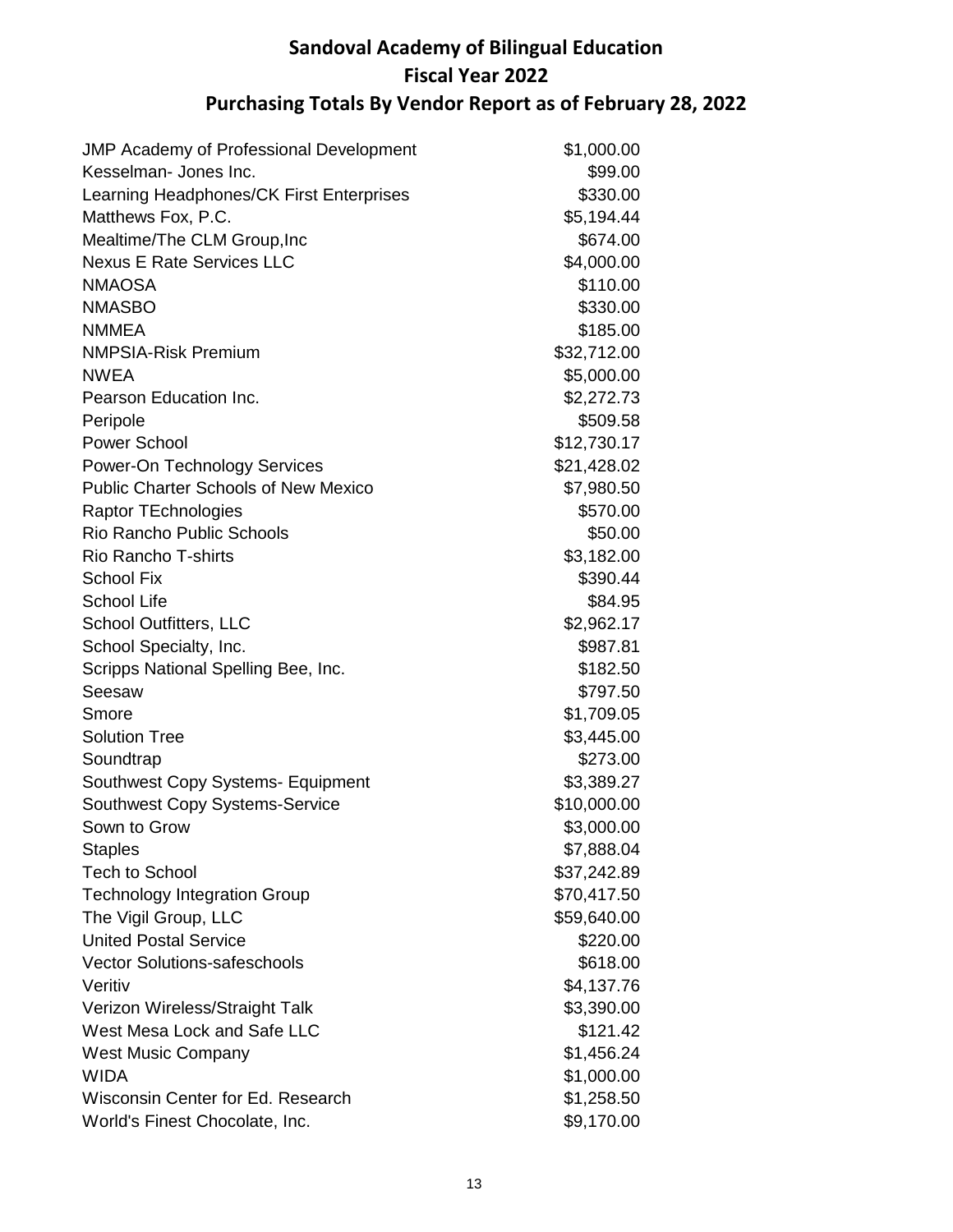Bank Reconciliation

| School:<br>Bank:                                                        | <b>Sandoval Academy of Bilingual Education</b><br><b>Wells Fargo</b> |  |               |  |  |  |  |
|-------------------------------------------------------------------------|----------------------------------------------------------------------|--|---------------|--|--|--|--|
| <b>Account Description:</b>                                             | <b>Main Checking Account</b>                                         |  |               |  |  |  |  |
| <b>Statement Date:</b>                                                  | <b>February 28, 2022</b>                                             |  |               |  |  |  |  |
| Beginning Balance per bank:                                             |                                                                      |  | 964,875.44    |  |  |  |  |
| Cleared transactions:                                                   |                                                                      |  | (188, 514.89) |  |  |  |  |
| Deposits and Credits:                                                   |                                                                      |  | 166,326.60    |  |  |  |  |
| Other bank adjustments                                                  |                                                                      |  |               |  |  |  |  |
|                                                                         |                                                                      |  | 942,687.15    |  |  |  |  |
| Ending balance per bank                                                 |                                                                      |  |               |  |  |  |  |
|                                                                         |                                                                      |  |               |  |  |  |  |
| <b>Plus: Outstanding Deposits</b><br>Plus: Cleared items prior to entry |                                                                      |  |               |  |  |  |  |
| Less: Outstanding Checks                                                |                                                                      |  | (51, 348.95)  |  |  |  |  |
|                                                                         |                                                                      |  |               |  |  |  |  |
| Balance per GL                                                          |                                                                      |  | 891,338.20    |  |  |  |  |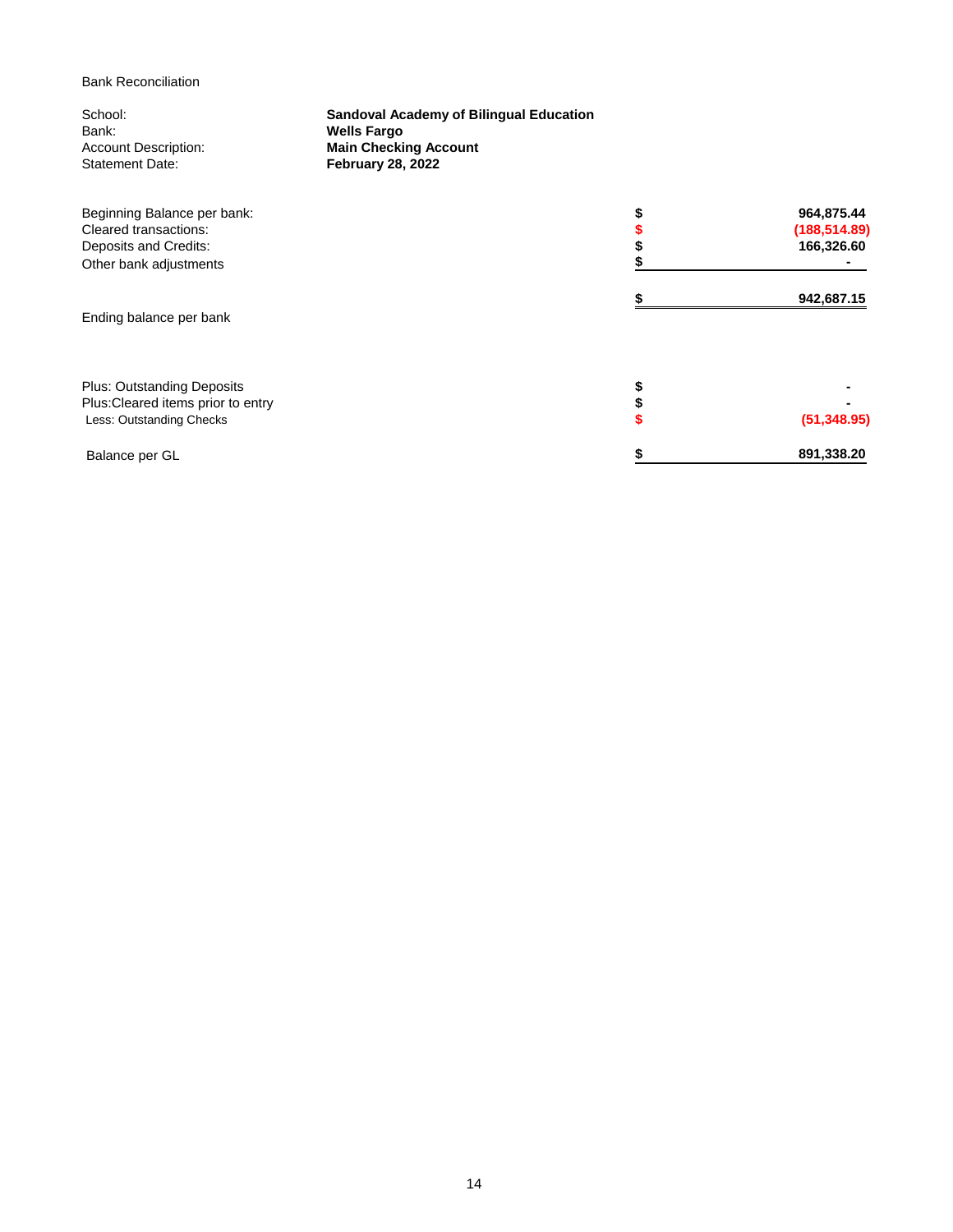## **Sandoval Academy of Bilingual Education Fiscal Year 2022 Oustanding Checks as of February 28, 2022**

| <b>Last Reconciled</b> | <b>Statement Date</b> |                                         |             |
|------------------------|-----------------------|-----------------------------------------|-------------|
| 1/31/2022              | 02/28/2022            |                                         |             |
| <b>Date</b>            | <b>Item Number</b>    | <b>Description</b>                      | Withdrawal  |
| 9/22/2021              | 1900                  | Accountability and Compliance           | \$340.60    |
|                        |                       | <b>Resources LLC</b>                    |             |
| 1/21/2022              | 2041                  | Amazon.com, Inc.                        | \$1,079.60  |
| 1/21/2022              | 2042                  | <b>Cooperative Educational Services</b> | \$5,304.72  |
| 1/21/2022              | 2044                  | Janiking                                | \$888.42    |
| 1/21/2022              | 2045                  | Power-On Technology Services            | \$4,045.32  |
| 1/21/2022              | 2046                  | <b>Rio Rancho T-Shirts</b>              | \$1,973.00  |
| 1/21/2022              | 2047                  | School Specialty, Inc.                  | \$400.36    |
| 1/21/2022              | 2048                  | Southwest Copy Systems-Service          | \$201.91    |
| 1/21/2022              | 2049                  | Verizon Wireless/Straight Talk          | \$198.12    |
| 2/11/2022              | 2064                  | Tech to school                          | \$308.00    |
| 2/25/2022              | 2067                  | Abq Mom                                 | \$269.69    |
| 2/25/2022              | 2068                  | <b>ACES</b>                             | \$145.95    |
| 2/25/2022              | 2070                  | <b>Cooperative Educational Services</b> | \$7,168.77  |
| 2/25/2022              | 2071                  | <b>Extra Space Management</b>           | \$183.00    |
| 2/25/2022              | 2072                  | Fulcrum Building, LLC                   | \$25,942.02 |
| 2/25/2022              | 2073                  | Jackie Rodriguez                        | \$14.95     |
| 2/25/2022              | 2074                  | <b>Rio Rancho T-Shirts</b>              | \$1,209.00  |
| 2/25/2022              | 2075                  | <b>School Life</b>                      | \$84.95     |
| 2/25/2022              | 2077                  | Veritiv                                 | \$441.60    |
| 2/25/2022              | 2078                  | Verizon Wireless/Straight Talk          | \$207.80    |
| 2/25/2022              | 2079                  | <b>West Music Company</b>               | \$94.65     |
| 2/28/2022              | 2080                  | Amazon.com, Inc.                        | \$653.08    |
| 2/28/2022              | 2081                  | <b>Staples</b>                          | \$193.44    |
| <b>Sub Total</b>       |                       |                                         | \$51,348.95 |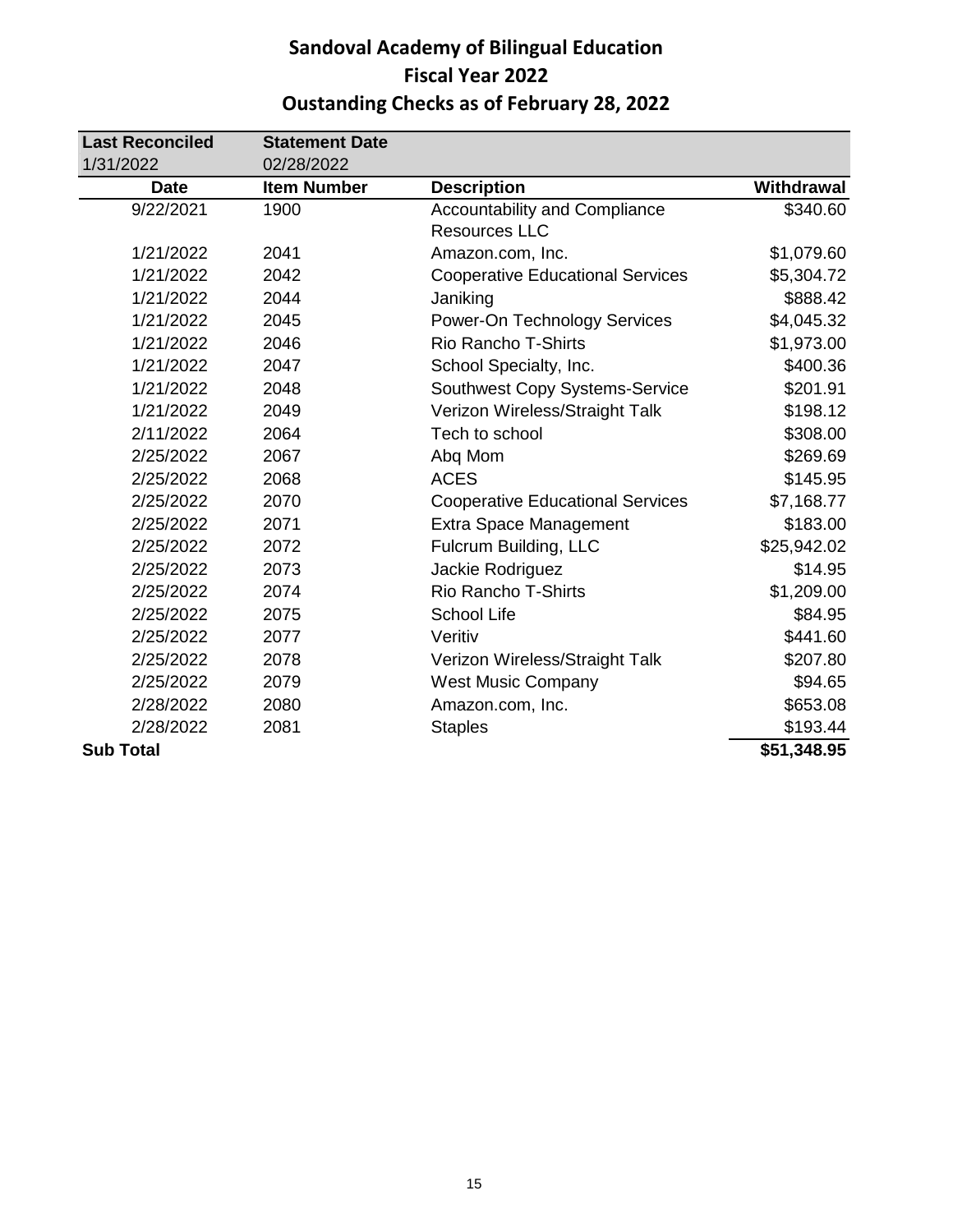#### **STATE OF NEW MEXICO**

#### **PUBLIC EDUCATION DEPARTMENT**

**300 Don Gaspar Santa Fe, NM 87501-2786**

### **Budget Adjustment Request**

**Doc. ID:** 563-000-2122-0026-I

**Fund Type:** General Fund / Capital Outlay / Debt Service

**Adjustment Type:** Increase

2021-2022 **Fiscal Year: Adjustment Changes Intent/Scope of Program Yes or No?:** No **Total Approved Budget (Flowthrough):**

**Entity Name:** Sandoval Academy (SABE) **Contact:** Ashley Wolfel, Business Manager **Phone:** 505-938-7731 **Email:** ashley@vigilgroup.net

#### **FLOWTHROUGH ONLY**

**Budget Period:** Jul 1 2021 12:00AM **To:** Jun 30 2022 12:00AM

**A. Approved Carryover:** 

**B. Total Current Year Allocation: D. Total Funding Available:**

Revenue 11000.0000.43202 \$14,449

| <b>IFund</b>              | <b>Function</b>  | Object                                    | <b>Program</b> | Location                                | <b>Job Class</b>     | <b>Present Budget</b> | Adj Amt Exp | Adj Budget | ADD'L<br><b>FTE</b> |
|---------------------------|------------------|-------------------------------------------|----------------|-----------------------------------------|----------------------|-----------------------|-------------|------------|---------------------|
| 11000<br>Operation<br>lal | 1000 Instruction | 52111 Educational 0000 No<br>l Retirement | Program        | 563001<br>Sandoval<br>Academy<br>(SABE) | 0000 No Job<br>Class | \$139,195             | \$14,449    | \$153,644  |                     |
|                           |                  |                                           |                |                                         |                      | Sub Total             | \$14,449    |            |                     |
|                           |                  |                                           |                |                                         |                      | <b>Indirect Cost</b>  |             |            |                     |
|                           |                  |                                           |                |                                         |                      | <b>DOC. TOTAL</b>     | \$14.449    |            |                     |

#### **Justification:**

To increase budget per PED ERB employer contribution memo.

Compliance with Sections 10-15-1 and 22-8-12, NMSA, 1978 Compilation:

A. The requested budget/changes were authorized at a scheduled Board of Education or Governance Council meeting open to the public on:

B. Justification for the transfer: Explanation such as "underbudgeted", "insufficient budget", or "needed to close out Project" ARE NOT ACCEPTABLE. Attach additional sheets if necessary.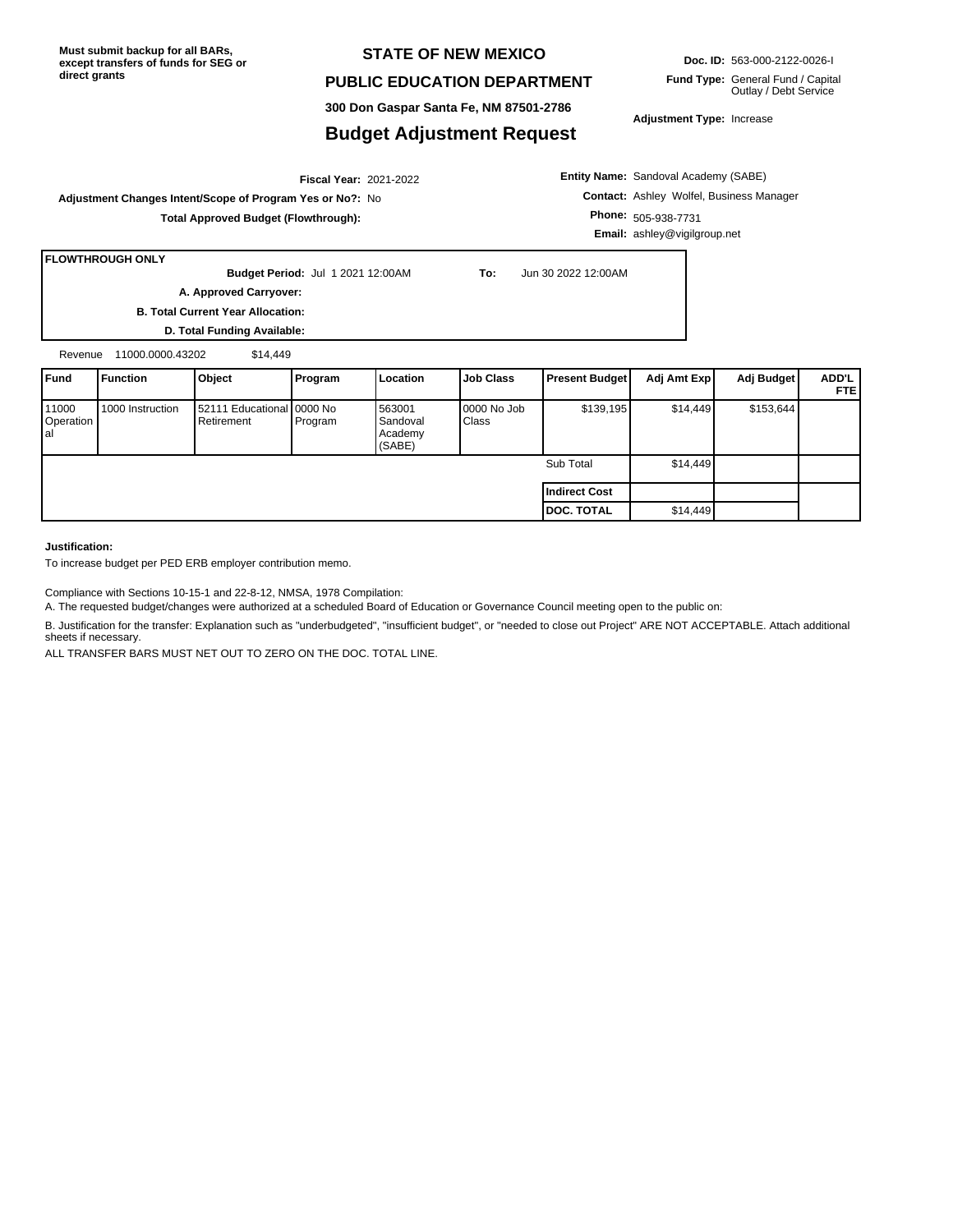#### **STATE OF NEW MEXICO**

#### **PUBLIC EDUCATION DEPARTMENT**

**300 Don Gaspar Santa Fe, NM 87501-2786**

#### **Budget Adjustment Request**

**Doc. ID:** 563-000-2122-0027-I

**Fund Type:** General Fund / Capital Outlay / Debt Service

**Adjustment Type:** Increase

2021-2022 **Fiscal Year: Adjustment Changes Intent/Scope of Program Yes or No?:** No

**Total Approved Budget (Flowthrough):**

**Entity Name:** Sandoval Academy (SABE) **Contact:** Ashley Wolfel, Business Manager **Phone:** 505-938-7731 **Email:** ashley@vigilgroup.net

#### **FLOWTHROUGH ONLY**

**Budget Period:** Jul 1 2021 12:00AM **To:** Jun 30 2022 12:00AM

**A. Approved Carryover:** 

**B. Total Current Year Allocation: D. Total Funding Available:**

Revenue 23000.0000.41701 \$1,558

| <b>I</b> Fund                                  | Function         | Object                                              | <b>Program</b>                                | Location                                | Job Class            | <b>Present Budget</b> | Adj Amt Exp | Adj Budget | ADD'L<br><b>FTE</b> |
|------------------------------------------------|------------------|-----------------------------------------------------|-----------------------------------------------|-----------------------------------------|----------------------|-----------------------|-------------|------------|---------------------|
| 23000<br>Non-<br>Instructio<br>Inal<br>Support | 1000 Instruction | <b>1</b> 56118 General<br>Supplies and<br>Materials | 1010 Regular<br>Education (K-<br>12) Programs | 563001<br>Sandoval<br>Academy<br>(SABE) | 0000 No Job<br>Class | \$26,513              | \$1,558     | \$28,071   |                     |
|                                                |                  |                                                     |                                               |                                         |                      | Sub Total             | \$1,558     |            |                     |
|                                                |                  |                                                     |                                               |                                         |                      | Indirect Cost         |             |            |                     |
|                                                |                  |                                                     |                                               |                                         |                      | <b>DOC. TOTAL</b>     | \$1,558     |            |                     |

**Justification:**

To Increase budget due to revenues received from chocolate sales.

Compliance with Sections 10-15-1 and 22-8-12, NMSA, 1978 Compilation:

A. The requested budget/changes were authorized at a scheduled Board of Education or Governance Council meeting open to the public on:

B. Justification for the transfer: Explanation such as "underbudgeted", "insufficient budget", or "needed to close out Project" ARE NOT ACCEPTABLE. Attach additional sheets if necessary.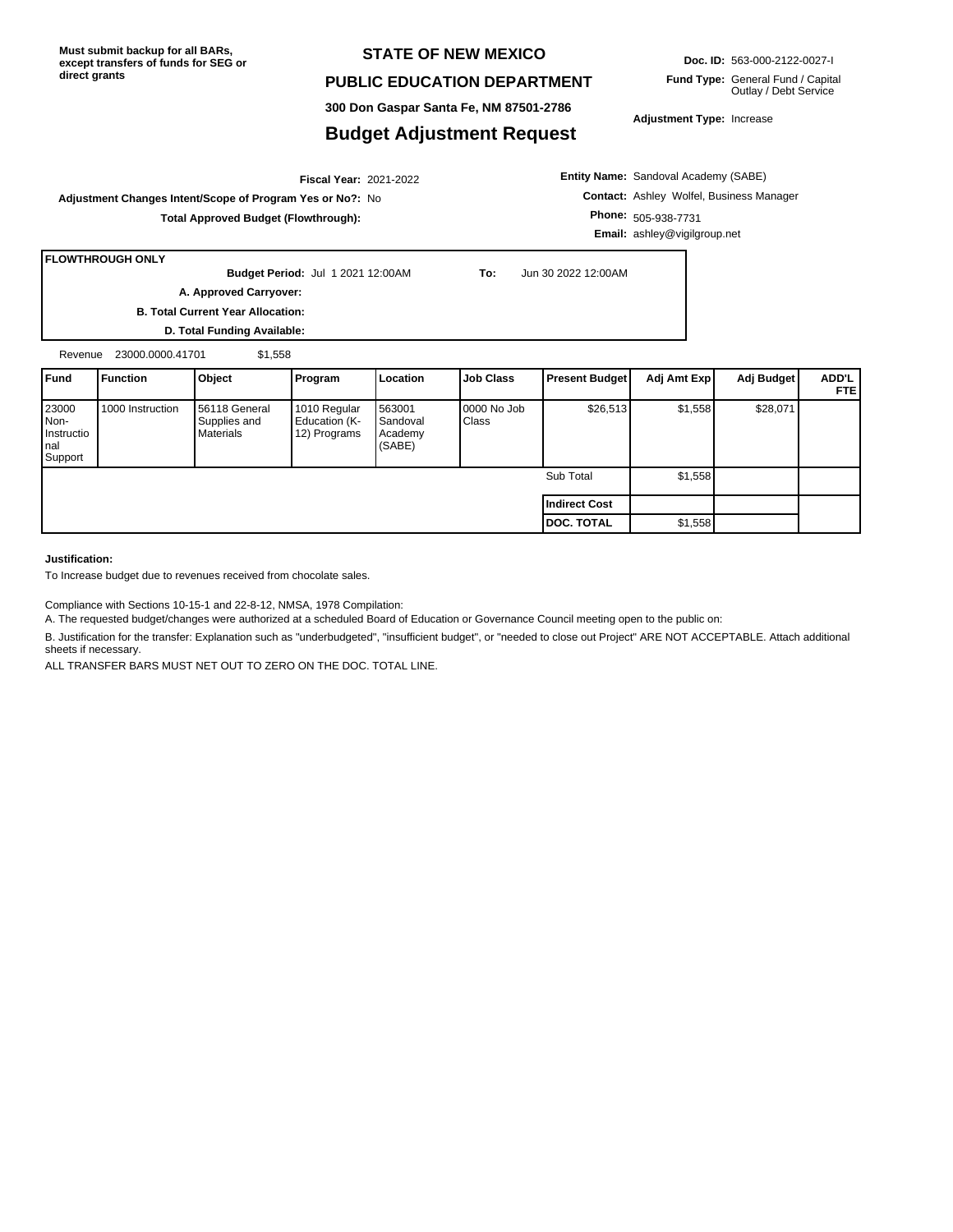#### **STATE OF NEW MEXICO**

#### **PUBLIC EDUCATION DEPARTMENT**

**300 Don Gaspar Santa Fe, NM 87501-2786**

#### **Budget Adjustment Request**

**Doc. ID:** 563-000-2122-0028-I

**Fund Type:** General Fund / Capital Outlay / Debt Service

**Adjustment Type:** Increase

2021-2022 **Fiscal Year: Adjustment Changes Intent/Scope of Program Yes or No?:** No **Total Approved Budget (Flowthrough):**

**Entity Name:** Sandoval Academy (SABE) **Contact:** Ashley Wolfel, Business Manager **Phone:** 505-938-7731 **Email:** ashley@vigilgroup.net

#### **FLOWTHROUGH ONLY**

**Budget Period:** Jul 1 2021 12:00AM **To:** Jun 30 2022 12:00AM

**A. Approved Carryover:** 

**B. Total Current Year Allocation: D. Total Funding Available:**

Revenue 11000.0000.41701 \$1,330

| <b>IFund</b>                      | <b>Function</b>  | Object                                            | Program                                       | Location                                  | <b>Job Class</b>     | <b>Present Budget</b> | Adj Amt Exp | Adj Budget | ADD'L I<br><b>FTEI</b> |
|-----------------------------------|------------------|---------------------------------------------------|-----------------------------------------------|-------------------------------------------|----------------------|-----------------------|-------------|------------|------------------------|
| 11000<br>Operation<br><b>l</b> al | 1000 Instruction | 56118 General<br>Supplies and<br><b>Materials</b> | 1010 Regular<br>Education (K-<br>12) Programs | 563001<br>l Sandoval<br>Academy<br>(SABE) | 0000 No Job<br>Class | \$104,845             | \$1,330     | \$106, 175 |                        |
|                                   |                  |                                                   |                                               |                                           |                      | Sub Total             | \$1,330     |            |                        |
|                                   |                  |                                                   |                                               |                                           |                      | Indirect Cost         |             |            |                        |
|                                   |                  |                                                   |                                               |                                           |                      | <b>IDOC. TOTAL</b>    | \$1,330     |            |                        |

#### **Justification:**

To increase budget based on revenues received from Supply fees.

Compliance with Sections 10-15-1 and 22-8-12, NMSA, 1978 Compilation:

A. The requested budget/changes were authorized at a scheduled Board of Education or Governance Council meeting open to the public on:

B. Justification for the transfer: Explanation such as "underbudgeted", "insufficient budget", or "needed to close out Project" ARE NOT ACCEPTABLE. Attach additional sheets if necessary.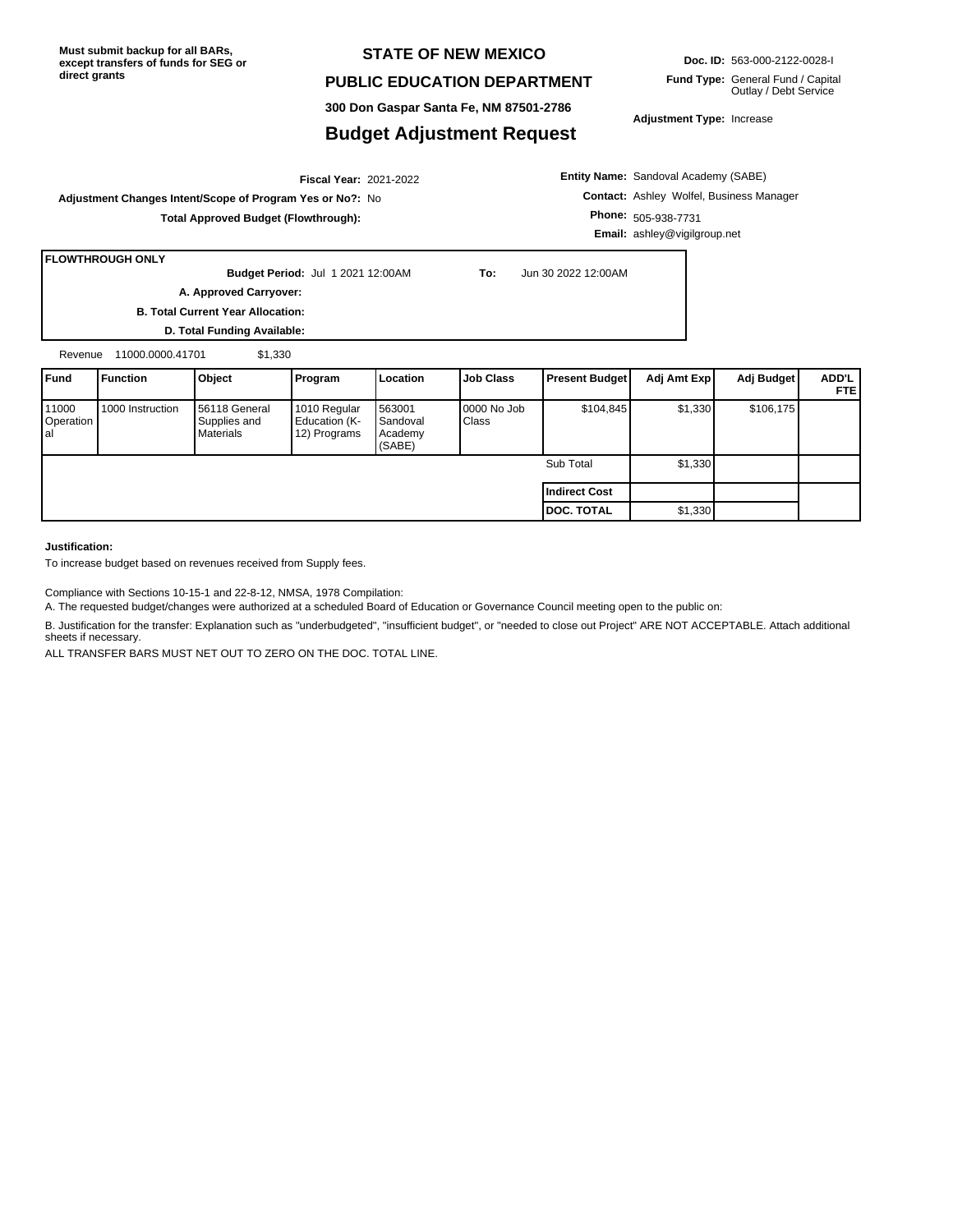#### **STATE OF NEW MEXICO**

#### **PUBLIC EDUCATION DEPARTMENT**

**300 Don Gaspar Santa Fe, NM 87501-2786**

### **Budget Adjustment Request**

**Doc. ID:** 563-000-2122-0029-M **Fund Type:** Flowthrough

**Adjustment Type:** Maintenance

2021-2022 **Fiscal Year: Adjustment Changes Intent/Scope of Program Yes or No?:** No **Total Approved Budget (Flowthrough):** 359,981

**Entity Name:** Sandoval Academy (SABE) **Contact:** Ashley Wolfel, Business Manager **Phone:** 505-938-7731 **Email:** ashley@vigilgroup.net

**FLOWTHROUGH ONLY**

..

07/01/2021 **To:** 06/30/2022 **Budget Period:**

**B. Total Current Year Allocation:** 359,981 **A. Approved Carryover:** 

**D. Total Funding Available:** 359,981

| Fund                                                                         | <b>Function</b>                             | Object                                            | Program            | Location                                | <b>Job Class</b>     | <b>Present Budget</b> | Adj Amt Exp | Adj Budget | ADD'L<br><b>FTE</b> |
|------------------------------------------------------------------------------|---------------------------------------------|---------------------------------------------------|--------------------|-----------------------------------------|----------------------|-----------------------|-------------|------------|---------------------|
| 24330<br>24330 -<br>ARP<br><b>ESSER III</b><br><b>CDFA</b><br>84.425U        | 2700 Student<br>Transportation              | 55112<br>Transportation<br>Contractors            | 0000 No<br>Program | 563001<br>Sandoval<br>Academy<br>(SABE) | 0000 No Job<br>Class | \$70,000              | (\$11,569)  | \$58,431   |                     |
| 24330<br>24330 -<br>ARP<br><b>ESSER III</b><br><b>CDFA</b><br>84.425U        | 2600 Operation &<br>Maintenance of<br>Plant | 55915 Other<br><b>Contract Services</b>           | 0000 No<br>Program | 563001<br>Sandoval<br>Academy<br>(SABE) | 0000 No Job<br>Class |                       | \$863       | \$863      |                     |
| 24330<br>24330 -<br><b>ARP</b><br>ESSER III<br><b>CDFA</b><br>84.425U        | 2600 Operation &<br>Maintenance of<br>Plant | 56118 General<br>Supplies and<br><b>Materials</b> | 0000 No<br>Program | 563001<br>Sandoval<br>Academy<br>(SABE) | 0000 No Job<br>Class |                       | \$445       | \$445      |                     |
| 24330<br>24330 -<br><b>ARP</b><br><b>ESSER III</b><br><b>CDFA</b><br>84.425U | 2600 Operation &<br>Maintenance of<br>Plant | 57332 Supply<br>Assets (\$5,000 or<br>less)       | 0000 No<br>Program | 563001<br>Sandoval<br>Academy<br>(SABE) | 0000 No Job<br>Class |                       | \$10,261    | \$10,261   |                     |
|                                                                              |                                             |                                                   |                    |                                         |                      | Sub Total             | \$0         |            |                     |
|                                                                              |                                             |                                                   |                    |                                         |                      | <b>Indirect Cost</b>  |             |            |                     |
|                                                                              |                                             |                                                   |                    |                                         |                      | <b>DOC. TOTAL</b>     | \$0         |            |                     |

#### **Justification:**

To adjust budget to match anticipated expenditures.

Compliance with Sections 10-15-1 and 22-8-12, NMSA, 1978 Compilation:

A. The requested budget/changes were authorized at a scheduled Board of Education or Governance Council meeting open to the public on:

B. Justification for the transfer: Explanation such as "underbudgeted", "insufficient budget", or "needed to close out Project" ARE NOT ACCEPTABLE. Attach additional sheets if necessary.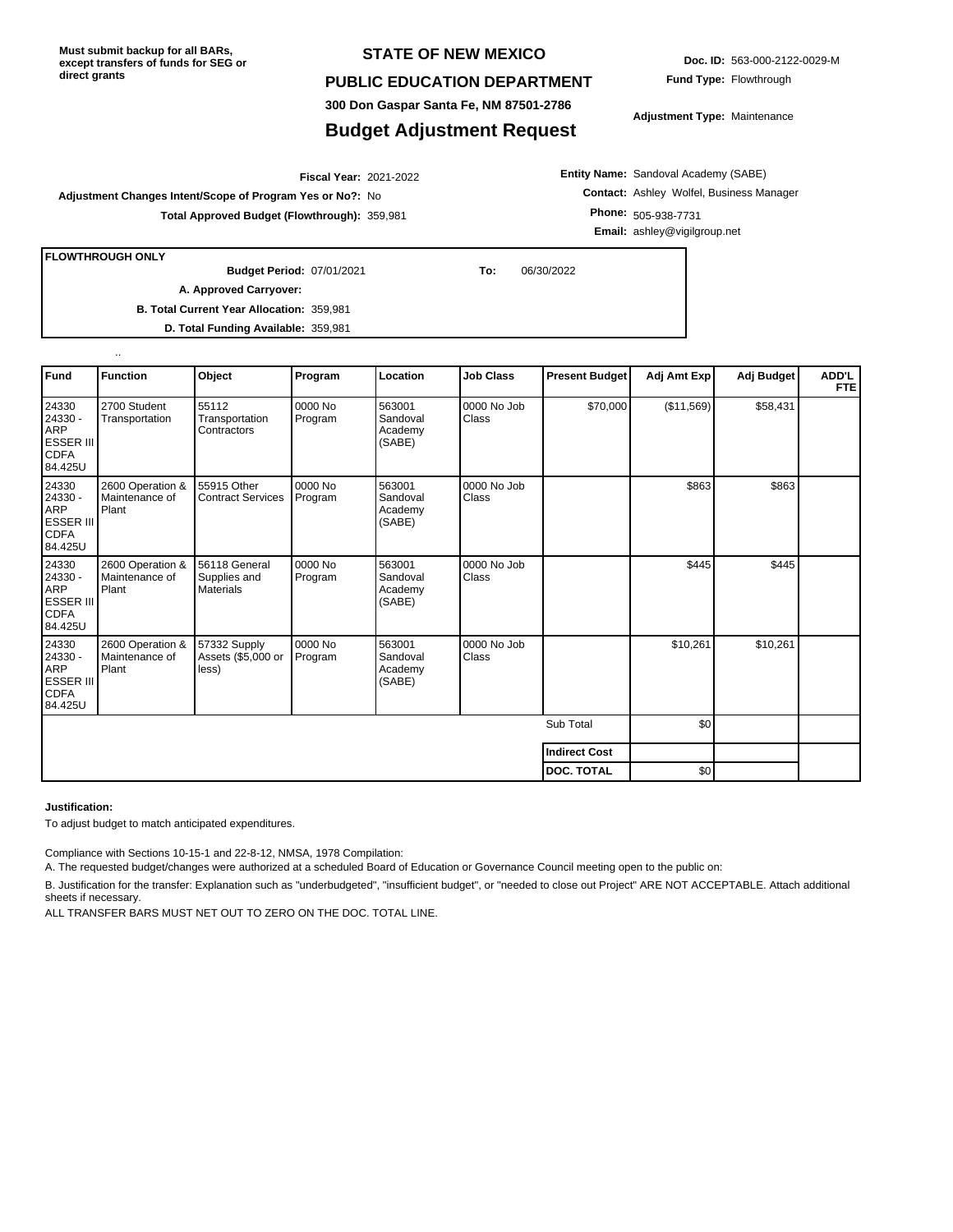### **STATE OF NEW MEXICO NEW MEXICO PUBLIC EDUCATION DEPARTMENT SCHEDULE OF FINDINGS AND QUESTIONED COSTS YEAR ENDED JUNE 30, 2021**

### **SANDOVAL ACADEMY OF BILINGUAL EDUCATION (SABE)**

### **2021-001 (Previously 2017-001) Untimely Deposit of Cash Receipts (Other Noncompliance)**

**Condition/Context:** During our testing over cash receipts, we noted 1 out of 10 cash receipts were not deposited within the next business day.

*Management's Progress for Repeat Findings: Management failed to implement adequate controls to resolve the finding and will work toward corrective action during FY2022*.

**Criteria:** NMAC 6.20.2.14 states that money received and receipted shall be deposited in the bank within twenty-four (24) hours or one banking day.

**Cause:** Management oversight.

**Effect:** Noncompliance with NMAC 6.20.2.14.

**Auditor's Recommendation:** We recommend that management establish effective processes to ensure that all cash received is recorded at the time of receipt and deposited by the end of the next business day.

**Management Responses**: The school has put in place a system called "Mealtime" which collects funds online and deposits them straight into the school's bank account. Due to COVID in FY21 the school was unable to implement this system due to not having enough deposits throughout the year. In FY22 the school will be implementing this system since all students are back to in-person learning. This will minimize the cash/checks received by the school. Additionally, administration will be collecting and receipting any funds that do come in either in check or cash form. The previous staff member has been relieved of these duties and a letter has been placed into their file.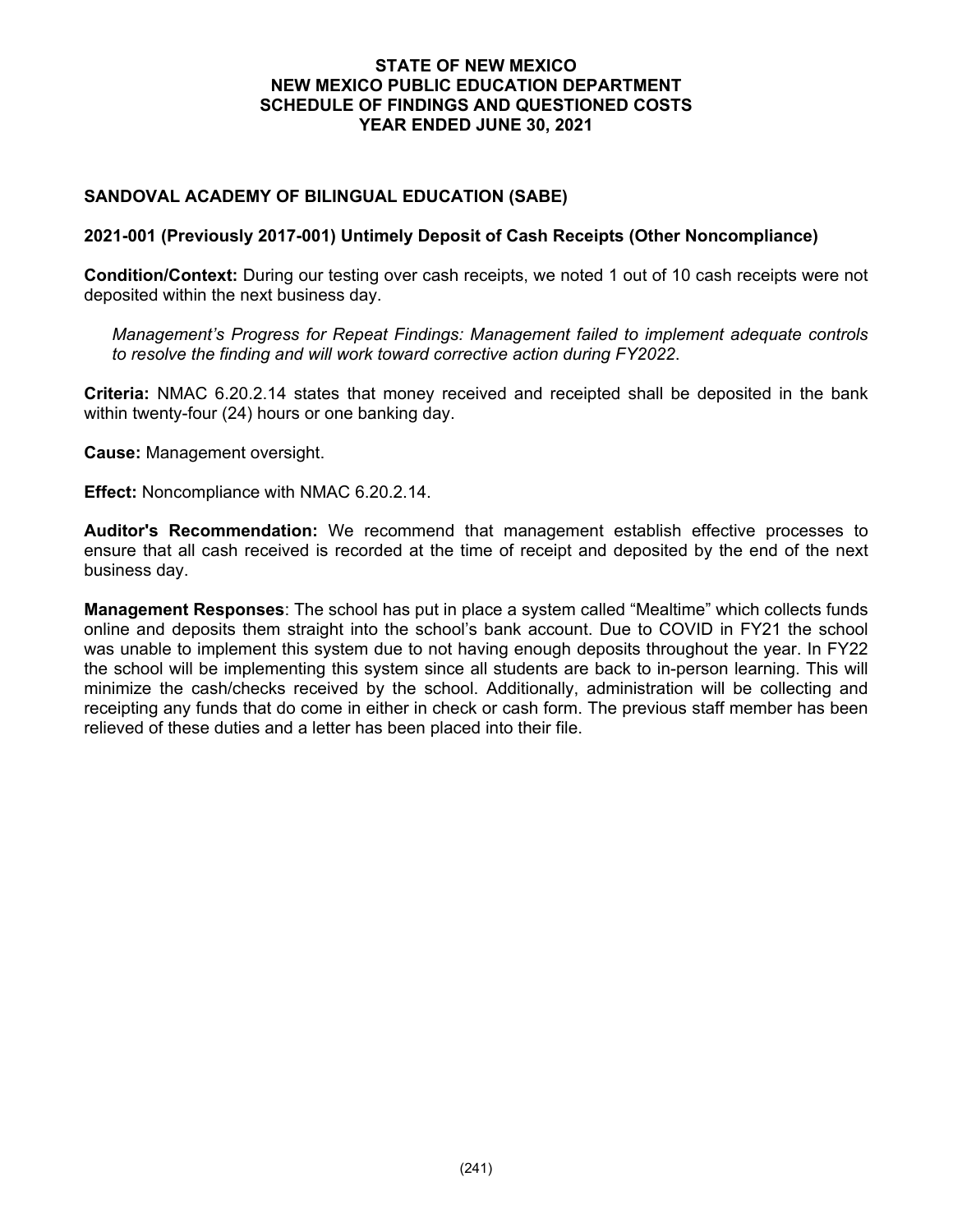### **STATE OF NEW MEXICO NEW MEXICO PUBLIC EDUCATION DEPARTMENT SCHEDULE OF FINDINGS AND QUESTIONED COSTS YEAR ENDED JUNE 30, 2021**

### **SANDOVAL ACADEMY OF BILINGUAL EDUCATION (SABE) (CONTINUED)**

### **2021-001 (Previously 2017-001) Untimely Deposit of Cash Receipts (Other Noncompliance) (Continued)**

**Implementation:** November 1, 2021

**Person Responsible:** School Administrator great

### **2021-002 Year End Accrual (Other Matters)**

**Condition/Context:** During our testing over subsequent cash receipts, we identified one transaction totaling \$1,981 which related to the FY21  $4<sup>th</sup>$  quarter Medicaid revenues that were improperly excluded from the school's identified accounts receivable and revenue at June 30, 2021.

**Criteria:** Per NMAC 6.20.2.11, every school district shall establish and maintain an internal control structure to provide management with reasonable assurance that assets are safeguarded against loss from unauthorized use or disposition, and that transactions are executed in accordance with management's authorization and recorded properly to permit the preparation of general-purpose financial statements in accordance with GAAP. Per NMAC 6.20.2.14, School districts shall establish and maintain a cash management program to safeguard cash and provide prompt and accurate reporting that adheres to cash management requirements of the applicable state and federal laws and regulations. The school district shall issue a factory pre-numbered receipt for all money received. Prenumbered receipts are to be controlled and secured.

**Cause**: Lack of a thorough review of cash receipt support in creating the school's year end accrual entry and listing. This revenue source was identified as new to the school in FY21.

**Effect**: Understated revenue and accounts receivable balance for fund 25153.

**Auditor's Recommendation**: We recommend the school continue to enhance their cash receipt controls and procedures to include additional review of funds against the cash receipt support to ensure accurate reporting and to identify any error, corrections, or year-end accruals in a timely manner.

**Management's Response:** The Business Manager will review all deposits made in the subsequent fiscal year to ensure all accounts receivable accruals are properly identified. The Business Manager will request the Medicaid submission after each quarter to properly identify the revenue for this fund. The Business Manager will consult and collaborate with the Special Services Director to ensure communication is clear on the quarterly process of Medicaid submissions and deposits.

**Implementation:** November 1, 2021

**Person Responsible:** Business Manager & Special Services Director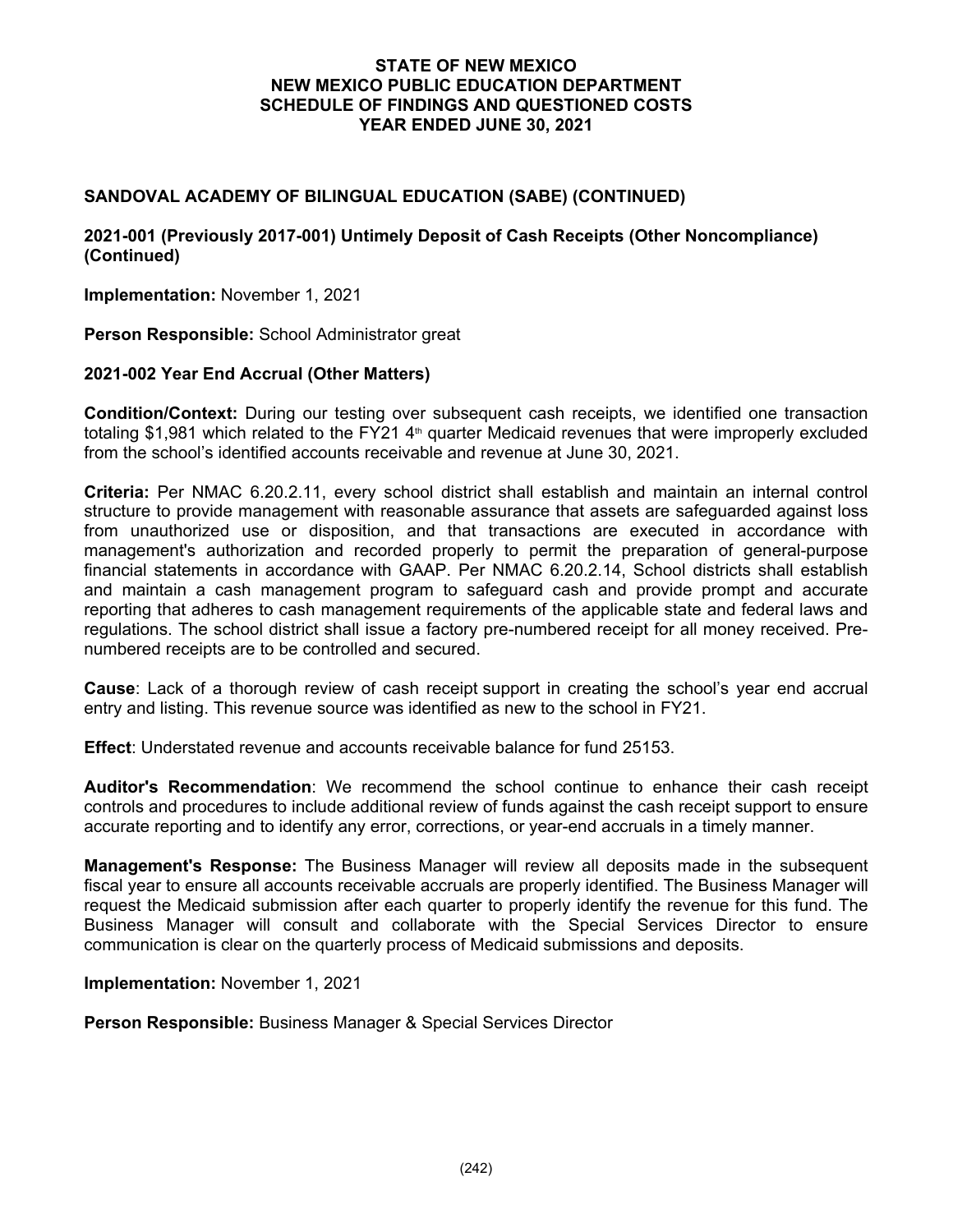## **SANDOVAL ACADEMY OF BILINGUAL EDUCATION**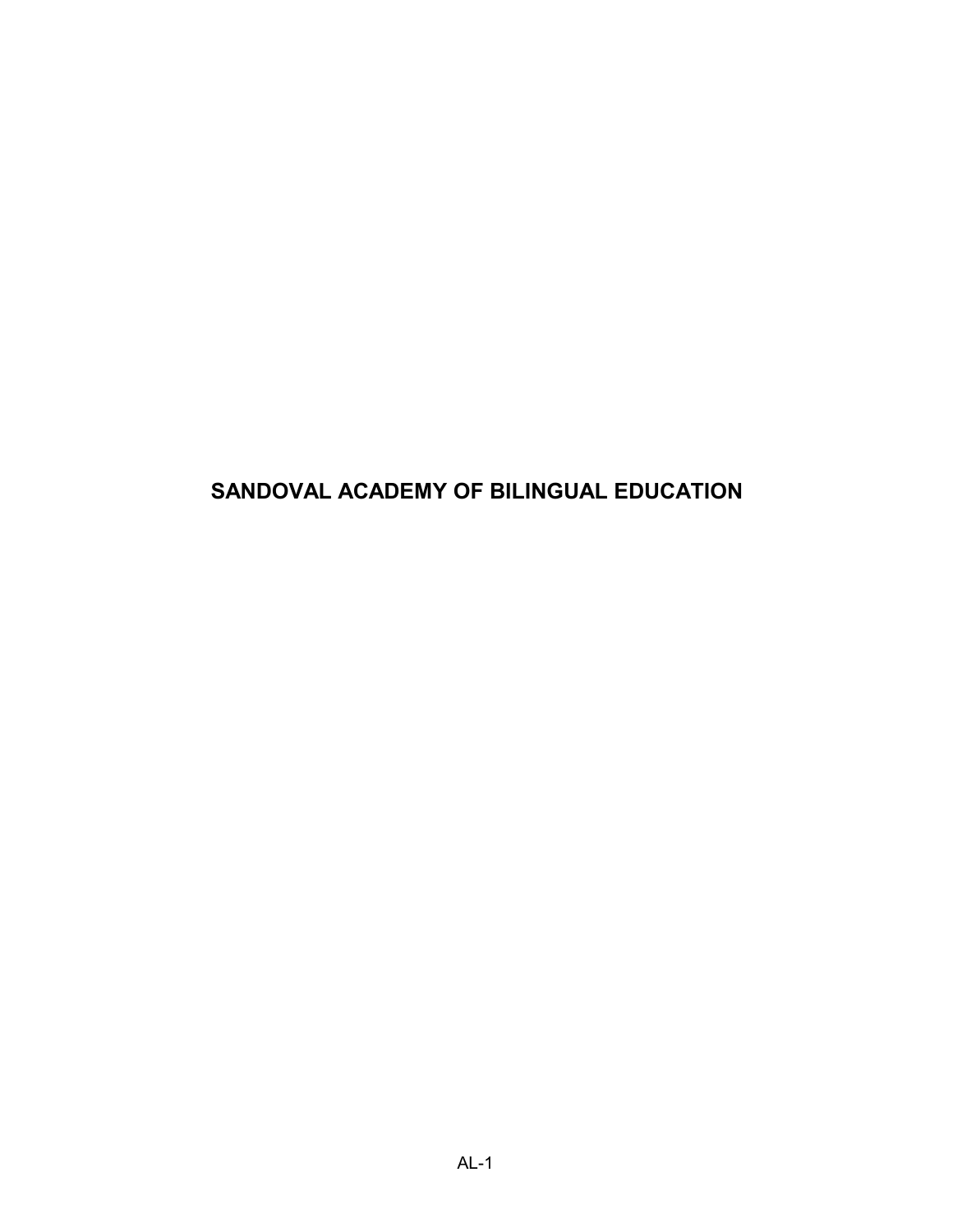## **STATE OF NEW MEXICO PUBLIC EDUCATION DEPARTMENT SANDOVAL ACADEMY OF BILINGUAL EDUCATION STATEMENT OF NET POSITION JUNE 30, 2021**

|                                                           |    | Governmental  |
|-----------------------------------------------------------|----|---------------|
| <b>ASSETS</b>                                             |    | Activities    |
| Cash and Cash Equivalents                                 | \$ | 718,344       |
| <b>Taxes Receivable</b>                                   |    | 289           |
| Intergovernmental Receivables                             |    | 5,537         |
| Due from Primary Government                               |    | 29,978        |
| Capital Assets, Net of Accumulated Depreciation:          |    |               |
| Furniture, Fixtures, and Equipment                        |    | 53,306        |
| <b>TOTAL ASSETS</b>                                       |    | 807,454       |
|                                                           |    |               |
| DEFERRED OUTFLOWS OF RESOURCES                            |    |               |
| Deferred Outflows of Resources Related to Pension Amounts |    | 3,207,715     |
| Deferred Outflows of Resources OPEB Amounts               |    | 557,885       |
| TOTAL DEFERRED OUTFLOWS OF RESOURCES                      |    | 3,765,600     |
|                                                           |    |               |
| <b>LIABILITIES</b>                                        |    |               |
| <b>Accrued Liabilities</b>                                |    | 136,316       |
| <b>Noncurrent Liabilities:</b>                            |    |               |
| Net Pension Liability                                     |    | 5,443,418     |
| <b>Net OPEB Liability</b>                                 |    | 746,566       |
| <b>TOTAL LIABILITIES</b>                                  |    | 6,326,300     |
| DEFERRED INFLOWS OF RESOURCES                             |    |               |
| Deferred Inflows of Resources Related to Pension Amounts  |    | 57,585        |
| Deferred Inflows of Resources OPEB Amounts                |    | 333,406       |
| TOTAL DEFERRED INFLOWS OF RESOURCES                       |    | 390,991       |
|                                                           |    |               |
| <b>NET POSITION</b>                                       |    |               |
| Net Investment in Capital Assets                          |    | 53,306        |
| Restricted for:                                           |    |               |
| <b>Instructional Materials</b>                            |    | 6,038         |
| <b>Food Services</b>                                      |    | 2,464         |
| <b>Capital Projects</b>                                   |    | 67,869        |
| <b>Other Purposes</b>                                     |    | 6,032         |
| Unrestricted                                              |    | (2,279,946)   |
| <b>TOTAL NET POSITION</b>                                 | \$ | (2, 144, 237) |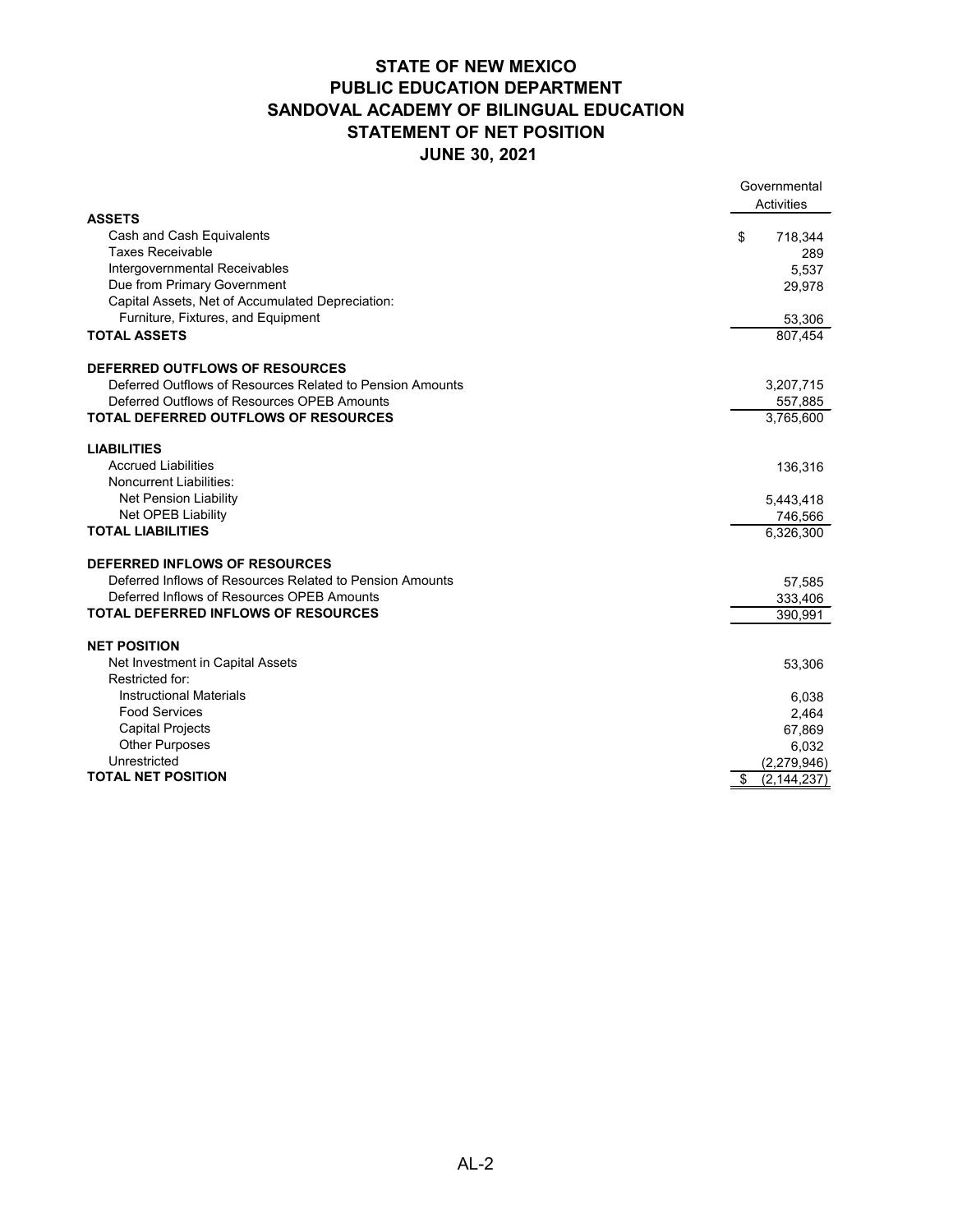# **STATE OF NEW MEXICO PUBLIC EDUCATION DEPARTMENT SANDOVAL ACADEMY OF BILINGUAL EDUCATION STATEMENT OF ACTIVITIES YEAR ENDED JUNE 30, 2021**

|                                                  |    |                 |    |                         |    |                                          | Program Revenues |                                        |    |                                                                     |  |
|--------------------------------------------------|----|-----------------|----|-------------------------|----|------------------------------------------|------------------|----------------------------------------|----|---------------------------------------------------------------------|--|
| Functions/Programs                               |    | <b>Expenses</b> |    | Charges for<br>Services |    | Operating<br>Grants and<br>Contributions |                  | Capital<br>Grants and<br>Contributions |    | <b>Net Revenues</b><br>(Expenses)<br>and Changes<br>in Net Position |  |
| <b>Governmental Activities:</b>                  |    |                 |    |                         |    |                                          |                  |                                        |    |                                                                     |  |
| Instruction                                      | \$ | 2,236,094       | \$ | 473                     | \$ | 99,166                                   | \$               |                                        | \$ | (2, 136, 455)                                                       |  |
| <b>Support Services - Students</b>               |    | 252,020         |    | 4,984                   |    | 46,266                                   |                  |                                        |    | (200, 770)                                                          |  |
| <b>Support Services - Instruction</b>            |    |                 |    |                         |    |                                          |                  |                                        |    |                                                                     |  |
| Support Services - General Administration        |    | 276,315         |    |                         |    |                                          |                  |                                        |    | (276, 315)                                                          |  |
| Support Services - School Administration         |    | 240,851         |    |                         |    | 373                                      |                  |                                        |    | (240, 478)                                                          |  |
| <b>Support Services - Central Services</b>       |    | 106,867         |    |                         |    |                                          |                  |                                        |    | (106, 867)                                                          |  |
| Support Services - Operation and                 |    |                 |    |                         |    |                                          |                  |                                        |    |                                                                     |  |
| Maintenance of Plant                             |    | 272,043         |    |                         |    | 3,374                                    |                  |                                        |    | (268, 669)                                                          |  |
| Support Services - Student Transportation        |    |                 |    |                         |    |                                          |                  |                                        |    |                                                                     |  |
| Support Services - Other                         |    |                 |    |                         |    |                                          |                  |                                        |    |                                                                     |  |
| Noninstructional - Community Services Operations |    |                 |    |                         |    |                                          |                  |                                        |    |                                                                     |  |
| Noninstructional - Food Services Operations      |    | 5,297           |    |                         |    |                                          |                  |                                        |    | (5,297)                                                             |  |
| <b>Interest Expense</b>                          |    |                 |    |                         |    |                                          |                  |                                        |    |                                                                     |  |
| Unallocated*                                     |    | 126,920         |    |                         |    |                                          |                  | 136,380                                |    | 9,460                                                               |  |
| <b>Total Governmental Activities</b>             |    | 3,516,407       | S  | 5,457                   |    | 149,179                                  |                  | 136,380                                |    | (3,225,391)                                                         |  |

### **GENERAL REVENUES**

| <b>State Equalization Guarantee</b> | 1,988,809     |
|-------------------------------------|---------------|
| <b>Property Taxes</b>               | 47,426        |
| Miscellaneous                       | 2,773         |
| <b>Total General Revenues</b>       | 2,039,008     |
| <b>CHANGE IN NET POSITION</b>       | (1, 186, 383) |
| Net Position - Beginning of Year    | (957,854)     |
| <b>NET POSITION - END OF YEAR</b>   | (2, 144, 237) |

\*This amount includes expenses that were not allocated to a specific function, which include expenditures in the budgetary function "Capital Outlay" that were not required to be capitalized and other unallocated depreciation amounts.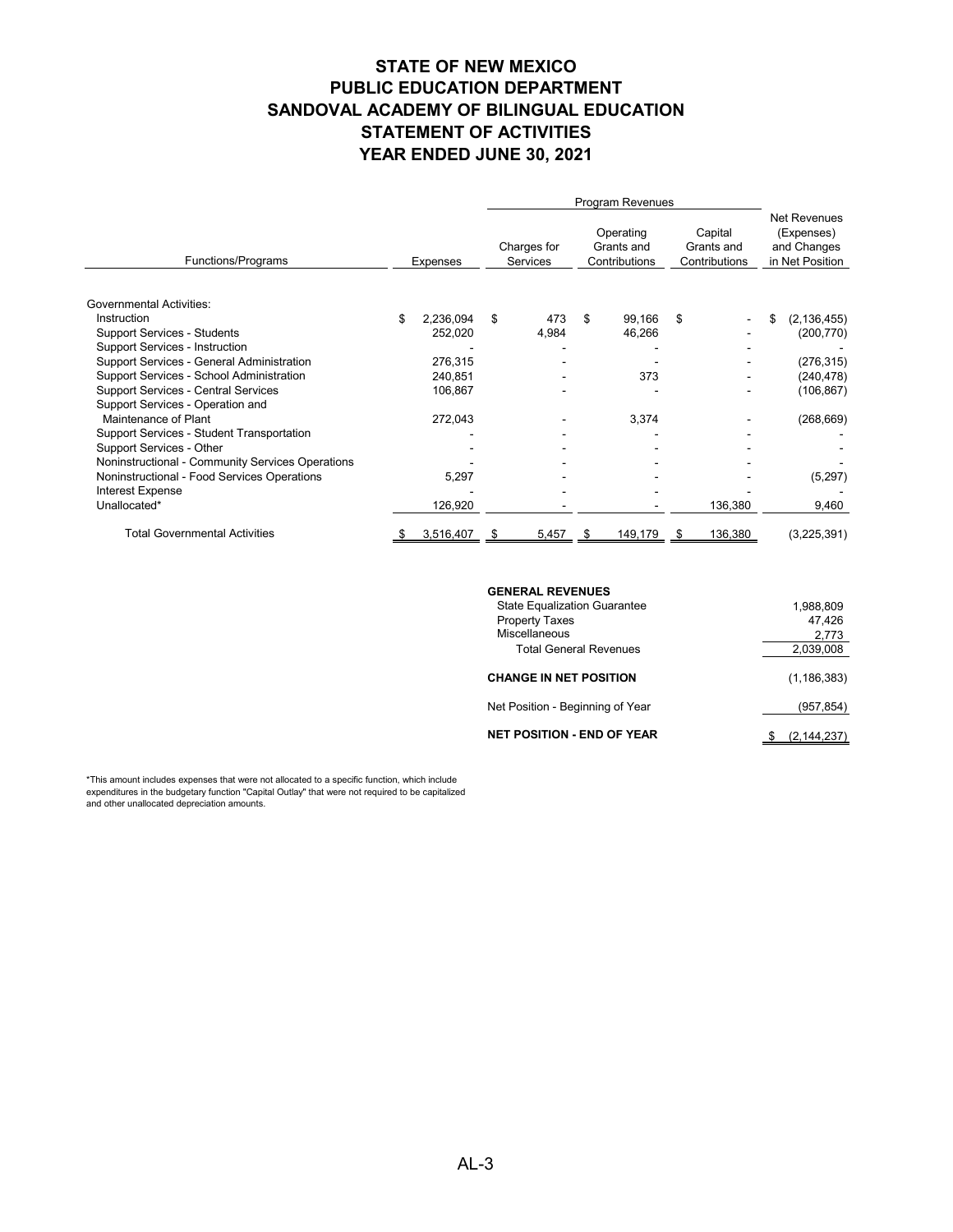|                                                      | <b>Major General</b><br><b>Fund</b> |                     | <b>Major Special</b><br><b>Revenue Fund</b> |                | Non-Major Special<br>Revenue Fund |                      | Non-Major Special<br>Revenue Fund |  |
|------------------------------------------------------|-------------------------------------|---------------------|---------------------------------------------|----------------|-----------------------------------|----------------------|-----------------------------------|--|
|                                                      |                                     |                     |                                             | 24101          |                                   | 21000                | 24106                             |  |
|                                                      |                                     | <b>General Fund</b> |                                             | Title I - IASA |                                   | <b>Food Services</b> | Entitlement IDEA-<br>B            |  |
| <b>ASSETS</b>                                        |                                     |                     |                                             |                |                                   |                      |                                   |  |
| Cash and Cash Equivalents<br><b>Taxes Receivable</b> | \$                                  | 643,283             | \$                                          |                |                                   | 2,464                | \$                                |  |
| Intergovernmental Receivables                        |                                     |                     |                                             |                |                                   |                      |                                   |  |
| Due from Primary Government                          |                                     |                     |                                             | 17,562         |                                   |                      |                                   |  |
| Due from Other Funds                                 |                                     | 31,587              |                                             |                |                                   |                      |                                   |  |
| <b>Total Assets</b>                                  |                                     | 674,870             |                                             | 17,562         | - 5                               | 2,464                |                                   |  |
| <b>LIABILITIES AND FUND BALANCE</b>                  |                                     |                     |                                             |                |                                   |                      |                                   |  |
| <b>Accrued Liabilities</b>                           | \$                                  | 134,805             | \$                                          |                | \$                                |                      | \$                                |  |
| Due to Other Funds                                   |                                     |                     |                                             | 17,562         |                                   |                      |                                   |  |
| <b>Total Liabilities</b>                             |                                     | 134,805             |                                             | 17,562         |                                   |                      |                                   |  |
| Fund Balances:                                       |                                     |                     |                                             |                |                                   |                      |                                   |  |
| Restricted for:                                      |                                     |                     |                                             |                |                                   |                      |                                   |  |
| <b>Instructional Materials</b>                       |                                     | 4,636               |                                             |                |                                   |                      |                                   |  |
| <b>Food Services</b>                                 |                                     |                     |                                             |                |                                   | 2,464                |                                   |  |
| <b>Capital Projects</b><br><b>Other Purposes</b>     |                                     |                     |                                             |                |                                   |                      |                                   |  |
| Assigned for Student Activities                      |                                     | 22,175              |                                             |                |                                   |                      |                                   |  |
| Assigned for Subsequent Year                         |                                     | 300,000             |                                             |                |                                   |                      |                                   |  |
| Unassigned (Deficit)                                 |                                     | 213,254             |                                             |                |                                   |                      |                                   |  |
| <b>Total Fund Balance (Deficit)</b>                  |                                     | 540,065             |                                             |                |                                   | 2,464                |                                   |  |
| <b>Total Liabilities and Fund Balance</b>            | \$                                  | 674,870             | \$                                          | 17,562         | \$                                | 2,464                | \$                                |  |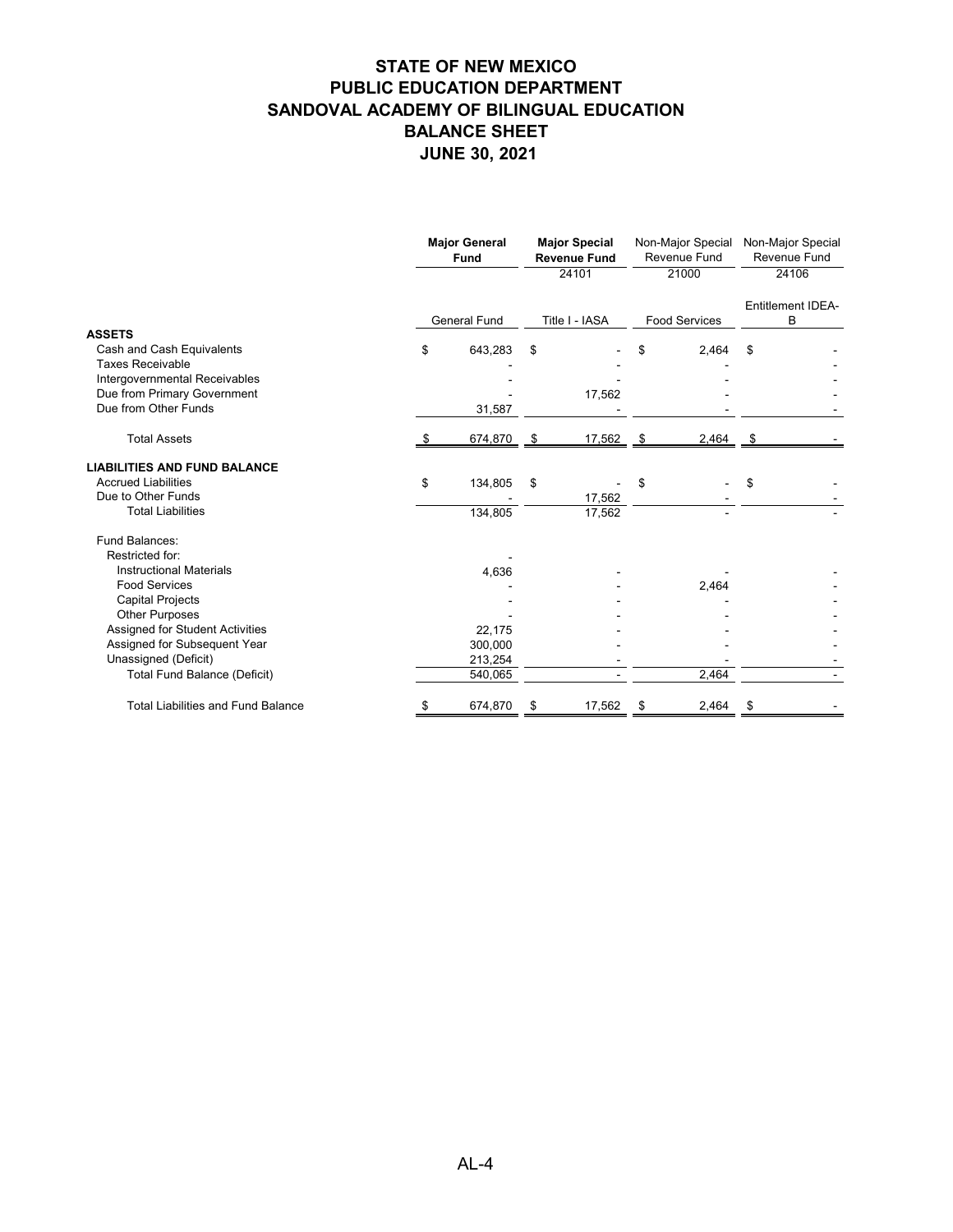|                                                                                       | Non-Major Special<br>Revenue Fund<br>24146 |                        | Non-Major Special<br>Revenue Fund<br>24154<br>Teacher/Principal<br>Training & |                  | Non-Major Special<br>Revenue Fund<br>24189 |          | Non-Major Special<br>Revenue Fund<br>24301 |                  |
|---------------------------------------------------------------------------------------|--------------------------------------------|------------------------|-------------------------------------------------------------------------------|------------------|--------------------------------------------|----------|--------------------------------------------|------------------|
|                                                                                       |                                            |                        |                                                                               |                  |                                            |          |                                            |                  |
| <b>ASSETS</b>                                                                         |                                            | <b>Charter Schools</b> |                                                                               | Recruiting       |                                            | Title IV |                                            | <b>CARES Act</b> |
| Cash and Cash Equivalents<br><b>Taxes Receivable</b><br>Intergovernmental Receivables | \$                                         |                        | \$                                                                            |                  |                                            |          | \$                                         |                  |
| Due from Primary Government<br>Due from Other Funds                                   |                                            | 4,040                  |                                                                               | 373              |                                            |          |                                            | 4,622            |
| <b>Total Assets</b>                                                                   |                                            | 4,040                  | - \$                                                                          | 373              | - \$                                       |          |                                            | 4,622            |
| <b>LIABILITIES AND FUND BALANCE</b>                                                   |                                            |                        |                                                                               |                  |                                            |          |                                            |                  |
| <b>Accrued Liabilities</b>                                                            | \$                                         |                        | \$                                                                            |                  | \$                                         |          | \$                                         |                  |
| Due to Other Funds                                                                    |                                            | 4,040                  |                                                                               | 373              |                                            |          |                                            | 4,622            |
| <b>Total Liabilities</b>                                                              |                                            | 4,040                  |                                                                               | $\overline{373}$ |                                            |          |                                            | 4,622            |
| Fund Balances:<br>Restricted for:                                                     |                                            |                        |                                                                               |                  |                                            |          |                                            |                  |
| <b>Instructional Materials</b>                                                        |                                            |                        |                                                                               |                  |                                            |          |                                            |                  |
| <b>Food Services</b>                                                                  |                                            |                        |                                                                               |                  |                                            |          |                                            |                  |
| <b>Capital Projects</b>                                                               |                                            |                        |                                                                               |                  |                                            |          |                                            |                  |
| <b>Other Purposes</b>                                                                 |                                            |                        |                                                                               |                  |                                            |          |                                            |                  |
| Assigned for Student Activities                                                       |                                            |                        |                                                                               |                  |                                            |          |                                            |                  |
| Assigned for Subsequent Year<br>Unassigned (Deficit)                                  |                                            |                        |                                                                               |                  |                                            |          |                                            |                  |
| <b>Total Fund Balance (Deficit)</b>                                                   |                                            |                        |                                                                               |                  |                                            |          |                                            |                  |
|                                                                                       |                                            |                        |                                                                               |                  |                                            |          |                                            |                  |
| <b>Total Liabilities and Fund Balance</b>                                             |                                            | 4,040                  | S                                                                             | 373              |                                            |          |                                            | 4,622            |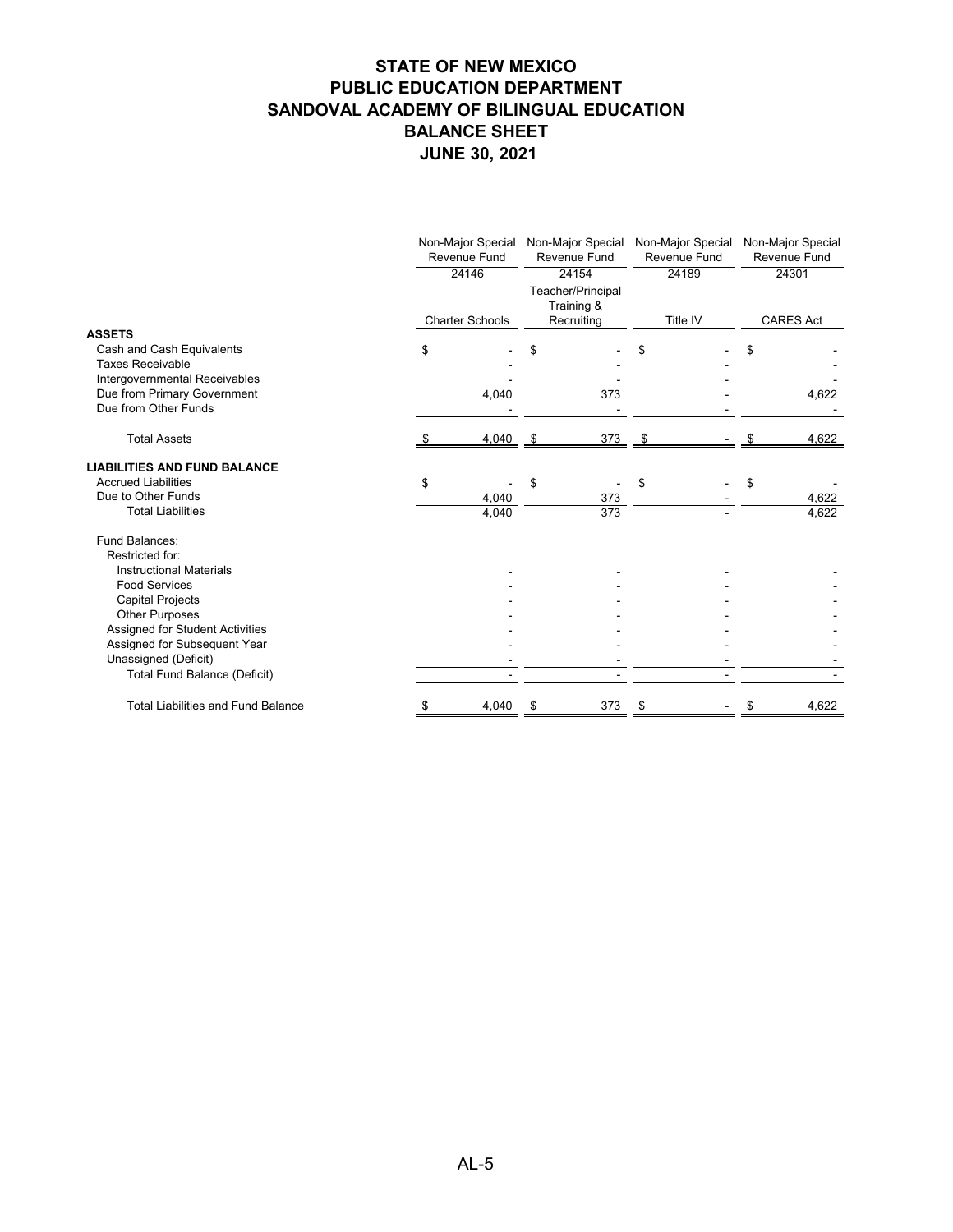|                                           | Non-Major Special Non-Major Special Non-Major Special<br>Revenue Fund<br><b>Revenue Fund</b><br>24312<br>25153 |                                    |                                            | Revenue Fund<br>26107 |               | Non-Major Special<br>Revenue Fund<br>27109 |    |       |  |  |  |  |  |  |  |  |                                     |  |  |                                           |
|-------------------------------------------|----------------------------------------------------------------------------------------------------------------|------------------------------------|--------------------------------------------|-----------------------|---------------|--------------------------------------------|----|-------|--|--|--|--|--|--|--|--|-------------------------------------|--|--|-------------------------------------------|
|                                           |                                                                                                                | <b>CRRSA Retention</b><br>Stipends | <b>Title XIX</b><br>MEDICAID 3/21<br>Years |                       |               |                                            |    |       |  |  |  |  |  |  |  |  | <b>REC/District Fiscal</b><br>Agent |  |  | Instructional<br>Materials-GAA of<br>2019 |
| <b>ASSETS</b>                             |                                                                                                                |                                    |                                            |                       |               |                                            |    |       |  |  |  |  |  |  |  |  |                                     |  |  |                                           |
| Cash and Cash Equivalents                 | \$                                                                                                             | 111                                | \$                                         | 3,504                 | \$            |                                            | S  | 1,402 |  |  |  |  |  |  |  |  |                                     |  |  |                                           |
| <b>Taxes Receivable</b>                   |                                                                                                                |                                    |                                            |                       |               |                                            |    |       |  |  |  |  |  |  |  |  |                                     |  |  |                                           |
| Intergovernmental Receivables             |                                                                                                                |                                    |                                            |                       |               | 5,537                                      |    |       |  |  |  |  |  |  |  |  |                                     |  |  |                                           |
| Due from Primary Government               |                                                                                                                | 1,400                              |                                            | 1,981                 |               |                                            |    |       |  |  |  |  |  |  |  |  |                                     |  |  |                                           |
| Due from Other Funds                      |                                                                                                                |                                    |                                            |                       |               |                                            |    |       |  |  |  |  |  |  |  |  |                                     |  |  |                                           |
| <b>Total Assets</b>                       |                                                                                                                | $1,511$ \$                         |                                            | 5,485                 | $\frac{1}{2}$ | $5,537$ \$                                 |    | 1,402 |  |  |  |  |  |  |  |  |                                     |  |  |                                           |
| <b>LIABILITIES AND FUND BALANCE</b>       |                                                                                                                |                                    |                                            |                       |               |                                            |    |       |  |  |  |  |  |  |  |  |                                     |  |  |                                           |
| <b>Accrued Liabilities</b>                | \$                                                                                                             | 1,511                              | \$                                         |                       | \$            |                                            | \$ |       |  |  |  |  |  |  |  |  |                                     |  |  |                                           |
| Due to Other Funds                        |                                                                                                                |                                    |                                            |                       |               | 4,990                                      |    |       |  |  |  |  |  |  |  |  |                                     |  |  |                                           |
| <b>Total Liabilities</b>                  |                                                                                                                | 1,511                              |                                            |                       |               | 4,990                                      |    |       |  |  |  |  |  |  |  |  |                                     |  |  |                                           |
| Fund Balances:                            |                                                                                                                |                                    |                                            |                       |               |                                            |    |       |  |  |  |  |  |  |  |  |                                     |  |  |                                           |
| Restricted for:                           |                                                                                                                |                                    |                                            |                       |               |                                            |    |       |  |  |  |  |  |  |  |  |                                     |  |  |                                           |
| <b>Instructional Materials</b>            |                                                                                                                |                                    |                                            |                       |               |                                            |    | 1,402 |  |  |  |  |  |  |  |  |                                     |  |  |                                           |
| <b>Food Services</b>                      |                                                                                                                |                                    |                                            |                       |               |                                            |    |       |  |  |  |  |  |  |  |  |                                     |  |  |                                           |
| <b>Capital Projects</b>                   |                                                                                                                |                                    |                                            |                       |               |                                            |    |       |  |  |  |  |  |  |  |  |                                     |  |  |                                           |
| <b>Other Purposes</b>                     |                                                                                                                |                                    |                                            | 5,485                 |               | 547                                        |    |       |  |  |  |  |  |  |  |  |                                     |  |  |                                           |
| Assigned for Student Activities           |                                                                                                                |                                    |                                            |                       |               |                                            |    |       |  |  |  |  |  |  |  |  |                                     |  |  |                                           |
| Assigned for Subsequent Year              |                                                                                                                |                                    |                                            |                       |               |                                            |    |       |  |  |  |  |  |  |  |  |                                     |  |  |                                           |
| Unassigned (Deficit)                      |                                                                                                                |                                    |                                            |                       |               |                                            |    |       |  |  |  |  |  |  |  |  |                                     |  |  |                                           |
| <b>Total Fund Balance (Deficit)</b>       |                                                                                                                |                                    |                                            | 5,485                 |               | 547                                        |    | 1,402 |  |  |  |  |  |  |  |  |                                     |  |  |                                           |
| <b>Total Liabilities and Fund Balance</b> |                                                                                                                | 1,511                              | \$                                         | 5,485                 |               | 5,537                                      | \$ | 1,402 |  |  |  |  |  |  |  |  |                                     |  |  |                                           |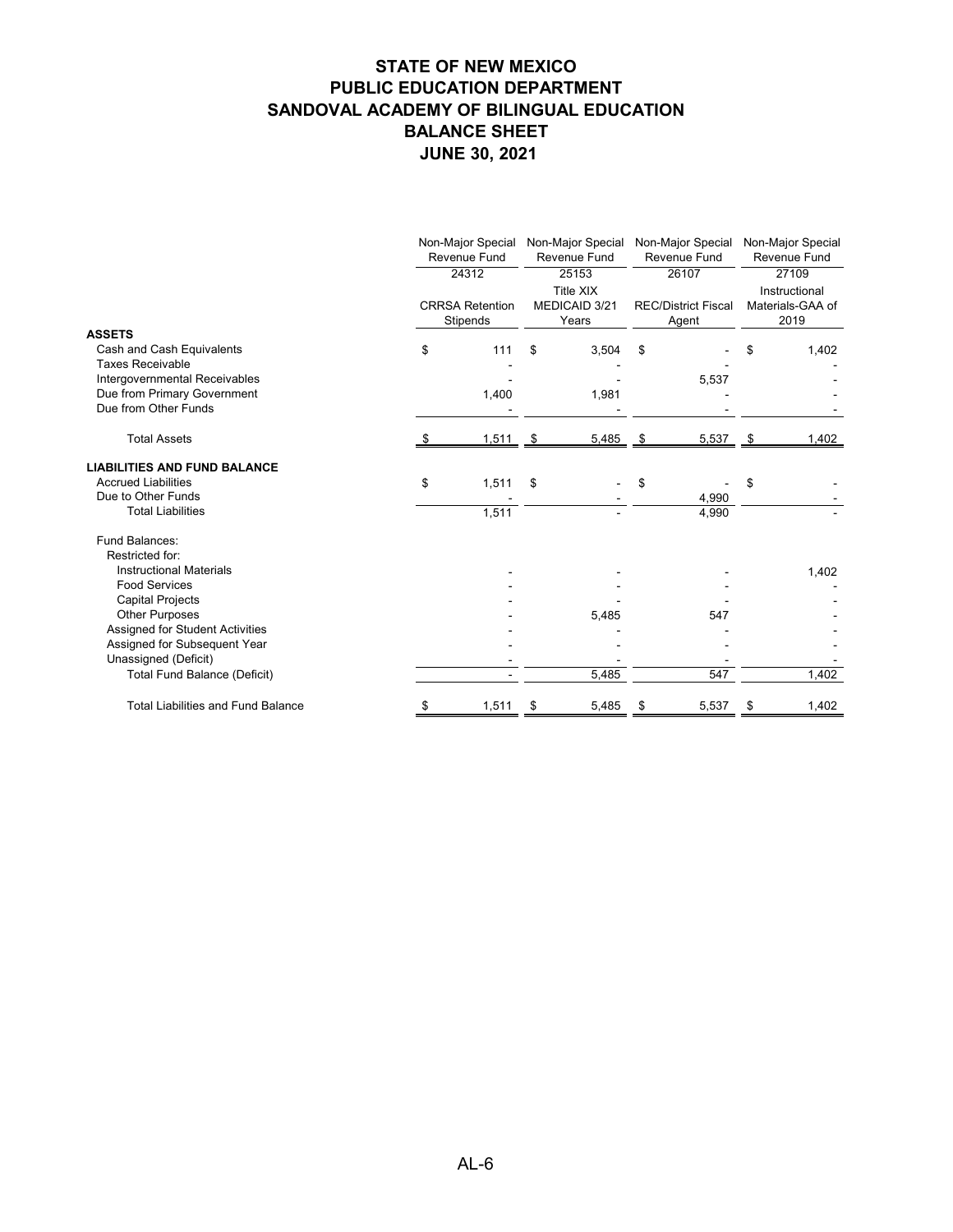|                                                     | Non-Major Special<br>Revenue Fund<br>27130<br>Feminine Hygiene<br>Products |  | Non-Major Capital<br>Project Fund<br>31200<br><b>Public School</b><br><b>Capital Outlay</b> |  | Non-Major Capital<br><b>Project Fund</b><br>31701<br>Capital<br>Improvements SB-<br>9 - Local |        | Non-Major Capital<br>Project Fund<br>31703 |       |
|-----------------------------------------------------|----------------------------------------------------------------------------|--|---------------------------------------------------------------------------------------------|--|-----------------------------------------------------------------------------------------------|--------|--------------------------------------------|-------|
|                                                     |                                                                            |  |                                                                                             |  |                                                                                               |        |                                            |       |
|                                                     |                                                                            |  |                                                                                             |  |                                                                                               |        | SB-9 State Match<br>Cash                   |       |
| <b>ASSETS</b>                                       |                                                                            |  |                                                                                             |  |                                                                                               |        |                                            |       |
| Cash and Cash Equivalents                           | \$                                                                         |  | S                                                                                           |  | S                                                                                             | 60,805 | \$                                         | 6,775 |
| <b>Taxes Receivable</b>                             |                                                                            |  |                                                                                             |  |                                                                                               | 289    |                                            |       |
| Intergovernmental Receivables                       |                                                                            |  |                                                                                             |  |                                                                                               |        |                                            |       |
| Due from Primary Government<br>Due from Other Funds |                                                                            |  |                                                                                             |  |                                                                                               |        |                                            |       |
|                                                     |                                                                            |  |                                                                                             |  |                                                                                               |        |                                            |       |
| <b>Total Assets</b>                                 |                                                                            |  |                                                                                             |  |                                                                                               | 61,094 | $\frac{3}{2}$                              | 6,775 |
| <b>LIABILITIES AND FUND BALANCE</b>                 |                                                                            |  |                                                                                             |  |                                                                                               |        |                                            |       |
| <b>Accrued Liabilities</b>                          | \$                                                                         |  | \$                                                                                          |  | \$                                                                                            |        | \$                                         |       |
| Due to Other Funds                                  |                                                                            |  |                                                                                             |  |                                                                                               |        |                                            |       |
| <b>Total Liabilities</b>                            |                                                                            |  |                                                                                             |  |                                                                                               |        |                                            |       |
| Fund Balances:                                      |                                                                            |  |                                                                                             |  |                                                                                               |        |                                            |       |
| Restricted for:                                     |                                                                            |  |                                                                                             |  |                                                                                               |        |                                            |       |
| <b>Instructional Materials</b>                      |                                                                            |  |                                                                                             |  |                                                                                               |        |                                            |       |
| <b>Food Services</b>                                |                                                                            |  |                                                                                             |  |                                                                                               |        |                                            |       |
| <b>Capital Projects</b>                             |                                                                            |  |                                                                                             |  |                                                                                               | 61,094 |                                            | 6,775 |
| <b>Other Purposes</b>                               |                                                                            |  |                                                                                             |  |                                                                                               |        |                                            |       |
| <b>Assigned for Student Activities</b>              |                                                                            |  |                                                                                             |  |                                                                                               |        |                                            |       |
| Assigned for Subsequent Year                        |                                                                            |  |                                                                                             |  |                                                                                               |        |                                            |       |
| Unassigned (Deficit)                                |                                                                            |  |                                                                                             |  |                                                                                               |        |                                            |       |
| <b>Total Fund Balance (Deficit)</b>                 |                                                                            |  |                                                                                             |  |                                                                                               | 61,094 |                                            | 6,775 |
| <b>Total Liabilities and Fund Balance</b>           |                                                                            |  | \$                                                                                          |  |                                                                                               | 61,094 | \$                                         | 6,775 |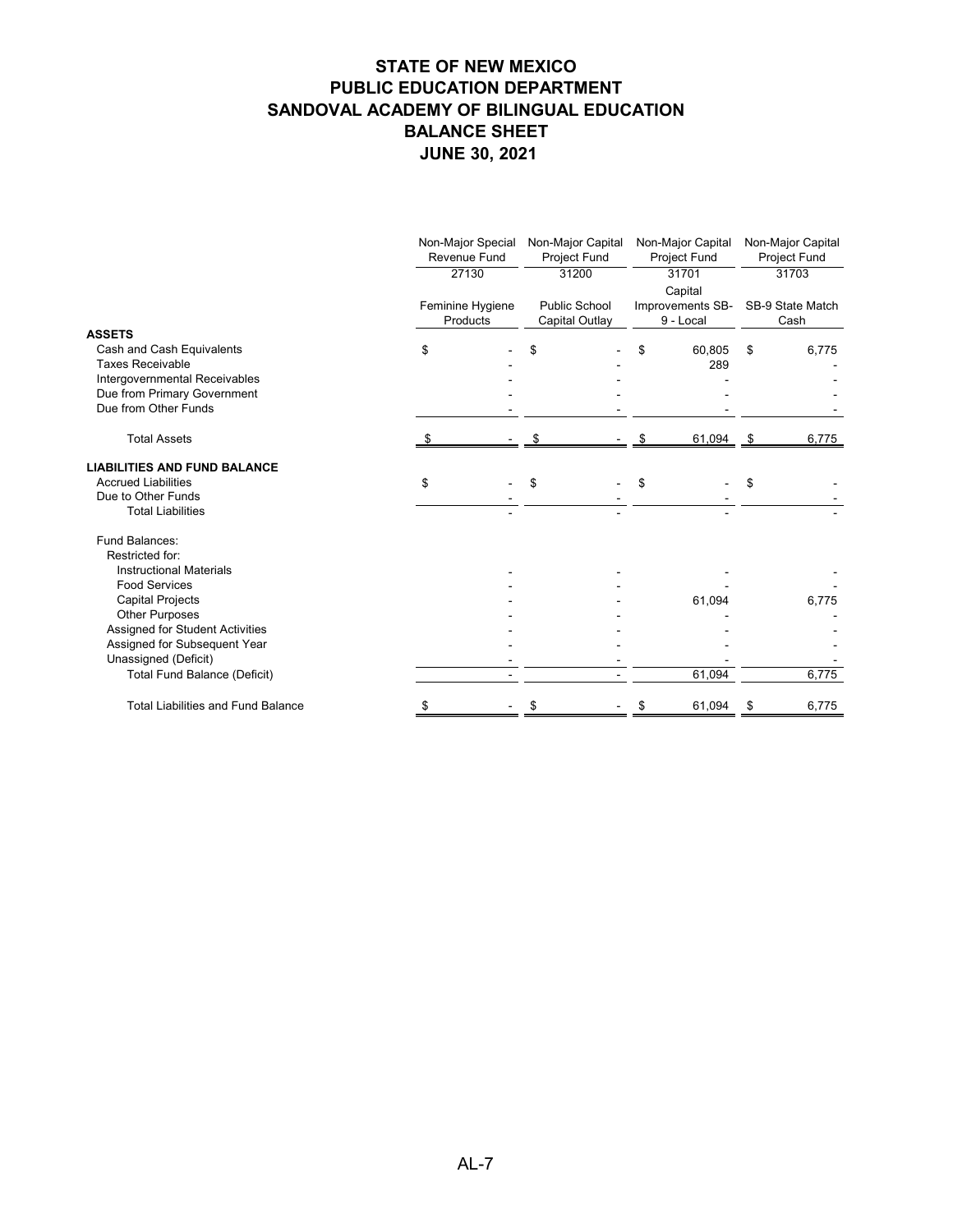|                                     | Governmental<br><b>Funds Total</b> |
|-------------------------------------|------------------------------------|
| <b>ASSETS</b>                       |                                    |
| Cash and Cash Equivalents           | \$<br>718,344                      |
| <b>Taxes Receivable</b>             | 289                                |
| Intergovernmental Receivables       | 5,537                              |
| Due from Primary Government         | 29,978                             |
| Due from Other Funds                | 31,587                             |
| <b>Total Assets</b>                 | 785,735                            |
| <b>LIABILITIES AND FUND BALANCE</b> |                                    |
| <b>Accrued Liabilities</b>          | \$<br>136,316                      |
| Due to Other Funds                  | 31,587                             |
| <b>Total Liabilities</b>            | 167,903                            |
| Fund Balances:                      |                                    |
| Restricted for:                     |                                    |
| <b>Instructional Materials</b>      | 6,038                              |
| <b>Food Services</b>                | 2,464                              |
| <b>Capital Projects</b>             | 67,869                             |
| <b>Other Purposes</b>               | 6,032                              |
| Assigned for Student Activities     | 22,175                             |
| Assigned for Subsequent Year        | 300,000                            |
| Unassigned (Deficit)                | 213,254                            |
| <b>Total Fund Balance (Deficit)</b> | 617,832                            |
| Total Liabilities and Fund Balance  | \$<br>785,735                      |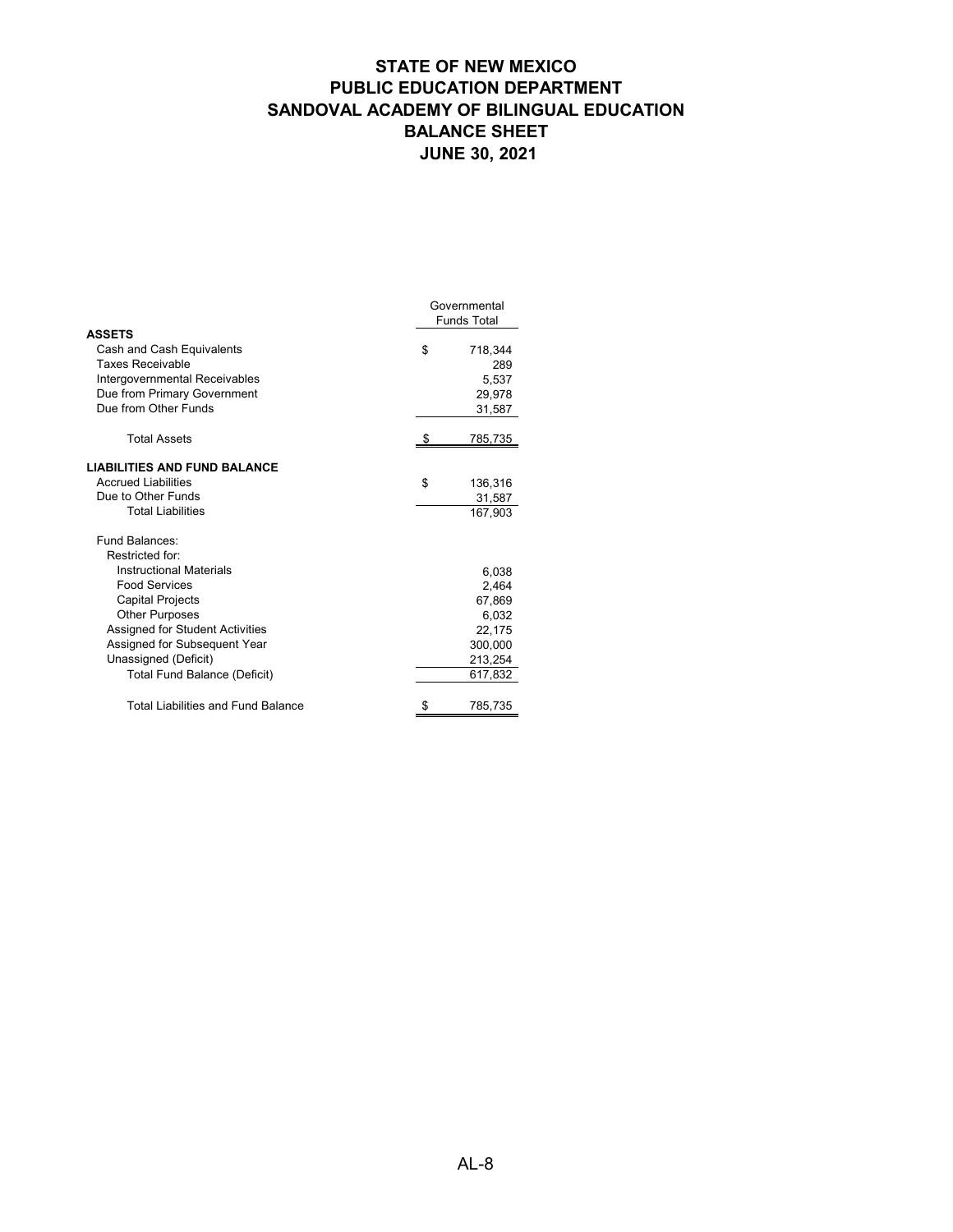### **STATE OF NEW MEXICO PUBLIC EDUCATION DEPARTMENT SANDOVAL ACADEMY OF BILINGUAL EDUCATION RECONCILIATION OF THE BALANCE SHEET - GOVERNMENTAL FUNDS TO THE STATEMENT OF NET POSITION JUNE 30, 2021**

| <b>Total Fund Balance - Governmental Funds</b><br>(Governmental Fund Balance Sheet)                                                                       | \$ | 617,832                   |
|-----------------------------------------------------------------------------------------------------------------------------------------------------------|----|---------------------------|
| Amounts reported for governmental activities in the Statement of<br>Net Position are different because:                                                   |    |                           |
| Capital assets used in governmental activities are not financial<br>resources and, therefore, are not reported in the funds.                              |    |                           |
| The Cost of Capital Assets is<br>Accumulated Depreciation is                                                                                              |    | 76,549<br>(23, 243)       |
| <b>Total Capital Assets</b>                                                                                                                               |    | 53,306                    |
| Deferred inflows and outflows of resources related to the<br>net pension liability and OPEB liability are not reported in the funds.                      |    |                           |
| Deferred Outflows of Resources                                                                                                                            |    | 3,765,600                 |
| Deferred Inflows of Resources                                                                                                                             |    | (390, 991)                |
| Long-term and certain other liabilities are not due and<br>payable in the current period and, therefore, are not<br>reported as liabilities in the funds. |    |                           |
| Long-term and other liabilities at year end consist of:                                                                                                   |    |                           |
| <b>Net Pension Liability</b><br>Net OPEB Liability                                                                                                        |    | (5,443,418)<br>(746, 566) |
| Net Position of Governmental Activities (Statement of Net Position)                                                                                       | S. | (2, 144, 237)             |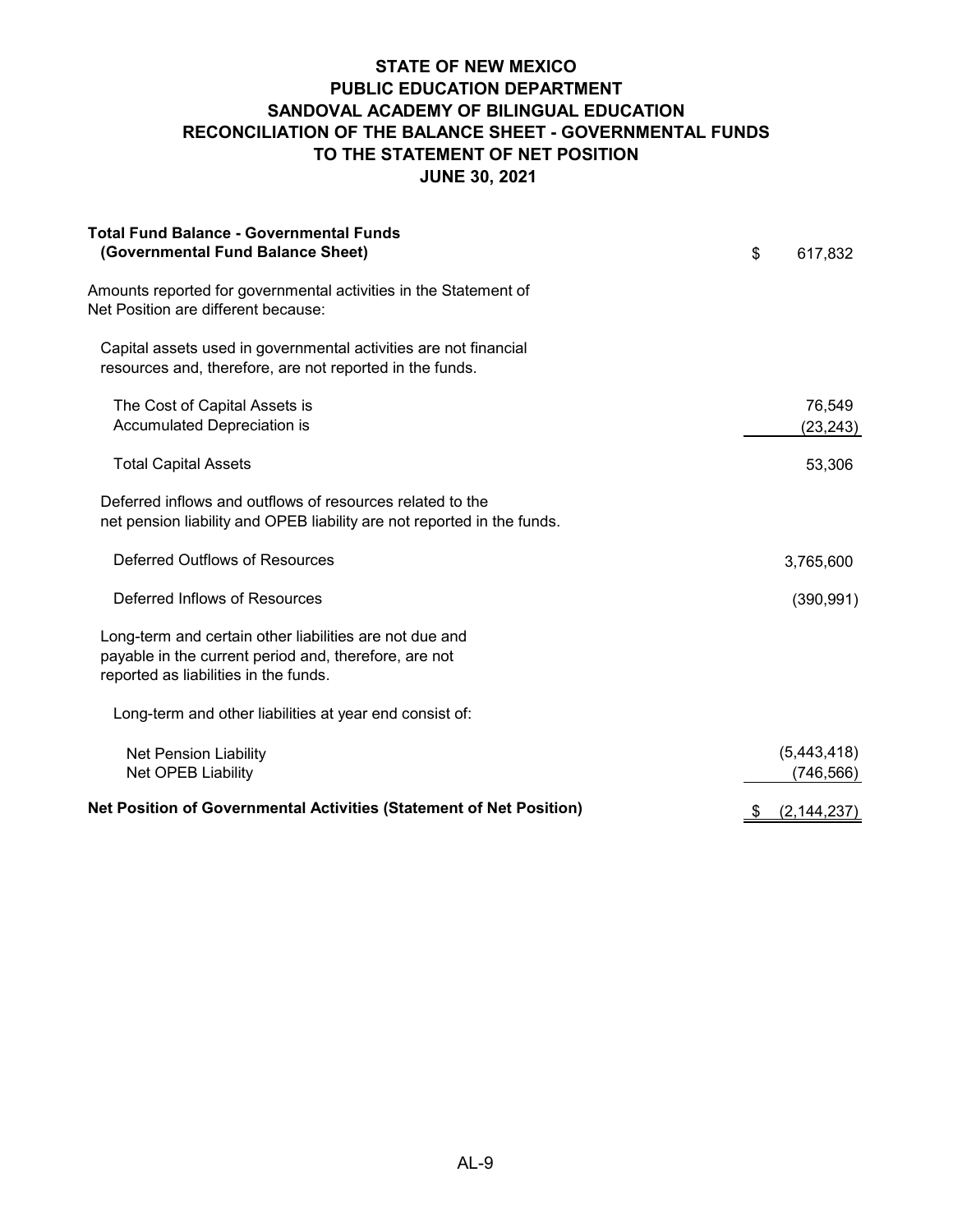|                                                                                                                   | <b>Major General</b><br><b>Fund</b> | <b>Major Special</b><br><b>Revenue Fund</b> |                      | Revenue Fund           |  | Non-Major Special Non-Major Special<br>Revenue Fund |
|-------------------------------------------------------------------------------------------------------------------|-------------------------------------|---------------------------------------------|----------------------|------------------------|--|-----------------------------------------------------|
|                                                                                                                   |                                     | 24101                                       | 21000                | 24106                  |  |                                                     |
|                                                                                                                   | <b>General Fund</b>                 | Title I - IASA                              | <b>Food Services</b> | Entitlement IDEA-<br>B |  |                                                     |
| <b>REVENUES</b>                                                                                                   |                                     |                                             |                      |                        |  |                                                     |
| <b>Property Taxes</b>                                                                                             | \$                                  | \$                                          |                      | \$                     |  |                                                     |
| <b>Federal Sources</b><br><b>State Sources</b>                                                                    |                                     | 42,552                                      |                      | 18,000                 |  |                                                     |
| <b>County and Local Sources</b>                                                                                   | 1,988,809                           |                                             |                      |                        |  |                                                     |
| Fees                                                                                                              | 5,457                               |                                             |                      |                        |  |                                                     |
| <b>Other Revenue</b>                                                                                              | 2,773                               |                                             |                      |                        |  |                                                     |
| <b>Total Revenues</b>                                                                                             | 1,997,039                           | 42,552                                      |                      | 18,000                 |  |                                                     |
| <b>EXPENDITURES</b>                                                                                               |                                     |                                             |                      |                        |  |                                                     |
| Instruction                                                                                                       | 1,001,617                           | 19,444                                      |                      | 18,000                 |  |                                                     |
| <b>Support Services - Students</b>                                                                                | 131,028                             | 23,108                                      |                      |                        |  |                                                     |
| Support Services - General Administration                                                                         | 138,400                             |                                             |                      |                        |  |                                                     |
| Support Services - School Administration                                                                          | 119,936                             |                                             |                      |                        |  |                                                     |
| <b>Support Services - Central Services</b>                                                                        | 106,867                             |                                             |                      |                        |  |                                                     |
| Support Services - Operation and Maintenance of Plant                                                             | 225,516                             |                                             |                      |                        |  |                                                     |
| Non-Instructional - Food Services Operations                                                                      |                                     |                                             | 800                  |                        |  |                                                     |
| <b>Capital Outlay</b>                                                                                             |                                     |                                             |                      |                        |  |                                                     |
| <b>Total Expenditures</b>                                                                                         | 1,723,364                           | 42,552                                      | 800                  | 18,000                 |  |                                                     |
| Excess (Deficiency) of Revenues<br>Over (Under) Expenditures                                                      | 273,675                             |                                             | (800)                |                        |  |                                                     |
| Other Financing Sources (Uses):<br>Other Financing Sources - Transfers In<br>Other Financing Uses - Transfers Out |                                     |                                             |                      |                        |  |                                                     |
| <b>Total Other Financing</b><br>Sources (Uses)                                                                    |                                     |                                             |                      |                        |  |                                                     |
| <b>NET CHANGES IN FUND BALANCES</b>                                                                               | 273,675                             |                                             | (800)                |                        |  |                                                     |
| Fund Balances - Beginning of Year                                                                                 | 266,390                             |                                             | 3,264                |                        |  |                                                     |
| <b>FUND BALANCES - END OF YEAR</b>                                                                                | 540,065                             | - \$                                        | $2,464$ \$           |                        |  |                                                     |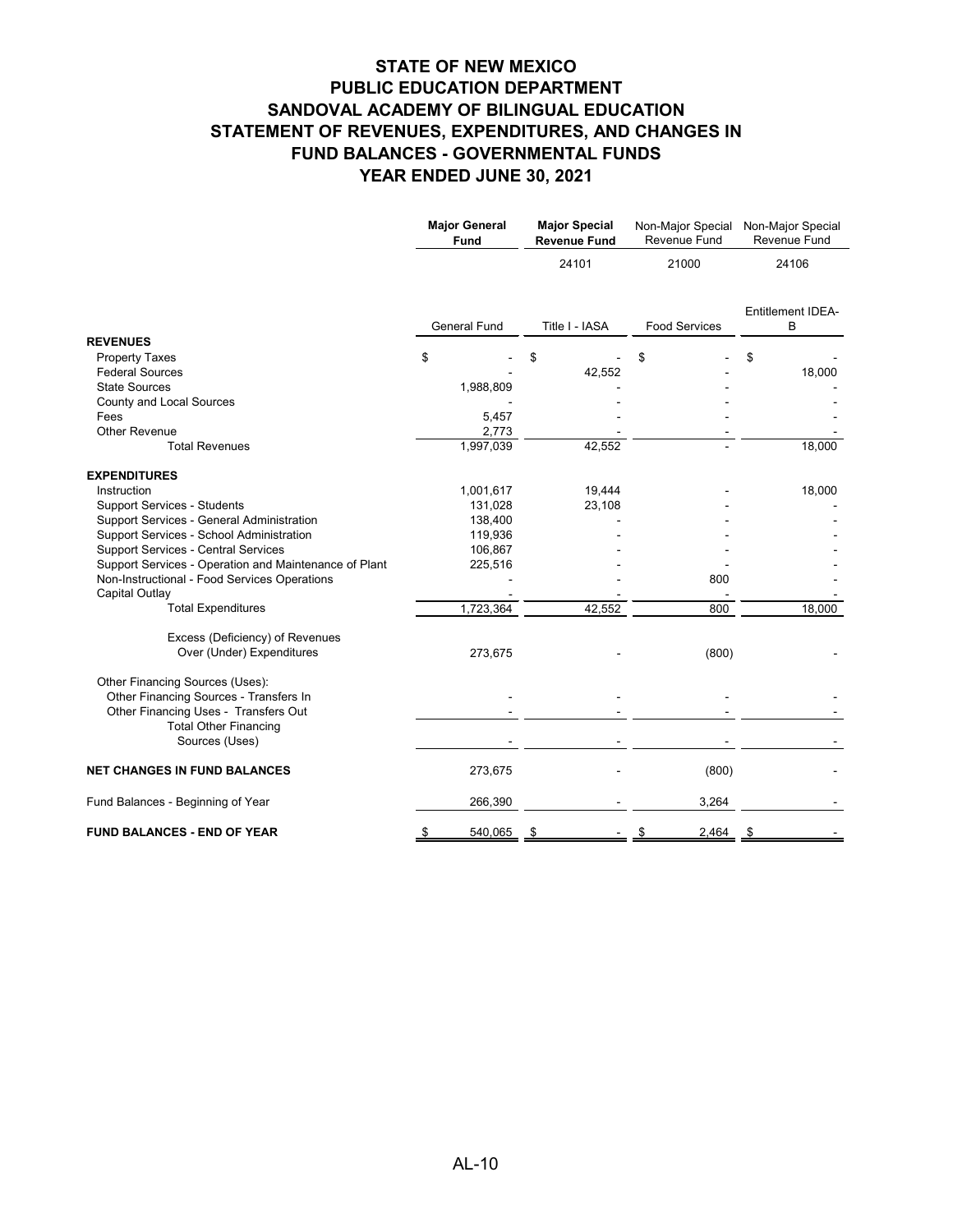|                                                              | Non-Major Special<br>Revenue Fund | Revenue Fund                                  | Non-Major Special Non-Major Special Non-Major Special<br>Revenue Fund | <b>Revenue Fund</b> |
|--------------------------------------------------------------|-----------------------------------|-----------------------------------------------|-----------------------------------------------------------------------|---------------------|
|                                                              | 24146                             | 24154                                         | 24189                                                                 | 24301               |
|                                                              | <b>Charter Schools</b>            | Teacher/Principal<br>Training &<br>Recruiting | Title IV                                                              | <b>CARES Act</b>    |
| <b>REVENUES</b>                                              |                                   |                                               |                                                                       |                     |
| <b>Property Taxes</b>                                        | \$                                | \$                                            |                                                                       | \$                  |
| <b>Federal Sources</b>                                       | 37,439                            | 373                                           | 8,000                                                                 | 29,908              |
| <b>State Sources</b>                                         |                                   |                                               |                                                                       |                     |
| <b>County and Local Sources</b>                              |                                   |                                               |                                                                       |                     |
| Fees                                                         |                                   |                                               |                                                                       |                     |
| <b>Other Revenue</b>                                         |                                   |                                               |                                                                       |                     |
| <b>Total Revenues</b>                                        | 37,439                            | 373                                           | 8,000                                                                 | 29,908              |
| <b>EXPENDITURES</b>                                          |                                   |                                               |                                                                       |                     |
| Instruction                                                  | 27,766                            |                                               |                                                                       | 26,534              |
| <b>Support Services - Students</b>                           | 9,673                             |                                               | 8,000                                                                 |                     |
| Support Services - General Administration                    |                                   |                                               |                                                                       |                     |
| Support Services - School Administration                     |                                   | 373                                           |                                                                       |                     |
| <b>Support Services - Central Services</b>                   |                                   |                                               |                                                                       |                     |
| Support Services - Operation and Maintenance of Plant        |                                   |                                               |                                                                       | 3,374               |
| Non-Instructional - Food Services Operations                 |                                   |                                               |                                                                       |                     |
| <b>Capital Outlay</b>                                        |                                   |                                               |                                                                       |                     |
| <b>Total Expenditures</b>                                    | 37,439                            | 373                                           | 8,000                                                                 | 29,908              |
| Excess (Deficiency) of Revenues<br>Over (Under) Expenditures |                                   |                                               |                                                                       |                     |
| Other Financing Sources (Uses):                              |                                   |                                               |                                                                       |                     |
| Other Financing Sources - Transfers In                       |                                   |                                               |                                                                       |                     |
| Other Financing Uses - Transfers Out                         |                                   |                                               |                                                                       |                     |
| <b>Total Other Financing</b><br>Sources (Uses)               |                                   |                                               |                                                                       |                     |
|                                                              |                                   |                                               |                                                                       |                     |
| <b>NET CHANGES IN FUND BALANCES</b>                          |                                   |                                               |                                                                       |                     |
| Fund Balances - Beginning of Year                            |                                   |                                               |                                                                       |                     |
| <b>FUND BALANCES - END OF YEAR</b>                           |                                   |                                               |                                                                       |                     |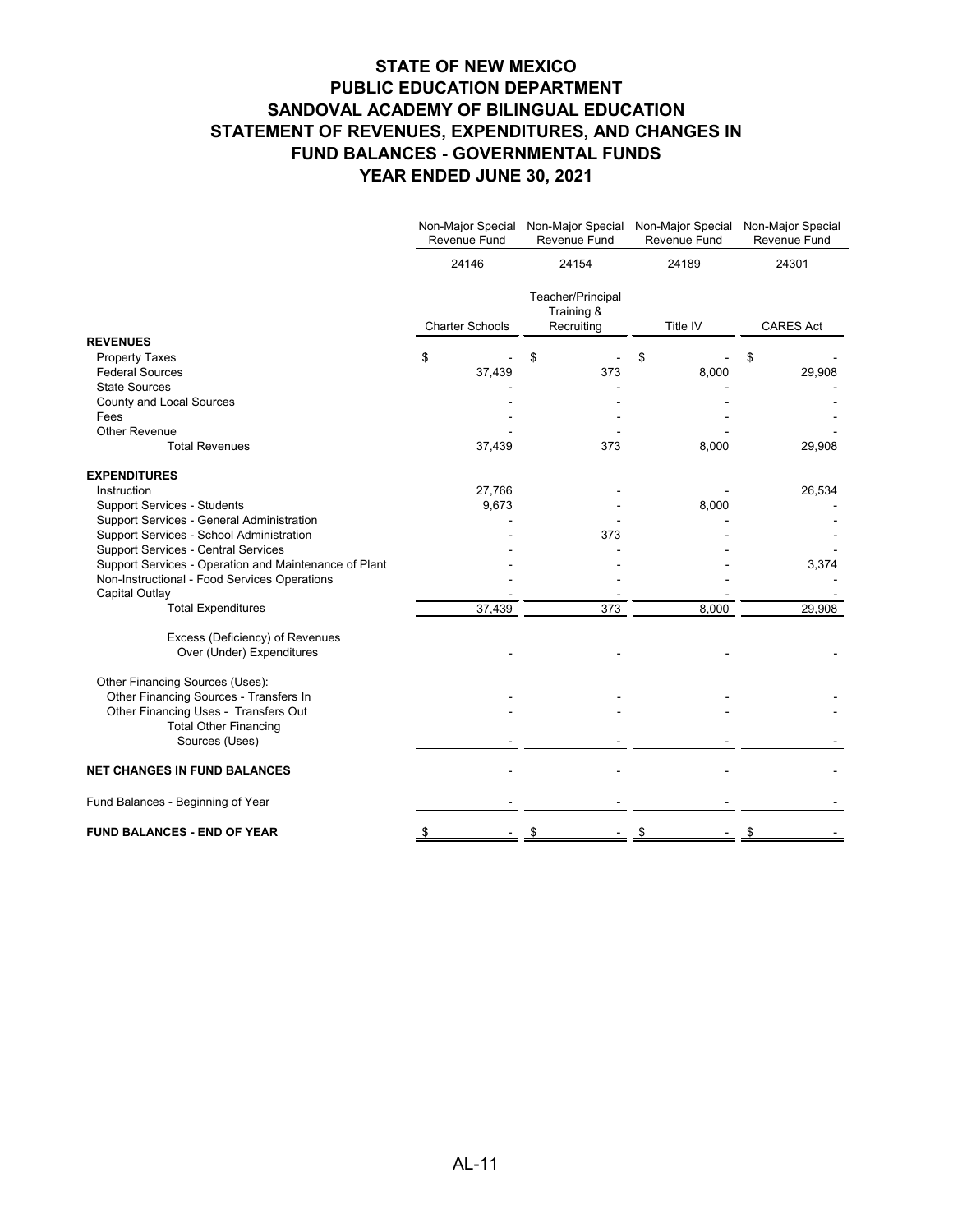|                                                       |                                    | Non-Major Special<br>Revenue Fund | Revenue Fund                               | Non-Major Special Non-Major Special Non-Major Special<br>Revenue Fund | <b>Revenue Fund</b>                       |       |
|-------------------------------------------------------|------------------------------------|-----------------------------------|--------------------------------------------|-----------------------------------------------------------------------|-------------------------------------------|-------|
|                                                       |                                    | 24312<br>25153                    |                                            | 26107                                                                 | 27109                                     |       |
|                                                       | <b>CRRSA Retention</b><br>Stipends |                                   | <b>Title XIX</b><br>MEDICAID 3/21<br>Years | <b>REC/District Fiscal</b><br>Agent                                   | Instructional<br>Materials-GAA of<br>2019 |       |
| <b>REVENUES</b>                                       |                                    |                                   |                                            |                                                                       |                                           |       |
| <b>Property Taxes</b>                                 | \$                                 |                                   | \$                                         |                                                                       | \$                                        |       |
| <b>Federal Sources</b>                                |                                    | 1,400                             | 5,485                                      |                                                                       |                                           |       |
| <b>State Sources</b>                                  |                                    |                                   |                                            |                                                                       |                                           |       |
| <b>County and Local Sources</b>                       |                                    |                                   |                                            | 5,537                                                                 |                                           |       |
| Fees                                                  |                                    |                                   |                                            |                                                                       |                                           |       |
| <b>Other Revenue</b>                                  |                                    |                                   |                                            |                                                                       |                                           |       |
| <b>Total Revenues</b>                                 |                                    | 1,400                             | 5,485                                      | 5,537                                                                 |                                           |       |
| <b>EXPENDITURES</b>                                   |                                    |                                   |                                            |                                                                       |                                           |       |
| Instruction                                           |                                    | 1,400                             |                                            | 4,990                                                                 |                                           |       |
| <b>Support Services - Students</b>                    |                                    |                                   |                                            |                                                                       |                                           |       |
| <b>Support Services - General Administration</b>      |                                    |                                   |                                            |                                                                       |                                           |       |
| Support Services - School Administration              |                                    |                                   |                                            |                                                                       |                                           |       |
| <b>Support Services - Central Services</b>            |                                    |                                   |                                            |                                                                       |                                           |       |
| Support Services - Operation and Maintenance of Plant |                                    |                                   |                                            |                                                                       |                                           |       |
| Non-Instructional - Food Services Operations          |                                    |                                   |                                            |                                                                       |                                           |       |
| <b>Capital Outlay</b>                                 |                                    |                                   |                                            |                                                                       |                                           |       |
| <b>Total Expenditures</b>                             |                                    | 1,400                             |                                            | 4,990                                                                 |                                           |       |
| Excess (Deficiency) of Revenues                       |                                    |                                   |                                            |                                                                       |                                           |       |
| Over (Under) Expenditures                             |                                    |                                   | 5,485                                      | 547                                                                   |                                           |       |
| Other Financing Sources (Uses):                       |                                    |                                   |                                            |                                                                       |                                           |       |
| Other Financing Sources - Transfers In                |                                    |                                   |                                            |                                                                       |                                           |       |
| Other Financing Uses - Transfers Out                  |                                    |                                   |                                            |                                                                       |                                           |       |
| <b>Total Other Financing</b>                          |                                    |                                   |                                            |                                                                       |                                           |       |
| Sources (Uses)                                        |                                    |                                   |                                            |                                                                       |                                           |       |
| <b>NET CHANGES IN FUND BALANCES</b>                   |                                    |                                   | 5,485                                      | 547                                                                   |                                           |       |
| Fund Balances - Beginning of Year                     |                                    |                                   |                                            |                                                                       |                                           | 1,402 |
| <b>FUND BALANCES - END OF YEAR</b>                    |                                    |                                   | $\frac{5,485}{8}$                          | 547                                                                   | - \$                                      | 1,402 |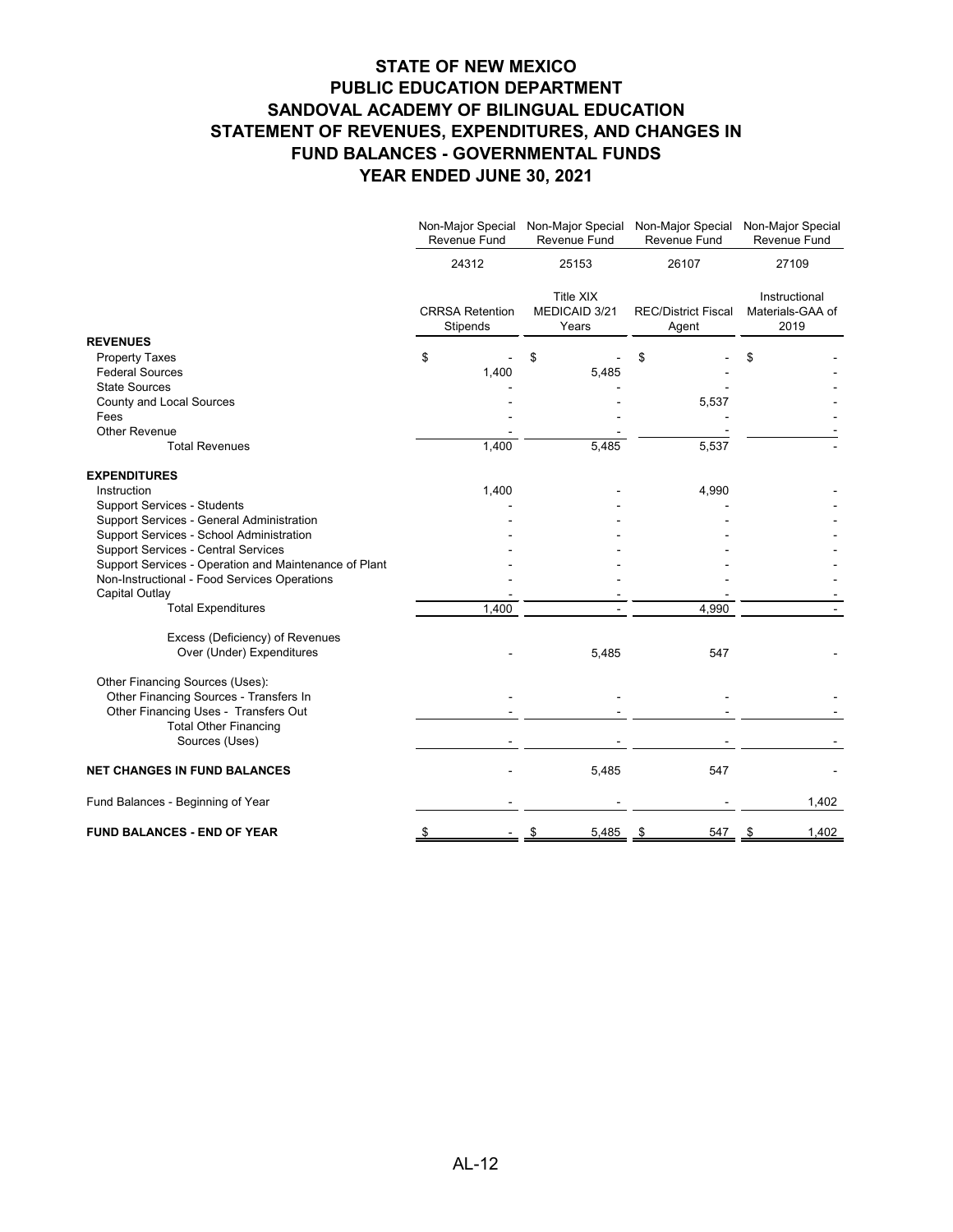|                                                       |    | Non-Major Special<br>Revenue Fund                                      | Non-Major Capital<br>Project Fund | Non-Major Capital<br><b>Project Fund</b>        |        |                  | Non-Major Capital<br>Project Fund |
|-------------------------------------------------------|----|------------------------------------------------------------------------|-----------------------------------|-------------------------------------------------|--------|------------------|-----------------------------------|
|                                                       |    | 27130<br>31200<br><b>Public School</b><br>Feminine Hygiene<br>Products |                                   | 31701<br>Capital<br>9 - Local<br>Capital Outlay |        |                  | 31703                             |
|                                                       |    |                                                                        |                                   |                                                 |        | Improvements SB- |                                   |
| <b>REVENUES</b>                                       |    |                                                                        |                                   |                                                 |        |                  |                                   |
| <b>Property Taxes</b>                                 | \$ |                                                                        |                                   |                                                 | 47,426 | \$               |                                   |
| <b>Federal Sources</b>                                |    |                                                                        |                                   |                                                 |        |                  |                                   |
| <b>State Sources</b>                                  |    | 485                                                                    | 136,380                           |                                                 |        |                  |                                   |
| <b>County and Local Sources</b>                       |    |                                                                        |                                   |                                                 |        |                  |                                   |
| Fees                                                  |    |                                                                        |                                   |                                                 |        |                  |                                   |
| <b>Other Revenue</b>                                  |    |                                                                        |                                   |                                                 |        |                  |                                   |
| <b>Total Revenues</b>                                 |    | 485                                                                    | 136,380                           |                                                 | 47,426 |                  |                                   |
| <b>EXPENDITURES</b>                                   |    |                                                                        |                                   |                                                 |        |                  |                                   |
| Instruction                                           |    | 485                                                                    |                                   |                                                 |        |                  |                                   |
| <b>Support Services - Students</b>                    |    |                                                                        |                                   |                                                 |        |                  |                                   |
| Support Services - General Administration             |    |                                                                        |                                   | 471                                             |        |                  |                                   |
| Support Services - School Administration              |    |                                                                        |                                   |                                                 |        |                  |                                   |
| <b>Support Services - Central Services</b>            |    |                                                                        |                                   |                                                 |        |                  |                                   |
| Support Services - Operation and Maintenance of Plant |    |                                                                        |                                   |                                                 |        |                  |                                   |
| Non-Instructional - Food Services Operations          |    |                                                                        |                                   |                                                 |        |                  |                                   |
| <b>Capital Outlay</b>                                 |    |                                                                        | 136,380                           |                                                 | 20,444 |                  |                                   |
| <b>Total Expenditures</b>                             |    | 485                                                                    | 136,380                           |                                                 | 20,915 |                  |                                   |
| Excess (Deficiency) of Revenues                       |    |                                                                        |                                   |                                                 |        |                  |                                   |
| Over (Under) Expenditures                             |    |                                                                        |                                   |                                                 | 26,511 |                  |                                   |
| Other Financing Sources (Uses):                       |    |                                                                        |                                   |                                                 |        |                  |                                   |
| Other Financing Sources - Transfers In                |    |                                                                        |                                   |                                                 |        |                  |                                   |
| Other Financing Uses - Transfers Out                  |    |                                                                        |                                   |                                                 |        |                  |                                   |
| <b>Total Other Financing</b>                          |    |                                                                        |                                   |                                                 |        |                  |                                   |
| Sources (Uses)                                        |    |                                                                        |                                   |                                                 |        |                  |                                   |
| <b>NET CHANGES IN FUND BALANCES</b>                   |    |                                                                        |                                   |                                                 | 26,511 |                  |                                   |
| Fund Balances - Beginning of Year                     |    |                                                                        |                                   | 34,583                                          |        | 6,775            |                                   |
| <b>FUND BALANCES - END OF YEAR</b>                    |    |                                                                        |                                   |                                                 | 61,094 | - \$             | 6,775                             |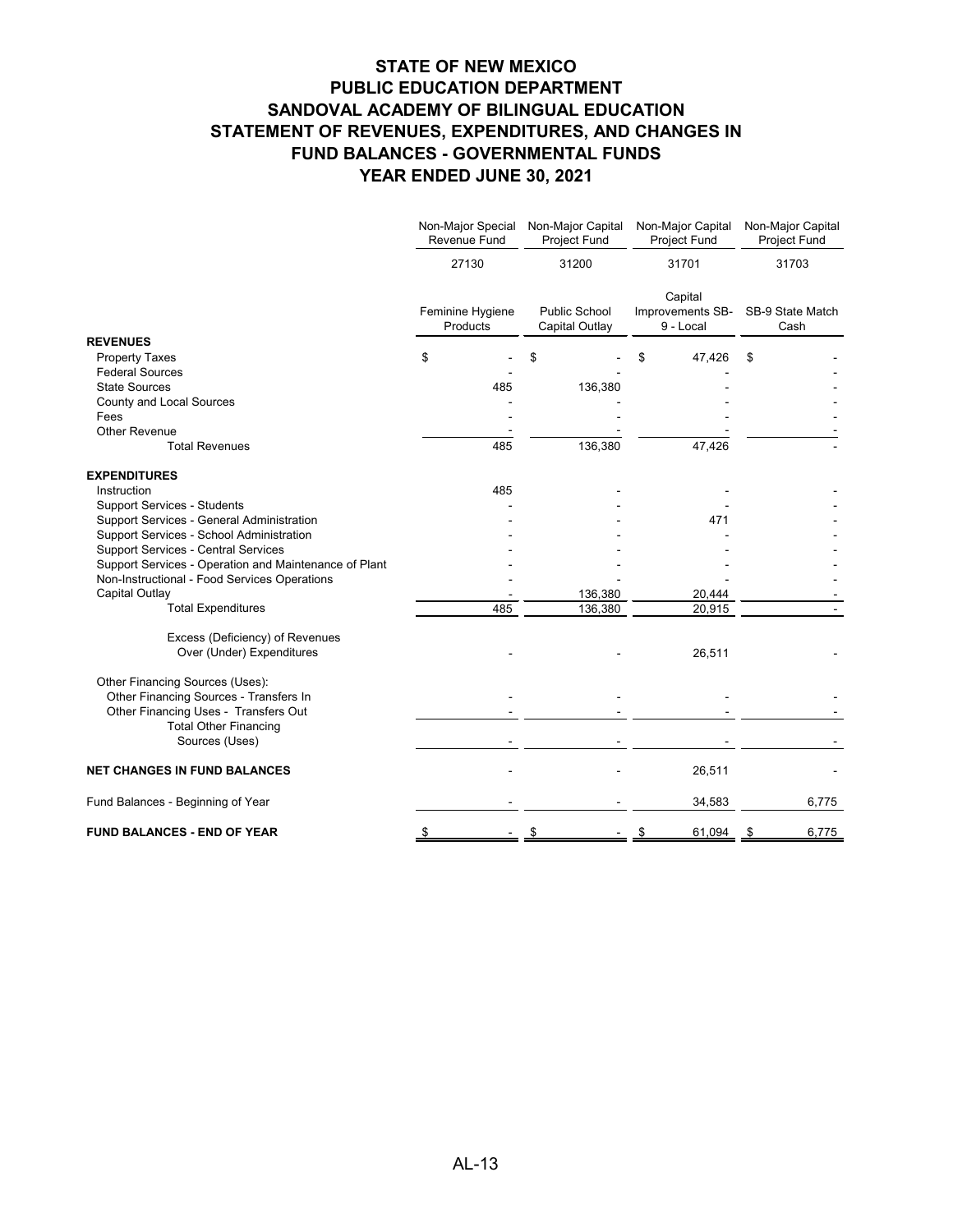|                                                       | Governmental       |
|-------------------------------------------------------|--------------------|
|                                                       | <b>Funds Total</b> |
| <b>REVENUES</b>                                       |                    |
| <b>Property Taxes</b>                                 | \$<br>47,426       |
| <b>Federal Sources</b>                                | 143,157            |
| <b>State Sources</b>                                  | 2,125,674          |
| <b>County and Local Sources</b>                       | 5,537              |
| Fees                                                  | 5,457              |
| <b>Other Revenue</b>                                  | 2,773              |
| <b>Total Revenues</b>                                 | 2,330,024          |
| <b>EXPENDITURES</b>                                   |                    |
| Instruction                                           | 1,100,236          |
| <b>Support Services - Students</b>                    | 171,809            |
| <b>Support Services - General Administration</b>      | 138,871            |
| Support Services - School Administration              | 120,309            |
| <b>Support Services - Central Services</b>            | 106,867            |
| Support Services - Operation and Maintenance of Plant | 228,890            |
| Non-Instructional - Food Services Operations          | 800                |
| <b>Capital Outlay</b>                                 | 156,824            |
| <b>Total Expenditures</b>                             | 2,024,606          |
| Excess (Deficiency) of Revenues                       |                    |
| Over (Under) Expenditures                             | 305,418            |
| Other Financing Sources (Uses):                       |                    |
| Other Financing Sources - Transfers In                |                    |
| Other Financing Uses - Transfers Out                  |                    |
| <b>Total Other Financing</b>                          |                    |
| Sources (Uses)                                        |                    |
| <b>NET CHANGES IN FUND BALANCES</b>                   | 305,418            |
| Fund Balances - Beginning of Year                     | 312,414            |
| <b>FUND BALANCES - END OF YEAR</b>                    | \$<br>617,832      |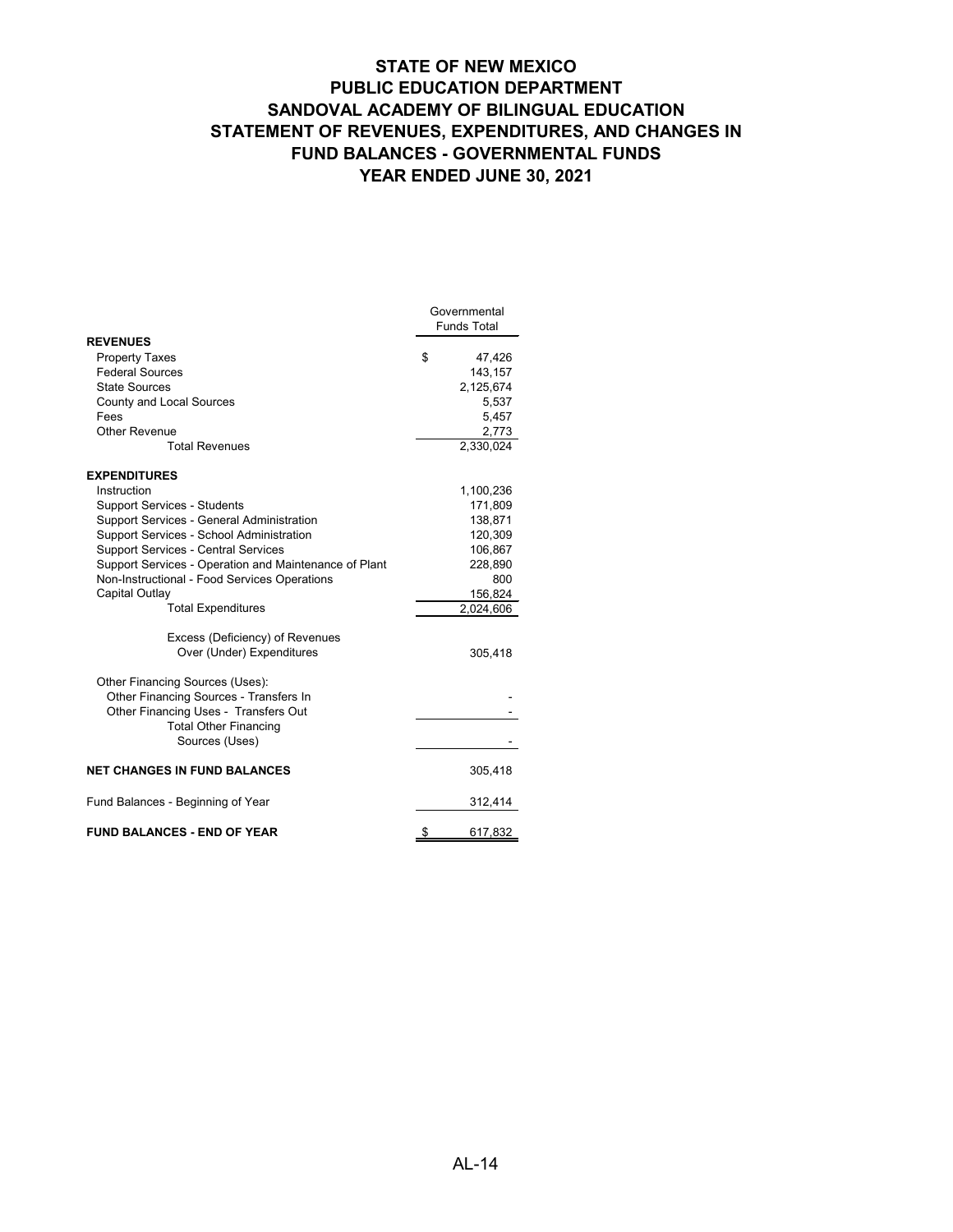## **STATE OF NEW MEXICO PUBLIC EDUCATION DEPARTMENT SANDOVAL ACADEMY OF BILINGUAL EDUCATION YEAR ENDED JUNE 30, 2021 CHANGES IN FUND BALANCES TO THE STATEMENT OF ACTIVITIES RECONCILIATION OF THE STATEMENT OF REVENUES, EXPENDITURES, AND**

| Net Changes in Fund Balances - Total Governmental Funds<br>(Statement of Revenues, Expenditures, and Changes in<br><b>Fund Balances)</b>                                                                                                                                                  | \$<br>305,418          |
|-------------------------------------------------------------------------------------------------------------------------------------------------------------------------------------------------------------------------------------------------------------------------------------------|------------------------|
| Amounts reported for governmental activities in the Statement of Activities<br>are different because:                                                                                                                                                                                     |                        |
| In the Statement of Activities, pension and OPEB expense is measured<br>by the change in benefit liability and the related deferred inflows and<br>outflows of resources. In the governmental funds, however, these<br>expenditures are reported for current year employer contributions. |                        |
| Expenses Related to the Net Pension Liability<br>Expenses Related to the Net OPEB Liability                                                                                                                                                                                               | (1,508,258)<br>(5,039) |
| Governmental Funds report capital outlays as expenditures. However,<br>in the Statement of Activities, the cost of those assets is allocated<br>over their estimated useful lives and reported as depreciation expense.<br>In the current period, these amounts were:                     |                        |
| <b>Capital Outlay</b><br><b>Depreciation Expense</b>                                                                                                                                                                                                                                      | 34,505<br>(13,009)     |
| <b>Change in Net Position of Governmental Activities</b><br>(Statement of Activities)                                                                                                                                                                                                     | \$<br>(1, 186, 383)    |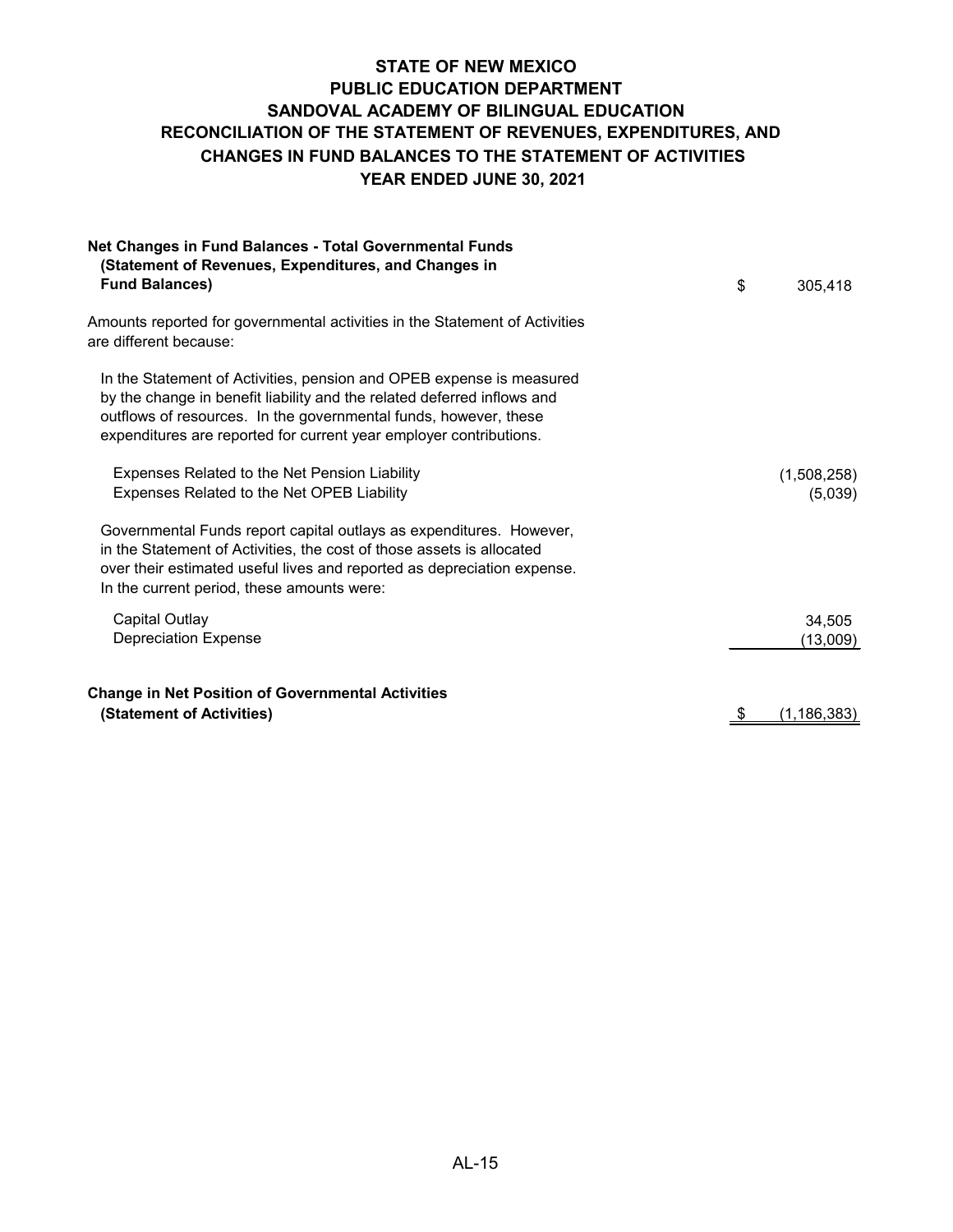### **STATE OF NEW MEXICO PUBLIC EDUCATION DEPARTMENT SANDOVAL ACADEMY OF BILINGUAL EDUCATION SCHEDULE OF BUDGETARY COMPARISONS - BUDGETARY BASIS YEAR ENDED JUNE 30, 2021 GENERAL FUND**

|                                                                                                                                                                                                                                               |            |                         | Actual                     | Variance From       |  |  |
|-----------------------------------------------------------------------------------------------------------------------------------------------------------------------------------------------------------------------------------------------|------------|-------------------------|----------------------------|---------------------|--|--|
|                                                                                                                                                                                                                                               |            | <b>Budgeted Amounts</b> | Amounts                    | <b>Final Budget</b> |  |  |
|                                                                                                                                                                                                                                               | Original   | Final                   | (Budgetary Basis)          | Positive (Negative) |  |  |
| <b>REVENUES</b>                                                                                                                                                                                                                               |            |                         |                            |                     |  |  |
| <b>Local and County Sources</b>                                                                                                                                                                                                               | \$         | 4,842<br>\$             | $\mathfrak{S}$<br>4,984    | \$<br>142           |  |  |
| <b>State Sources</b>                                                                                                                                                                                                                          | 2,045,615  | 1,988,809               | 1,988,809                  |                     |  |  |
| <b>Federal Sources</b>                                                                                                                                                                                                                        |            |                         |                            |                     |  |  |
| <b>Total Revenues</b>                                                                                                                                                                                                                         | 2,045,615  | 1,993,651               | 1,993,793                  | 142                 |  |  |
| <b>EXPENDITURES</b>                                                                                                                                                                                                                           |            |                         |                            |                     |  |  |
| Instruction                                                                                                                                                                                                                                   | 1,346,746  | 1,312,666               | 1,003,159                  | 309,507             |  |  |
| <b>Support Services</b>                                                                                                                                                                                                                       | 901,747    | 932,334                 | 724,093                    | 208,241             |  |  |
| Operation of Non-Instructional Services                                                                                                                                                                                                       | 6,333      |                         |                            |                     |  |  |
| <b>Capital Outlay</b>                                                                                                                                                                                                                         |            |                         |                            |                     |  |  |
| <b>Total Expenditures</b>                                                                                                                                                                                                                     | 2,254,826  | 2,245,000               | 1,727,252                  | 517,748             |  |  |
| <b>EXCESS (DEFICIENCY) OF REVENUES</b>                                                                                                                                                                                                        |            |                         |                            |                     |  |  |
| <b>OVER (UNDER) EXPENDITURES</b>                                                                                                                                                                                                              | (209, 211) | (251, 349)              | 266,541                    | 517,890             |  |  |
| <b>DESIGNATED CASH</b>                                                                                                                                                                                                                        | 209,211    | 251,349                 |                            | (251,349)           |  |  |
| <b>NET CHANGES IN FUND BALANCES</b>                                                                                                                                                                                                           | \$         |                         | 266,541                    | 266,541<br>- \$     |  |  |
| <b>RECONCILIATION TO GAAP BASIS</b><br>Other Financing Sources (Uses)<br>Adjustments to Revenues (Unbudgeted - Fund 23000)<br>Adjustments to Expenditures (Unbudgeted - Fund 23000)<br>Adjustments to Revenues<br>Adjustments to Expenditures |            |                         | 3,246<br>(1, 321)<br>5,209 |                     |  |  |
| <b>NET CHANGES IN FUND BALANCES</b>                                                                                                                                                                                                           |            |                         | 273,675<br>\$              |                     |  |  |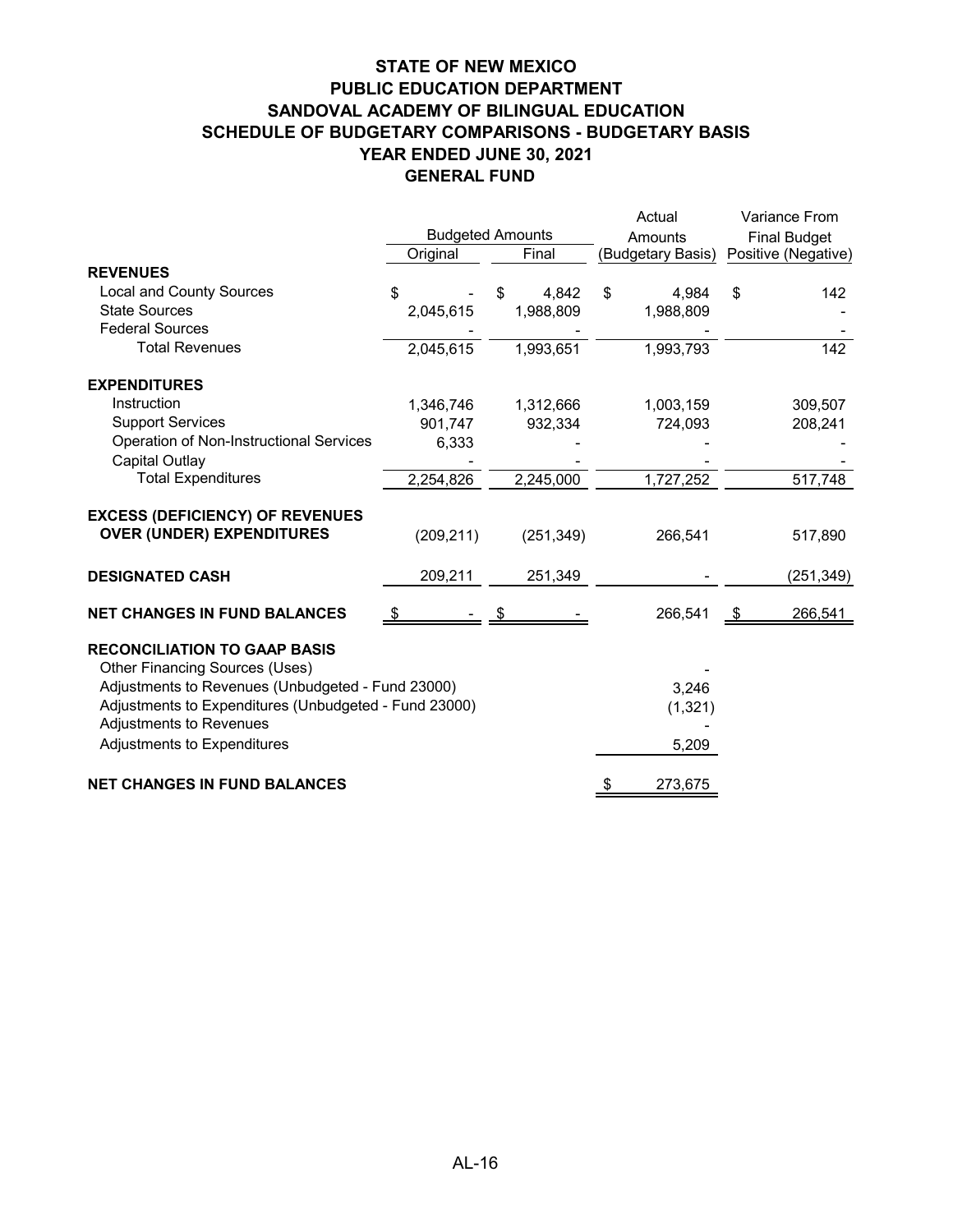### **STATE OF NEW MEXICO PUBLIC EDUCATION DEPARTMENT SANDOVAL ACADEMY OF BILINGUAL EDUCATION SCHEDULE OF BUDGETARY COMPARISONS - BUDGETARY BASIS YEAR ENDED JUNE 30, 2021 TITLE I - IASA (FUND 24101)**

|                                                                                                                                 |     |                         |        | Actual            |                      |                     | Variance From       |  |
|---------------------------------------------------------------------------------------------------------------------------------|-----|-------------------------|--------|-------------------|----------------------|---------------------|---------------------|--|
|                                                                                                                                 |     | <b>Budgeted Amounts</b> |        | Amounts           |                      | <b>Final Budget</b> |                     |  |
|                                                                                                                                 |     | Original                | Final  | (Budgetary Basis) |                      |                     | Positive (Negative) |  |
| <b>REVENUES</b>                                                                                                                 |     |                         |        |                   |                      |                     |                     |  |
| Local and County Sources                                                                                                        | \$  |                         |        | \$                |                      |                     |                     |  |
| <b>State Sources</b>                                                                                                            |     |                         |        |                   |                      |                     |                     |  |
| <b>Federal Sources</b>                                                                                                          |     | 34,622                  | 71,360 |                   | 24,990               |                     | (46, 370)           |  |
| <b>Total Revenues</b>                                                                                                           |     | 34,622                  | 71,360 |                   | 24,990               |                     | (46, 370)           |  |
| <b>EXPENDITURES</b>                                                                                                             |     |                         |        |                   |                      |                     |                     |  |
| Instruction                                                                                                                     |     | 10,622                  | 42,360 |                   | 19,444               |                     | 22,916              |  |
| <b>Support Services</b>                                                                                                         |     | 24,000                  | 29,000 |                   | 23,108               |                     | 5,892               |  |
| Operation of Non-Instructional Services                                                                                         |     |                         |        |                   |                      |                     |                     |  |
| Capital Outlay                                                                                                                  |     |                         |        |                   |                      |                     |                     |  |
| <b>Total Expenditures</b>                                                                                                       |     | 34,622                  | 71,360 |                   | 42,552               |                     | 28,808              |  |
| <b>EXCESS (DEFICIENCY) OF REVENUES</b><br><b>OVER (UNDER) EXPENDITURES</b>                                                      |     |                         |        |                   | (17, 562)            |                     | (17, 562)           |  |
| <b>DESIGNATED CASH</b>                                                                                                          |     |                         |        |                   |                      |                     |                     |  |
| <b>NET CHANGES IN FUND BALANCES</b>                                                                                             | -\$ |                         |        |                   | $(17,562)$ <u>\$</u> |                     | (17, 562)           |  |
| <b>RECONCILIATION TO GAAP BASIS</b><br>Other Financing Sources (Uses)<br>Adjustments to Revenues<br>Adjustments to Expenditures |     |                         |        |                   | 17,562               |                     |                     |  |
| <b>NET CHANGES IN FUND BALANCES</b>                                                                                             |     |                         |        |                   |                      |                     |                     |  |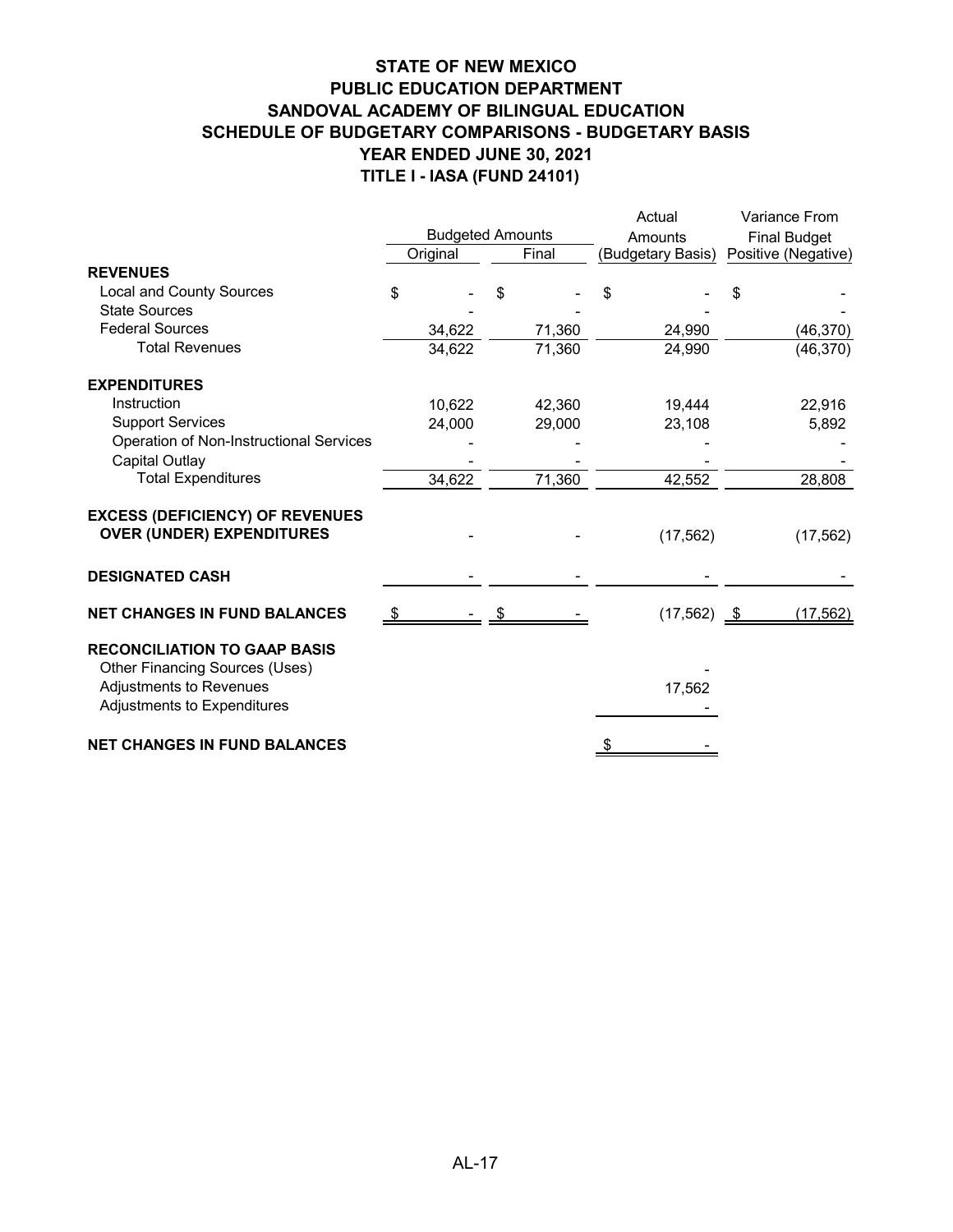## **STATE OF NEW MEXICO PUBLIC EDUCATION DEPARTMENT SANDOVAL ACADEMY OF BILINGUAL EDUCATION COMBINING BALANCE SHEET - GENERAL FUND JUNE 30, 2021**

|                                           |                         | <b>General Fund (Sub-Funds)</b> |                                   |       |                                  |        |    |                                     |  |
|-------------------------------------------|-------------------------|---------------------------------|-----------------------------------|-------|----------------------------------|--------|----|-------------------------------------|--|
|                                           |                         | 11000                           | 14000                             |       | 23000                            |        |    |                                     |  |
|                                           | <b>Operational Fund</b> |                                 | Instructional<br><b>Materials</b> |       | <b>Student Activity</b><br>Funds |        |    | <b>Total General</b><br><b>Fund</b> |  |
| <b>ASSETS</b>                             |                         |                                 |                                   |       |                                  |        |    |                                     |  |
| Cash and Cash Equivalents                 | \$                      | 616,472                         | \$                                | 4,636 | \$                               | 22,175 | S  | 643,283                             |  |
| Due from Other Funds                      |                         | 31,587                          |                                   |       |                                  |        |    | 31,587                              |  |
| <b>Total Assets</b>                       | \$                      | 648,059                         | \$                                | 4,636 | \$                               | 22,175 | \$ | 674,870                             |  |
| <b>LIABILITIES AND FUND BALANCE</b>       |                         |                                 |                                   |       |                                  |        |    |                                     |  |
| <b>Accrued Liabilities</b>                | \$                      | 134,805                         | \$                                |       | \$                               |        | \$ | 134,805                             |  |
| <b>Total Liabilities</b>                  |                         | 134,805                         |                                   |       |                                  |        |    | 134,805                             |  |
| Fund Balances:                            |                         |                                 |                                   |       |                                  |        |    |                                     |  |
| Restricted for:                           |                         |                                 |                                   |       |                                  |        |    |                                     |  |
| <b>Instructional Materials</b>            |                         |                                 |                                   | 4,636 |                                  |        |    | 4,636                               |  |
| Assigned for Student Activities           |                         |                                 |                                   |       |                                  | 22,175 |    | 22,175                              |  |
| Assigned for Subsequent Year              |                         | 300,000                         |                                   |       |                                  |        |    | 300,000                             |  |
| Unassigned (Deficit)                      |                         | 213,254                         |                                   |       |                                  |        |    | 213,254                             |  |
| <b>Total Fund Balance (Deficit)</b>       |                         | 513,254                         |                                   | 4,636 |                                  | 22,175 |    | 540,065                             |  |
| <b>Total Liabilities and Fund Balance</b> |                         | 648,059                         | \$                                | 4,636 | S                                | 22,175 | S  | 674,870                             |  |
|                                           |                         |                                 |                                   |       |                                  |        |    |                                     |  |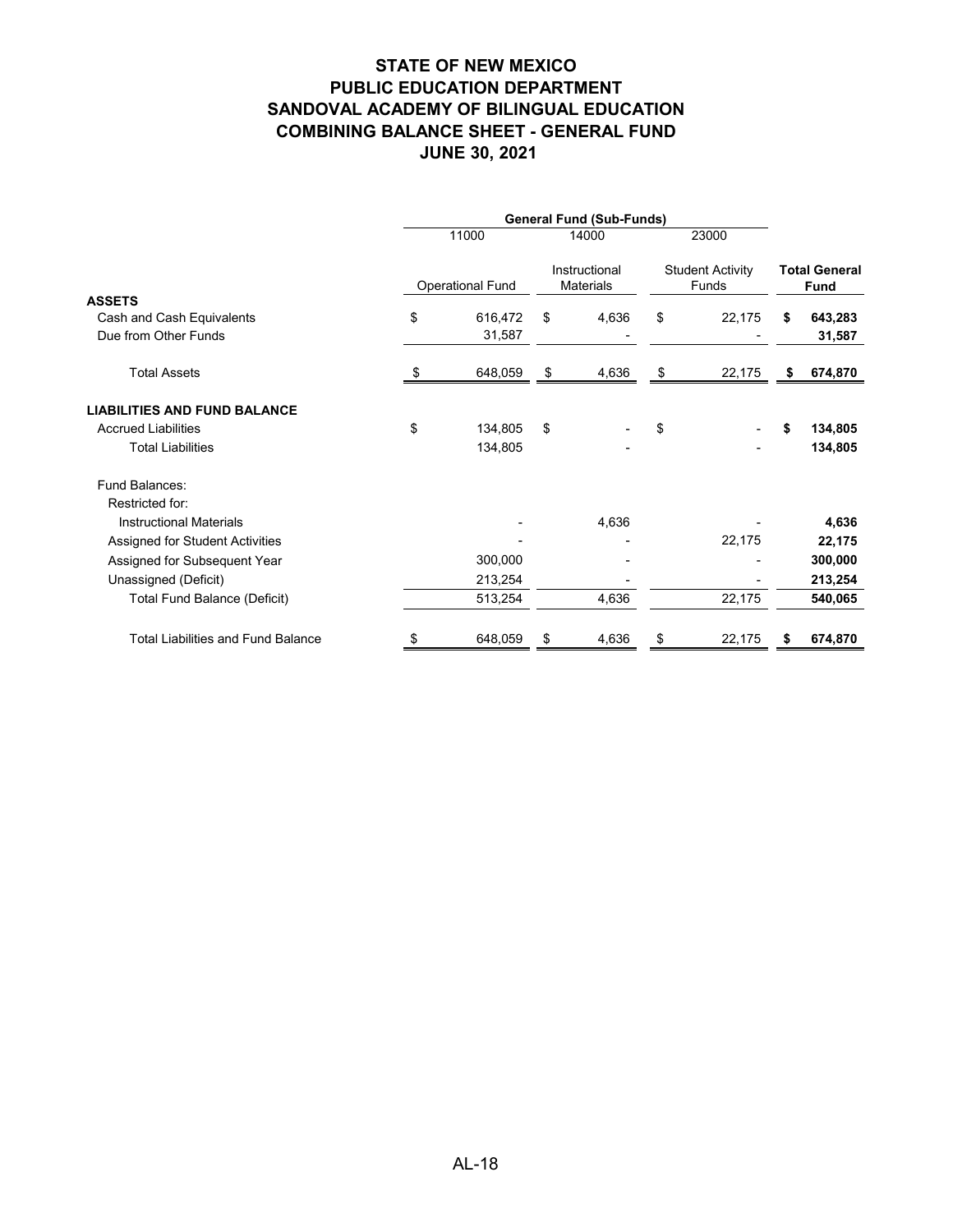|                                                       | <b>General Fund (Sub-Funds)</b> |                     |    |                                   |                                  |              |    |                                     |
|-------------------------------------------------------|---------------------------------|---------------------|----|-----------------------------------|----------------------------------|--------------|----|-------------------------------------|
|                                                       |                                 | 11000               |    | 14000                             |                                  | 23000        |    |                                     |
|                                                       |                                 | Operational<br>Fund |    | Instructional<br><b>Materials</b> | <b>Student Activity</b><br>Funds |              |    | <b>Total General</b><br><b>Fund</b> |
| <b>REVENUES</b>                                       |                                 |                     |    |                                   |                                  |              |    |                                     |
| <b>State Sources</b>                                  | \$                              | 1,988,809           | \$ |                                   | \$                               |              | S  | 1,988,809                           |
| Fees<br><b>Other Revenue</b>                          |                                 | 4,984               |    |                                   |                                  | 473<br>2,773 |    | 5,457<br>2,773                      |
| <b>Total Revenues</b>                                 |                                 | 1,993,793           |    |                                   |                                  | 3,246        |    | 1,997,039                           |
| <b>EXPENDITURES</b>                                   |                                 |                     |    |                                   |                                  |              |    |                                     |
| Instruction                                           |                                 | 993,667             |    | 6,629                             |                                  | 1,321        |    | 1,001,617                           |
| <b>Support Services - Students</b>                    |                                 | 131,028             |    |                                   |                                  |              |    | 131,028                             |
| Support Services - General Administration             |                                 | 138,400             |    |                                   |                                  |              |    | 138,400                             |
| Support Services - School Administration              |                                 | 119,936             |    |                                   |                                  |              |    | 119,936                             |
| <b>Support Services - Central Services</b>            |                                 | 106,867             |    |                                   |                                  |              |    | 106,867                             |
| Support Services - Operation and Maintenance of Plant |                                 | 225,516             |    |                                   |                                  |              |    | 225,516                             |
| <b>Total Expenditures</b>                             |                                 | 1,715,414           |    | 6,629                             |                                  | 1,321        |    | 1,723,364                           |
| Excess (Deficiency) of Revenues                       |                                 |                     |    |                                   |                                  |              |    |                                     |
| Over (Under) Expenditures                             |                                 | 278,379             |    | (6,629)                           |                                  | 1,925        |    | 273,675                             |
| Other Financing Sources (Uses):                       |                                 |                     |    |                                   |                                  |              |    |                                     |
| Other Financing Sources - Transfers In                |                                 |                     |    |                                   |                                  |              |    |                                     |
| Other Financing Uses - Transfers Out                  |                                 |                     |    |                                   |                                  |              |    |                                     |
| <b>Total Other Financing</b>                          |                                 |                     |    |                                   |                                  |              |    |                                     |
| Sources (Uses)                                        |                                 |                     |    |                                   |                                  |              |    |                                     |
| <b>NET CHANGES IN FUND BALANCES</b>                   |                                 | 278,379             |    | (6,629)                           |                                  | 1,925        |    | 273,675                             |
| Fund Balances - Beginning of Year                     |                                 | 234,875             |    | 11,265                            |                                  | 20,250       |    | 266,390                             |
| <b>FUND BALANCES - END OF YEAR</b>                    | \$                              | 513,254             | \$ | 4,636                             | \$                               | 22,175       | \$ | 540,065                             |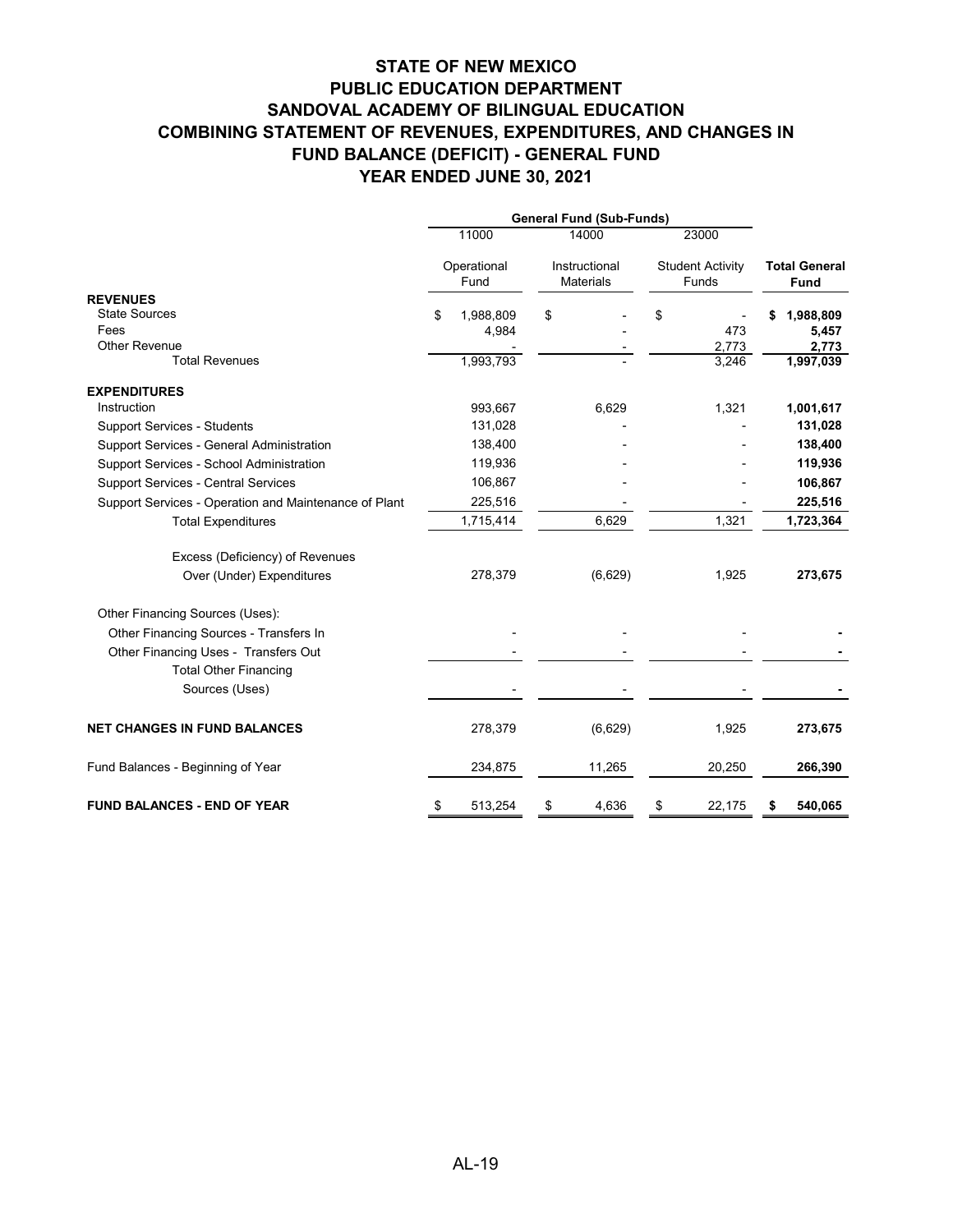## **STATE OF NEW MEXICO PUBLIC EDUCATION DEPARTMENT SANDOVAL ACADEMY OF BILINGUAL EDUCATION SCHEDULE OF COLLATERAL PLEDGED BY DEPOSITORY FOR PUBLIC FUNDS JUNE 30, 2021**

|                    |                                |           | Fair/Par      |                                |
|--------------------|--------------------------------|-----------|---------------|--------------------------------|
|                    | Description of                 |           | Market Value  | Safekeeping                    |
| Name of Depository | Pledged Collateral (Maturity)  |           | June 30, 2021 | Agent                          |
|                    |                                |           |               |                                |
| Wells Fargo        | 3131XTD72                      | \$        | 16,392        | <b>Bank of New York Mellon</b> |
| Wells Fargo        | 3132A5HB4                      |           | 70,486        | <b>Bank of New York Mellon</b> |
| Wells Fargo        | 3132A9QP5                      |           | 55,040        | <b>Bank of New York Mellon</b> |
| Wells Fargo        | 3133KGZM3                      |           | 129,721       | Bank of New York Mellon        |
| Wells Fargo        | 3140K0SR0                      |           | 79,926        | Bank of New York Mellon        |
| Wells Fargo        | 3140K149K9                     |           | 56,105        | Bank of New York Mellon        |
|                    |                                |           |               |                                |
|                    |                                | \$        | 407,670       |                                |
|                    |                                |           |               |                                |
|                    |                                |           |               |                                |
|                    |                                |           |               |                                |
|                    | <b>Total Amount on Deposit</b> | \$        | 745,016       |                                |
|                    |                                |           |               |                                |
|                    | Less: FDIC                     |           | (250,000)     |                                |
|                    |                                |           |               |                                |
|                    | Uninsured Public Funds         |           | 495,016       |                                |
|                    |                                |           |               |                                |
|                    | 50% Collateral Requirement     |           | 247,508       |                                |
|                    |                                |           |               |                                |
|                    | <b>Total Pledged</b>           |           | 407,670       |                                |
|                    |                                |           |               |                                |
|                    | Over (Under) Pledged           | <u>\$</u> | 160,162       |                                |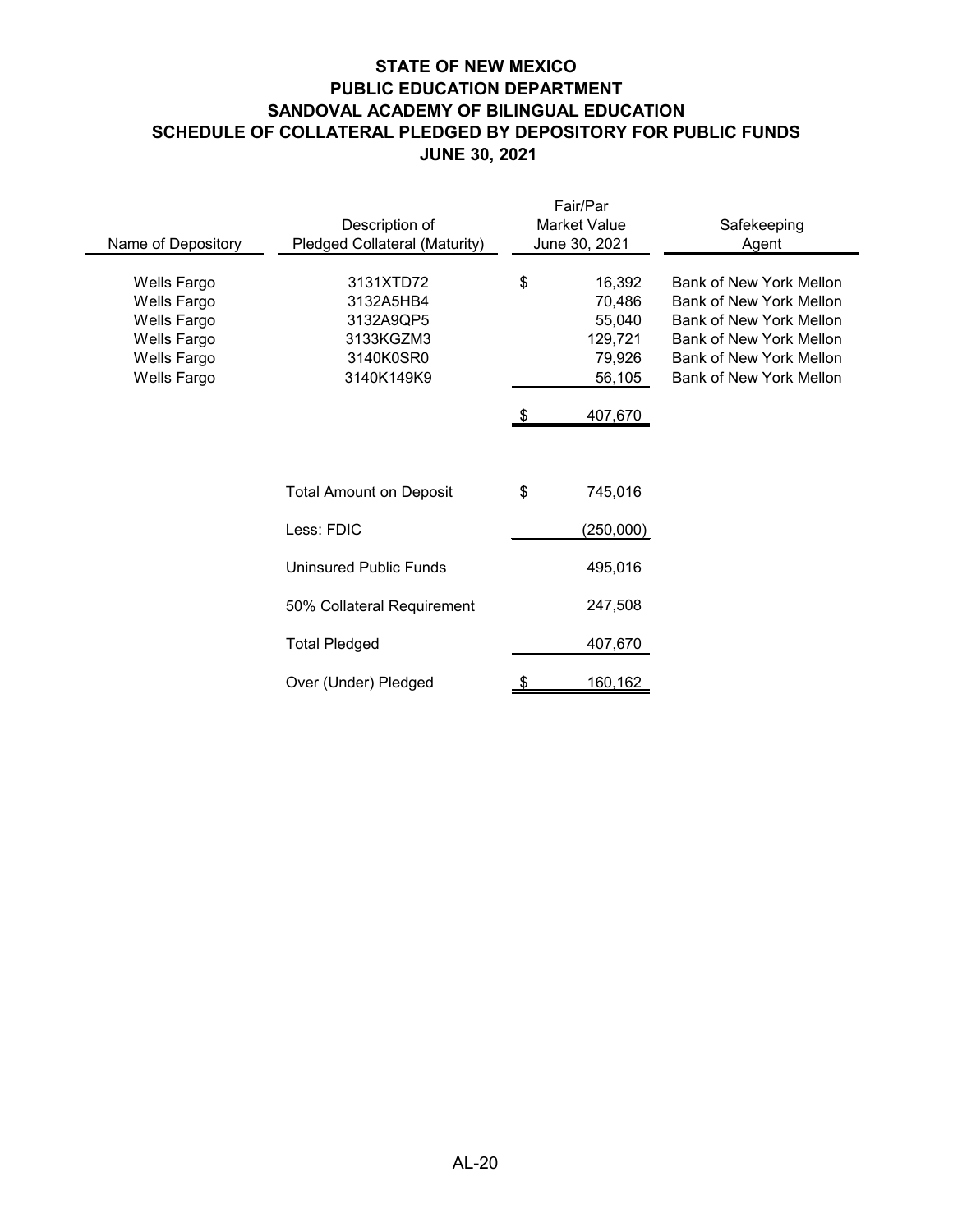## **STATE OF NEW MEXICO PUBLIC EDUCATION DEPARTMENT SANDOVAL ACADEMY OF BILINGUAL EDUCATION SCHEDULE OF CASH AND CASH EQUIVALENTS JUNE 30, 2021**

|                                       | <b>Primary Government</b><br>Wells Fargo |           |
|---------------------------------------|------------------------------------------|-----------|
| <b>Operating Account</b>              | \$                                       | 745,016   |
| Reconciling Items                     |                                          | (26, 672) |
| Reconciled Balance at June 30, 2021   |                                          | 718,344   |
| Balance per Statement of Net Position |                                          | 718,344   |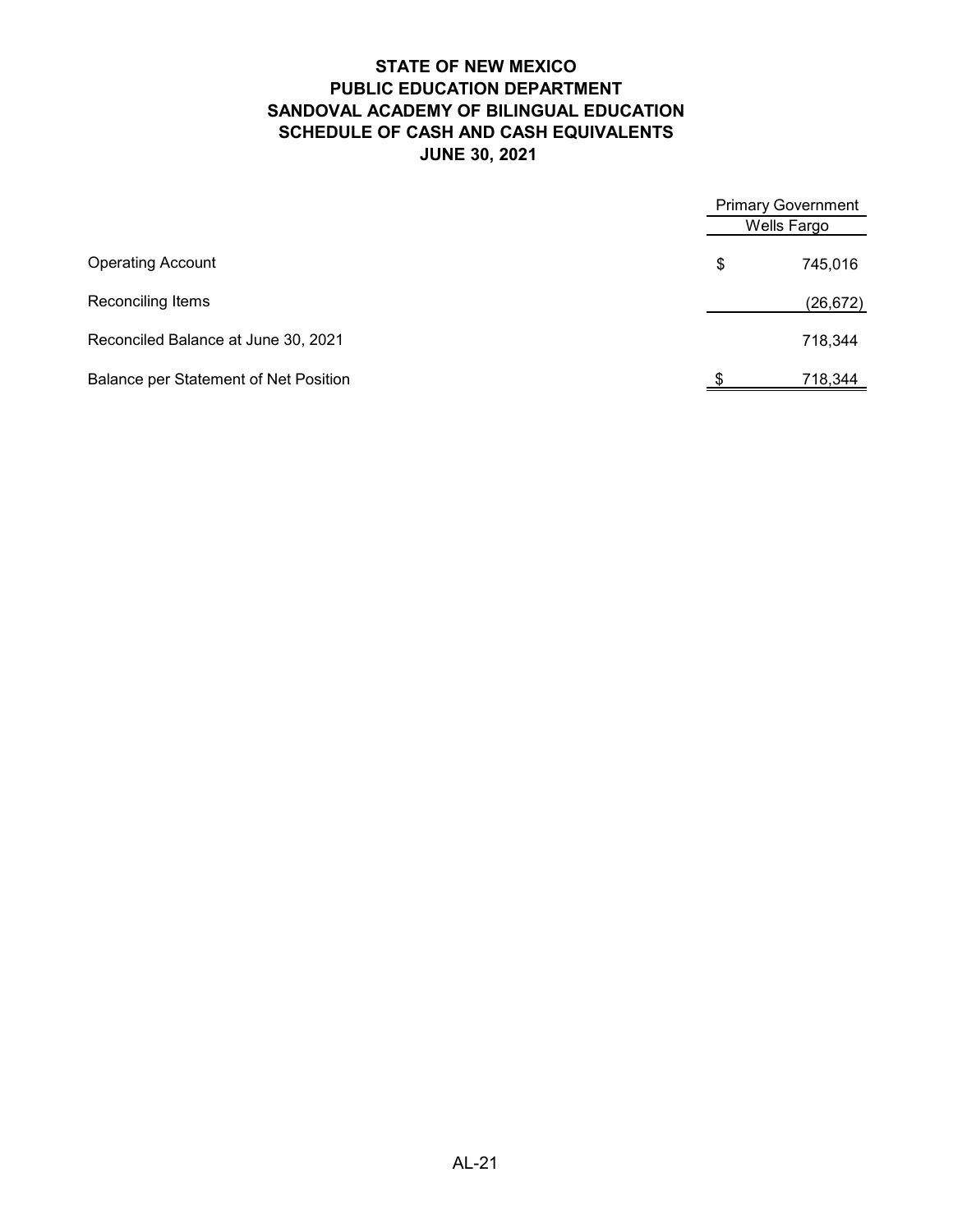| June 30 2020 Cash (Book Balance)<br>354,951<br>11,641<br>3,264<br>\$<br>\$<br>\$<br>June 30 2020 Payroll Liabilities<br>(118, 353)<br>June 30 2020 Temporary Interfund Loans<br>3,110<br>June 30 2020 Adjustments/Reconciling Differences<br>June 30 2020 Cash Available to Budget<br>239,708<br>11,641<br>3,264<br>2020-2021 Revenue<br>1,993,793<br>2020-2021 Expenditures<br>(7,005)<br>(1,720,247)<br><b>Permanent Cash Transfers/Reversions</b><br>Adjustments<br>June 30 2021 Cash Available to Budget<br>513,254<br>4,636<br>2,464<br>June 30 2021 Payroll Liabilities<br>134,805<br>June 30 2021 Temporary Interfund Loans<br>(31, 587)<br>June 30 2021 Adjustments/Reconciling Differences<br>616,472<br>4,636<br>\$<br>2,464<br>\$<br>\$<br>June 30 2021 Cash (Book Balance)<br><b>Reconciliation to PED Cash Report Line 7</b><br>June 30 2021 Cash (Book Balance)<br>\$<br>616,472<br>\$<br>4,636<br>2,464<br>\$<br>June 30 2021 Payroll Liabilities<br>(134, 805)<br>June 30 2021 Temporary Interfund Loans<br>31,587<br>Audit Adjustments and Reclassifications |                                      |  | Operational<br>Account<br>11000 | Instructional<br><b>Materials</b><br>14000 | Food<br><b>Services</b><br>21000 |       |  |
|-------------------------------------------------------------------------------------------------------------------------------------------------------------------------------------------------------------------------------------------------------------------------------------------------------------------------------------------------------------------------------------------------------------------------------------------------------------------------------------------------------------------------------------------------------------------------------------------------------------------------------------------------------------------------------------------------------------------------------------------------------------------------------------------------------------------------------------------------------------------------------------------------------------------------------------------------------------------------------------------------------------------------------------------------------------------------------|--------------------------------------|--|---------------------------------|--------------------------------------------|----------------------------------|-------|--|
|                                                                                                                                                                                                                                                                                                                                                                                                                                                                                                                                                                                                                                                                                                                                                                                                                                                                                                                                                                                                                                                                               |                                      |  |                                 |                                            |                                  |       |  |
|                                                                                                                                                                                                                                                                                                                                                                                                                                                                                                                                                                                                                                                                                                                                                                                                                                                                                                                                                                                                                                                                               |                                      |  |                                 |                                            |                                  |       |  |
|                                                                                                                                                                                                                                                                                                                                                                                                                                                                                                                                                                                                                                                                                                                                                                                                                                                                                                                                                                                                                                                                               |                                      |  |                                 |                                            |                                  |       |  |
|                                                                                                                                                                                                                                                                                                                                                                                                                                                                                                                                                                                                                                                                                                                                                                                                                                                                                                                                                                                                                                                                               |                                      |  |                                 |                                            |                                  | (800) |  |
|                                                                                                                                                                                                                                                                                                                                                                                                                                                                                                                                                                                                                                                                                                                                                                                                                                                                                                                                                                                                                                                                               |                                      |  |                                 |                                            |                                  |       |  |
|                                                                                                                                                                                                                                                                                                                                                                                                                                                                                                                                                                                                                                                                                                                                                                                                                                                                                                                                                                                                                                                                               |                                      |  |                                 |                                            |                                  |       |  |
|                                                                                                                                                                                                                                                                                                                                                                                                                                                                                                                                                                                                                                                                                                                                                                                                                                                                                                                                                                                                                                                                               |                                      |  |                                 |                                            |                                  |       |  |
|                                                                                                                                                                                                                                                                                                                                                                                                                                                                                                                                                                                                                                                                                                                                                                                                                                                                                                                                                                                                                                                                               |                                      |  |                                 |                                            |                                  |       |  |
|                                                                                                                                                                                                                                                                                                                                                                                                                                                                                                                                                                                                                                                                                                                                                                                                                                                                                                                                                                                                                                                                               |                                      |  |                                 |                                            |                                  |       |  |
|                                                                                                                                                                                                                                                                                                                                                                                                                                                                                                                                                                                                                                                                                                                                                                                                                                                                                                                                                                                                                                                                               | Line 7 PED Cash Report June 30 2021* |  | 513,254                         | \$<br>4,636                                | \$                               | 2,464 |  |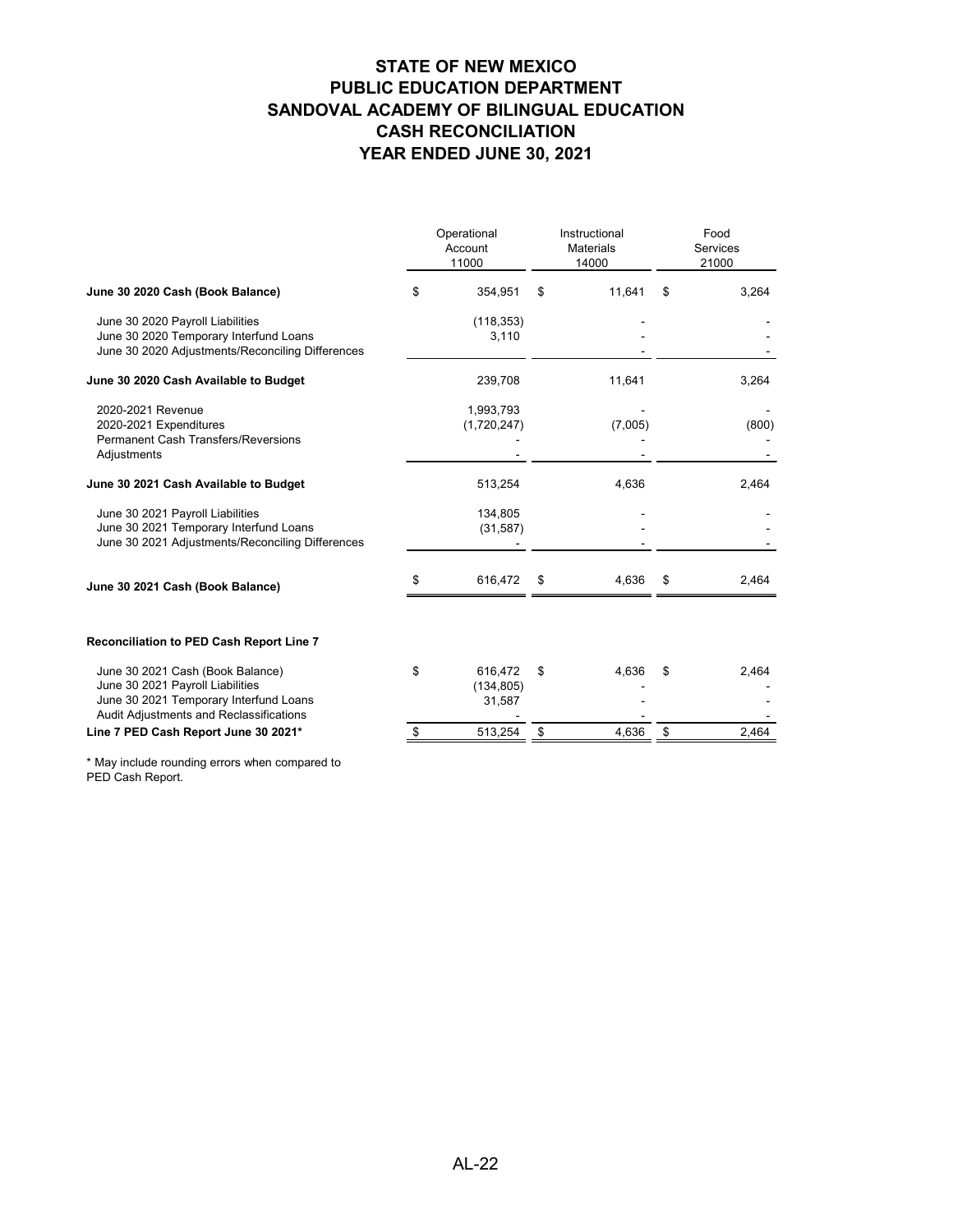|                                                                                                                                                           |    | Student<br>Activity<br>23000 | Projects<br>Account<br>24000       | <b>Direct</b><br>Account<br>25000 |       |  |
|-----------------------------------------------------------------------------------------------------------------------------------------------------------|----|------------------------------|------------------------------------|-----------------------------------|-------|--|
| June 30 2020 Cash (Book Balance)                                                                                                                          | \$ | 20,250                       | \$                                 |                                   |       |  |
| June 30 2020 Payroll Liabilities<br>June 30 2020 Temporary Interfund Loans<br>June 30 2020 Adjustments/Reconciling Differences                            |    |                              | (3, 110)                           |                                   |       |  |
| June 30 2020 Cash Available to Budget                                                                                                                     |    | 20,250                       | (3, 110)                           |                                   |       |  |
| 2020-2021 Revenue<br>2020-2021 Expenditures<br><b>Permanent Cash Transfers/Reversions</b><br>Adjustments                                                  |    | 3,246<br>(1, 321)            | 112,785<br>(137, 672)              |                                   | 3,504 |  |
| June 30 2021 Cash Available to Budget                                                                                                                     |    | 22,175                       | (27, 997)                          |                                   | 3,504 |  |
| June 30 2021 Payroll Liabilities<br>June 30 2021 Temporary Interfund Loans<br>June 30 2021 Adjustments/Reconciling Differences                            |    |                              | 1,511<br>26,597                    |                                   |       |  |
| June 30 2021 Cash (Book Balance)                                                                                                                          | \$ | 22,175                       | \$<br>111                          | \$                                | 3,504 |  |
| <b>Reconciliation to PED Cash Report Line 7</b>                                                                                                           |    |                              |                                    |                                   |       |  |
| June 30 2021 Cash (Book Balance)<br>June 30 2021 Payroll Liabilities<br>June 30 2021 Temporary Interfund Loans<br>Audit Adjustments and Reclassifications | \$ | 22,175                       | \$<br>111<br>(1, 511)<br>(26, 597) | \$                                | 3,504 |  |
| Line 7 PED Cash Report June 30 2021*                                                                                                                      | \$ | 22,175                       | \$<br>(27, 997)                    | \$                                | 3,504 |  |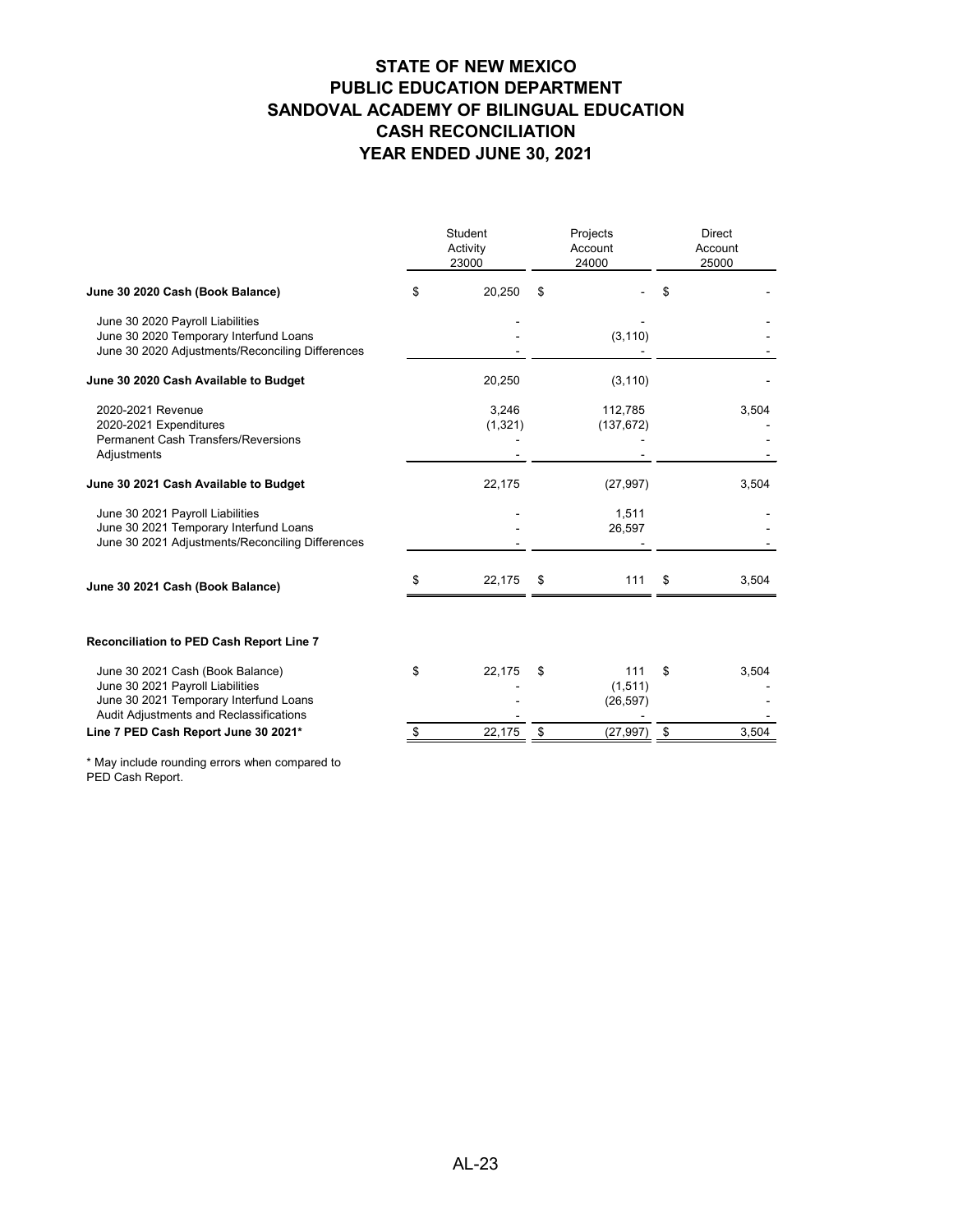|                                                                                                                                |    | Local<br><b>Grants Fund</b><br>26000 | <b>State</b><br>Flowthrough Fund<br>27000 | <b>Public School</b><br><b>Capital Outlay</b><br>31200 |                       |  |
|--------------------------------------------------------------------------------------------------------------------------------|----|--------------------------------------|-------------------------------------------|--------------------------------------------------------|-----------------------|--|
| June 30 2020 Cash (Book Balance)                                                                                               | \$ |                                      | \$<br>1,402                               | \$                                                     |                       |  |
| June 30 2020 Payroll Liabilities<br>June 30 2020 Temporary Interfund Loans<br>June 30 2020 Adjustments/Reconciling Differences |    |                                      |                                           |                                                        |                       |  |
| June 30 2020 Cash Available to Budget                                                                                          |    |                                      | 1,402                                     |                                                        |                       |  |
| 2020-2021 Revenue<br>2020-2021 Expenditures<br><b>Permanent Cash Transfers/Reversions</b><br>Adjustments                       |    | (4,990)                              | 485<br>(485)                              |                                                        | 136,380<br>(136, 380) |  |
| June 30 2021 Cash Available to Budget                                                                                          |    | (4,990)                              | 1,402                                     |                                                        |                       |  |
| June 30 2021 Payroll Liabilities<br>June 30 2021 Temporary Interfund Loans<br>June 30 2021 Adjustments/Reconciling Differences |    | 4,990                                |                                           |                                                        |                       |  |
| June 30 2021 Cash (Book Balance)                                                                                               | \$ |                                      | \$<br>1,402                               | \$                                                     |                       |  |
| <b>Reconciliation to PED Cash Report Line 7</b>                                                                                |    |                                      |                                           |                                                        |                       |  |
| June 30 2021 Cash (Book Balance)<br>June 30 2021 Payroll Liabilities<br>June 30 2021 Temporary Interfund Loans                 | \$ | (4,990)                              | \$<br>1,402                               | \$                                                     |                       |  |
| Audit Adjustments and Reclassifications<br>Line 7 PED Cash Report June 30 2021*                                                | \$ | (4,990)                              | \$<br>1,402                               | \$                                                     |                       |  |